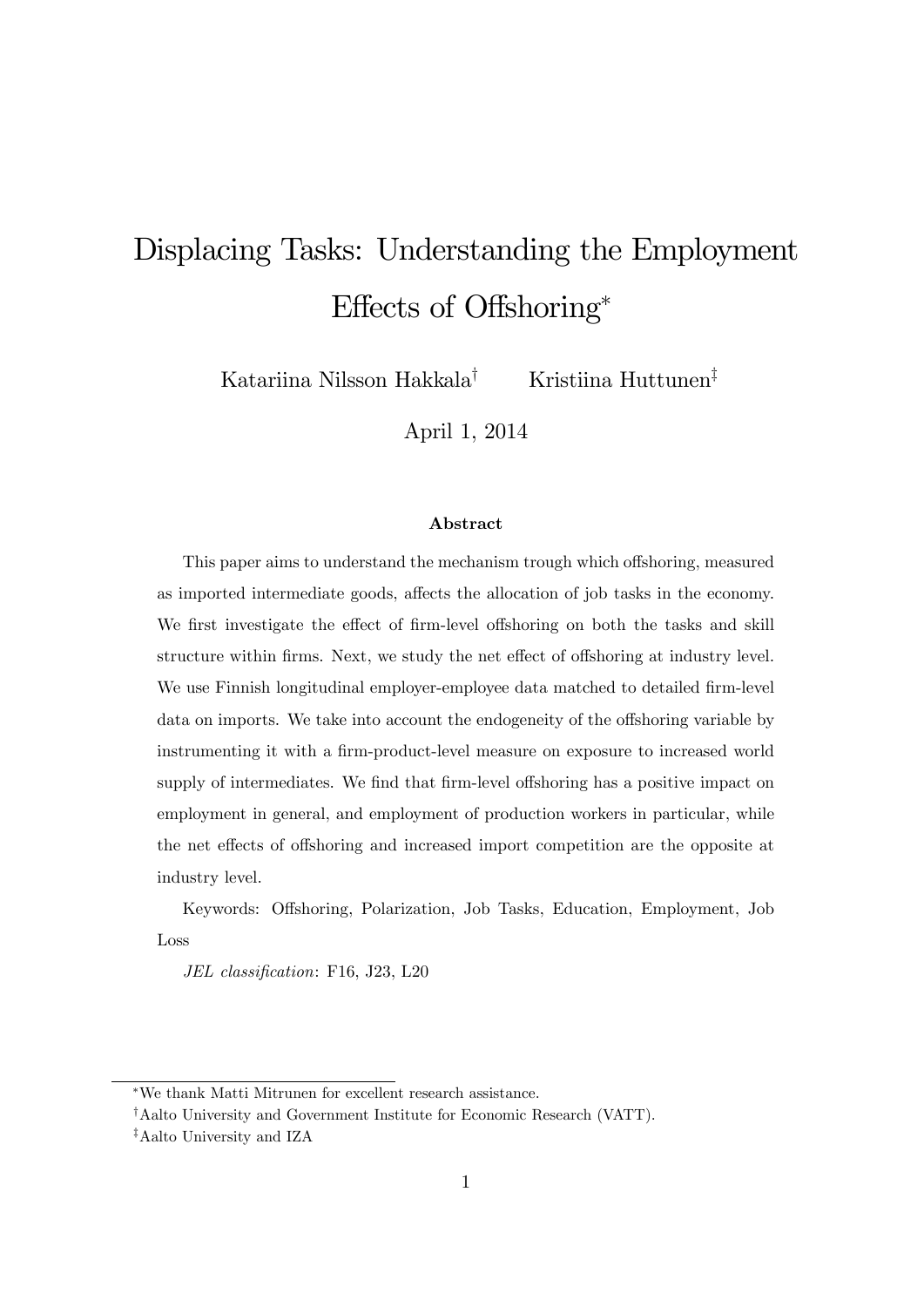# 1 Introduction

During the last two decades the costs of offshoring have decreased due to falling transport costs, improvements in information and communication technologies and liberalized FDI regimes. The firms have reacted to these changes by forming increasingly sophisticated global production networks to maximize the different locational advantages around the globe. As a result a very high share of international trade today takes place within multinational firms (MNEs) and it increasingly entails the exchange of small parts of products and processes rather than finished goods or even complete intermediate goods. In many developed countries, growing imports from low-wage countries have been associated with losses of manufacturing jobs and increasing wage inequality. In a recent paper, Autor, Dorn and Hanson (2013) show that a higher exposure to import competition causes higher unemployment, lower labor force participation, and reduced wages for all workers in local labor markets that house import-competing manufacturing industries in the US.

An equally significant phenomenon is that job opportunities have sharply polarized in developed countries over the past two decades, that is, there has been a relative increase in high- and low-skill occupations relative to middle-skilled occupations. While the most common explanation for job polarization is technological change that reduces the cost of accomplishing routine and codifiable tasks (Autor et al. 2003, Acemoglu and Autor 2011, Autor and Dorn, 2013, Goos et al. 2010), an increased import competition and increased offshoring have also been associated with an increased disappearance of medium skill jobs in economy. Despite the growing literature on offshoring, wages and demand for labor, rather little is still known about the importance of offshoring for the increasing job polarization and the mechanism through which offshoring affects demand for certain type of job tasks and change the occupational structure of firms, industries and the whole economy.

In this paper, we argue that to understand the mechanism how offshoring impacts the demand for labor, skills and tasks it is essential to study the effects both within firms and industries. At firm level, the decision to offshore and to increase the use of imported intermediate inputs affects the firm productivity and competitiveness, which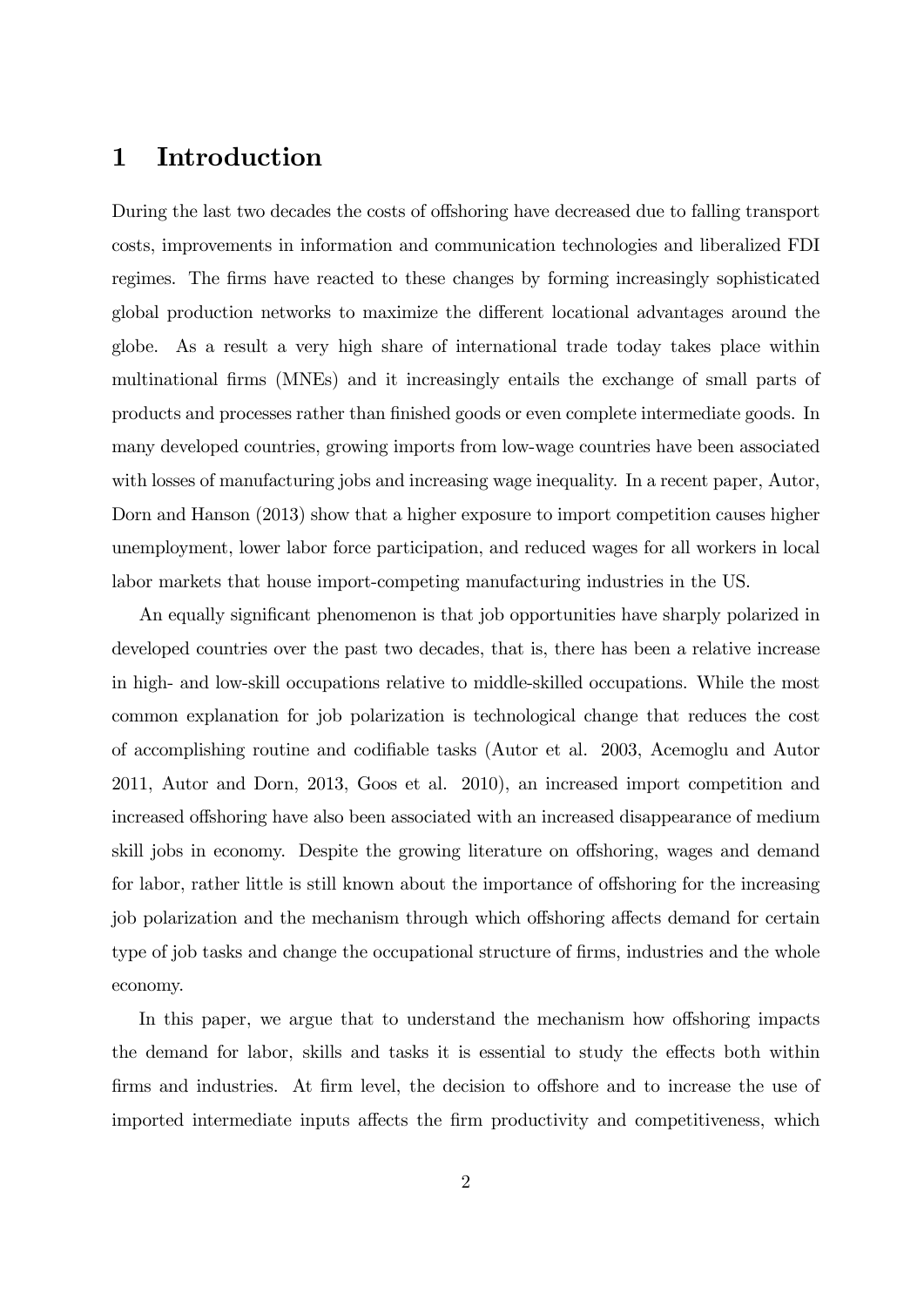may be crucial whether a firm survives and expands, or goes under. Hence, the offshoring decision of a firm affects its competitiveness and is likely to be associated with changes in the employment structure within the firm. At industry level, offshoring affects employment and task structure of industries both at intensive margin, through changes within surviving firms, and at extensive margin, through competition and firm turnover. The offshoring decision of a firm impacts other firms at least through two channels: i) if the offshoring firm replaces domestic suppliers of intermediates with cheaper imported products, the growth and survival of downstream firms both in the same industry and other industries may be affected and ii) if the offshoring improves the firm competitiveness, the competitors survival and market shares may be affected.

The main contribution of our paper to the literature is twofold. First, we provide new evidence on the mechanism how offshoring affects tasks structure within an economy by analyzing the effects of offshoring at firm and industry level. Previous studies have focused on the effects of offshoring either at industry or firm level neglecting the differential impact of offshoring within firms and within industries. Also, our study is one of the few studies that have examined the causal effect of offshoring by instrumenting firms' offshoring with a firm-product-country specific measure of world's relative supply of the imported products. Our study is related to the recent papers studying the effects of offshoring on wage premiums for different tasks and skills (e.g. Hummels et al.  $(2011)$ , Firpo et al.  $(2011)$  and Baumgarten et al.  $(2013)$  and the papers studying the effects of offshoring on task composition in home country operations (e.g. Becker et al. (2013) and Ehrl (2013)). We focus on employment effects and argue, in line with previous literature (e.g. Machin and Van Reenen, 1998; Anderton and Brenton, 1999; Strauss-Kahn, 2003; Hijzen et al. 2005), that the more powerful the wage-setting institutions are and the more rigid the labor market is, the more likely the changes in relative labor demand are demonstrated in terms of employment rather than wages.

We use a Finnish register based employer-employee data merged with firm-level imports by products and country of origin from 1999 to 2008. We first investigate how offshoring, or the use of imported intermediate products, affects different employment outcomes at firm-level; occupational, educational skill and task structure. Following Autor et al. (2013)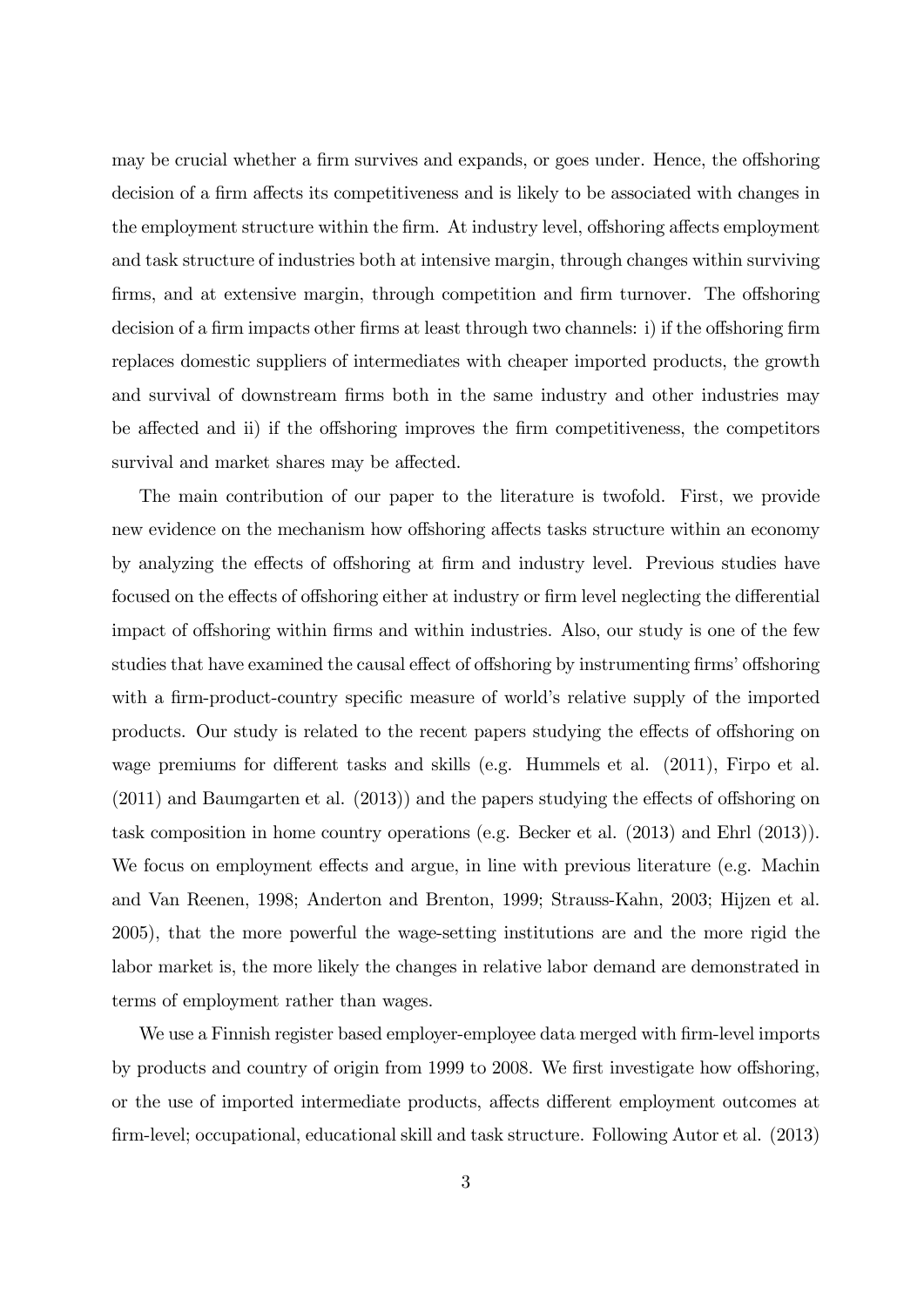and Hummels et al.  $(2011)$ , we take into account the endogeneity of the offshoring variable by instrumenting it with a firm-product-country-level measure on exposure to increased world export supply. We elaborate the world export supply measure of Hummels et al. (2011) into a world relative supply measure, which, we argue, better isolates world supply chocks from world demand shocks. After having examined the causal effect of firm's offshoring decision on employment decisions at firm-level, we move on to analyze the aggregate effect of import penetration at industy-level in order to assess how offshoring and import competition affects aggregate employment outcomes within industries. We use an instrumental variable for import competition also at industry level.

We focus on the employment structure in terms of occupations and job tasks, but we use also educational skill measures to establish whether the distinguishing employees by task and occupational categories capture a different aspect of labor demand or whether the mapping between skills and job tasks and occupation is close to one-to-one. We define task categories following the classification created by Autor et al. (2003) and Autor and Acemoglu (2011) for the US census of occupations.<sup>1</sup> Jobs that are intensive in routine tasks are subject to automatition but also to offshoring, which may also have contributed to the reduction of job opportunities in middle-skilled production and operative occupations. However, many jobs of low-skilled, carrying out routine tasks such as cleaning, warehouse and clerical work, cashiers, plumbers and sales staff, are less likely to be replaced by machines and computers, and also much less susceptible to offshoring due their geographical attachment to other operations and customers. Non-routine tasks, on the other hand, are described such that they cannot easily be codified and performed by computers. For the same reasons they most likely require some geographical proximity to the other operations and cannot easily be offshored.

Our preliminary findings suggest that firm-level offshoring increases employment in general, and in particular, employment of production workers within Örms, but has the opposite effect on production workers at industry level. A plausible explanation for this seemingly paradoxical result is that while an increased use of intermediate inputs has a

<sup>&</sup>lt;sup>1</sup>We use mapping between European occupational coding and US coding to merge the task-intensity measure to occupational level.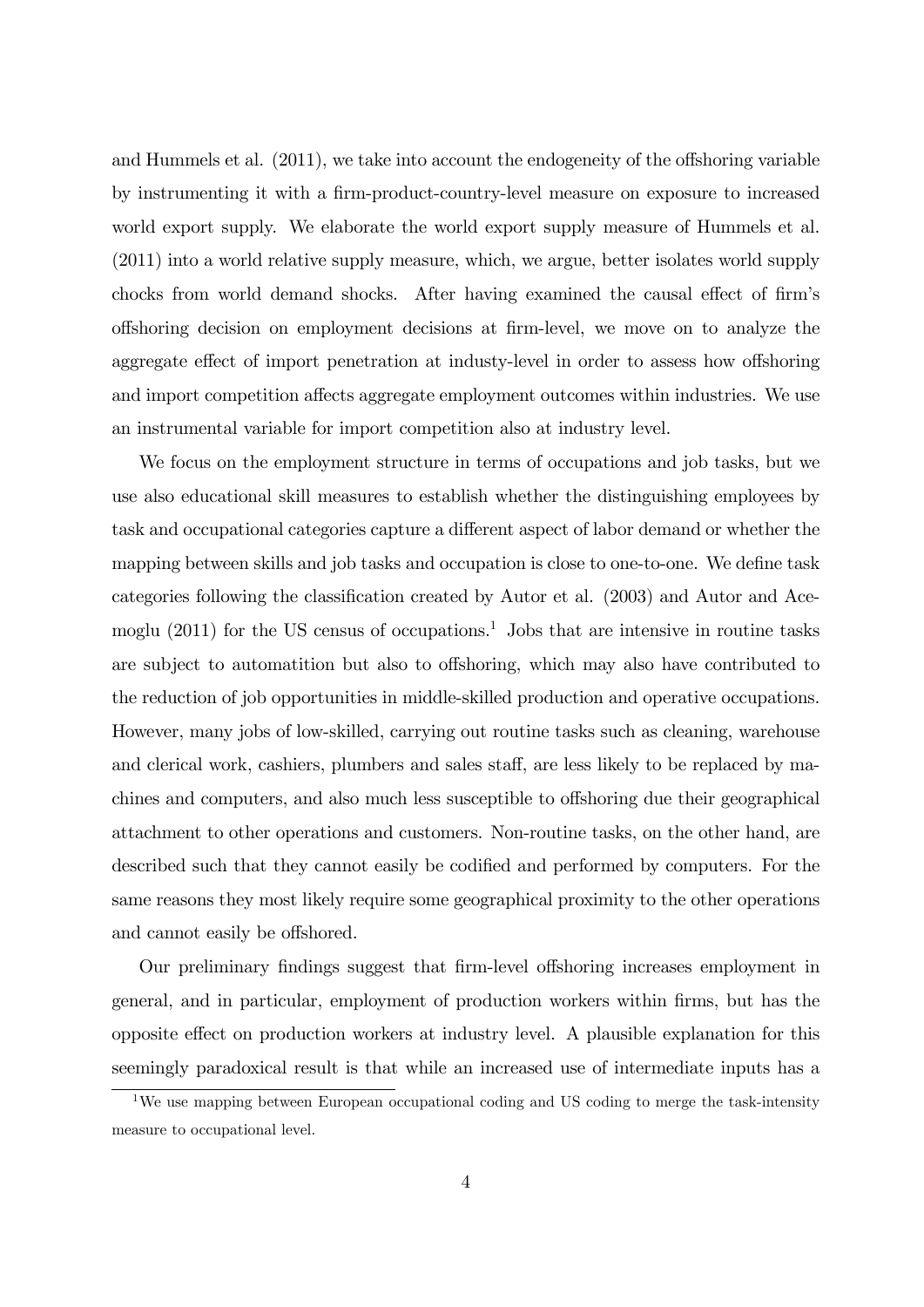positive impact on the offshoring firms, it affects negatively domestic suppliers and nono§shoring competitors within the same industry.

The rest of the paper is organized as follows. Section 2 summarizes previous literature. Section 2 discusses the data and present recent trends. Section 3 describes the empirical framework. Section 4 presents the results and section 5 concludes.

# 2 Related Literature

Initially, the international trade literature on offshoring focused on the effects on skill composition of labor demand, measured by educational attainment or occupation (e.g. Feenstra and Hanson 1996, 1999, Ebenstein et al. 2009, Ekholm and Hakkala, 2005, and Falk and Koebel, 2002, Strauss-Kahn, 2004 Hijzen et al., 2005), rather than job tasks. The more recent literature in labour economics and international trade make a point of distinguishing between skills and tasks. Acemoglu and Autor (2011), for instance, argue that such a distinction is essential for understanding recent labor market trends.

In the international trade literature focusing on offshoring, the distinction between skills and tasks is highly relevant since it has been argued that characteristics other than skill intensity determine whether job tasks are offshorable (Blinder, Markusen, 2006). In particular, routine tasks and tasks that do not require personal interaction can more easily be offshored. More precisely, offshorable tasks can be described in deductive rules (Levy and Murmane, 2004); are defined by codifiable rather than tacit information (Leamer and Storper, 2001); and do not require physical contact or proximity (Blinder, 2006). Such job tasks are often, but not always, carried out by unskilled labor. Firms may thus offshore both high and low skill-intensive tasks if they fall within this category. For instance, computer programming and x-ray analysis are well-known examples of job tasks that require education at post-secondary level, but that can be easily offshored nonetheless. Many Indian radiologists and computer engineers who who perform job tasks for US and European firms witness to this effect. On the other hand, some tasks, carried out by low-skilled workers, require proximity to other parts of the production and are not easily o§shored. For instance, maintenance and cleaning work exemplify job tasks that rely on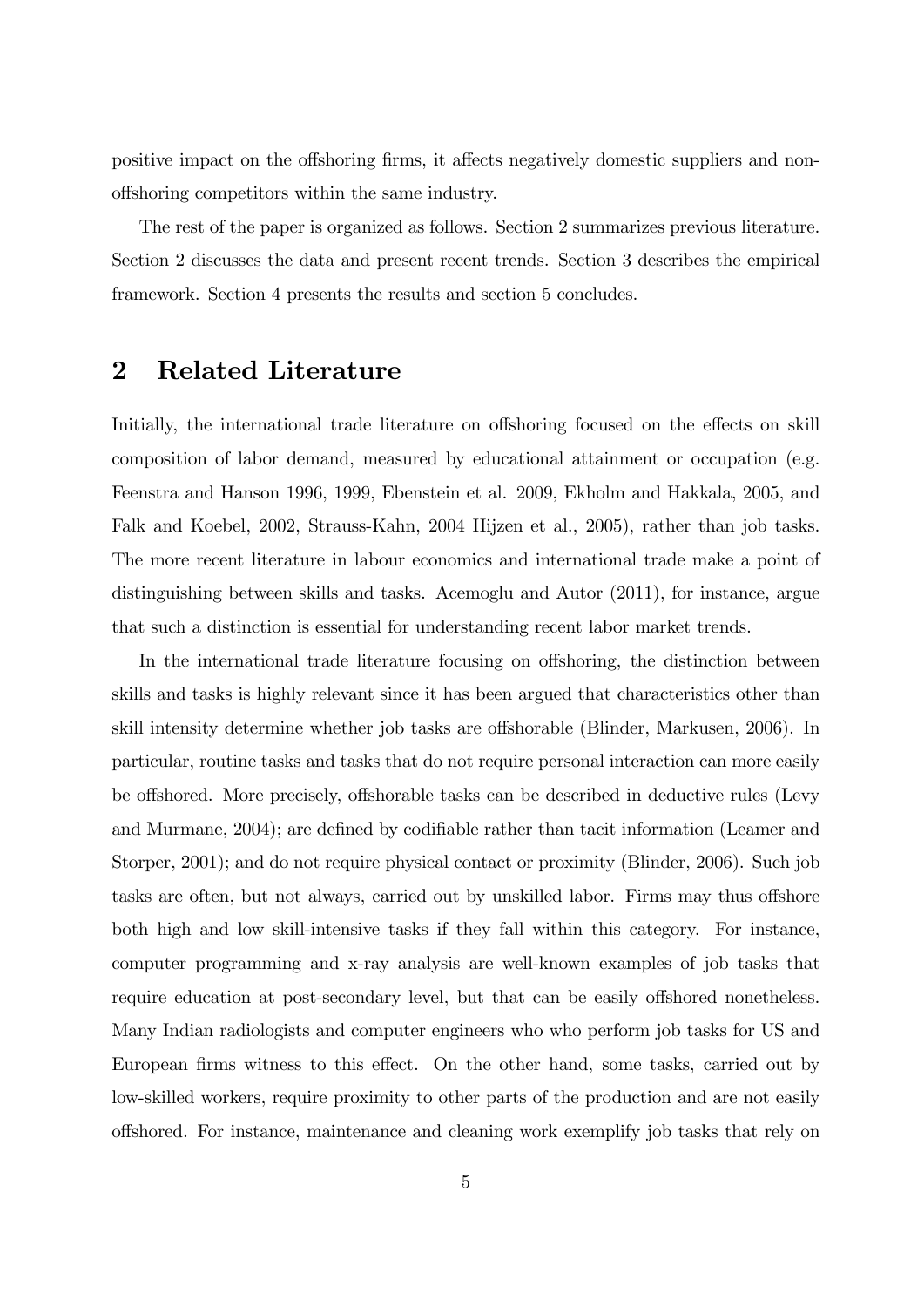unskilled labor that cannot be carried out from a distance. It should be noted that many jobs are offshorable in principle, but have not been offshored. As Blinder and Krueger  $(2009)$  puts it; the *observable action of offshoring* must be distinguished from *offshorability* which is a job characteristics.

The recent papers by Hummels et al. (2011), Firpo et al (2011) and Baumgarten et al. (2013) study the effects of offshoring for different tasks and skills in terms of wage premiums. Hummels et al. find that within job spells offshoring tends to increase the highskilled wage and decrease the low-skilled wage and conditional on skill, the wage effect of o§shoring exhibits additional variation depending on task characteristics. Baumgarten et al. (2013) find that wage effects of industry-level offshoring are fairly modest but depend significantly on the extent to which the respective task requires personal interaction or can be described as non-routine. When allowing for cross-industry movement of workers, i.e., looking at a situation closer to general equilibrium, they find more substantial wage effects of offshoring. Low- and medium-skilled workers experience significant wage cuts due to o§shoring which, however, again strongly depend on the degree of personal interaction and non-routine content. Becker et al. (2013) use data for the home country and foreign operations of German multinationals Önd that the proportion of home country non-routine and interactive tasks increases with employment in the foreign affiliates. There is no statistically significant association between offshoring and the share of blue- and whitecollar jobs in the home country wage bill, which indicates that defining employment in terms of job tasks may uncover effects that are not found by using traditional definitions of relative skills. Harrison and McMillan  $(2011)$  analyze the effect of (inhouse) offshoring decision of US based multinational. They show that while in general offshoring to low-wage countries substitutes for domestic employment, firms that do significantly different tasks at home and abroad, foreign and domestic employment are complements. Ehrl (2013) who find increases in imports to raise the intensity of manual tasks and decrease the intensity of non-routine cognitive tasks in production.

To summarize, the results from the previous studies on the effects of offshoring on relative labor demand are mixed. One explanation for the ambiguous results could be the fact that skills imperfectly proxy offshorability of jobs. The lack of consistent results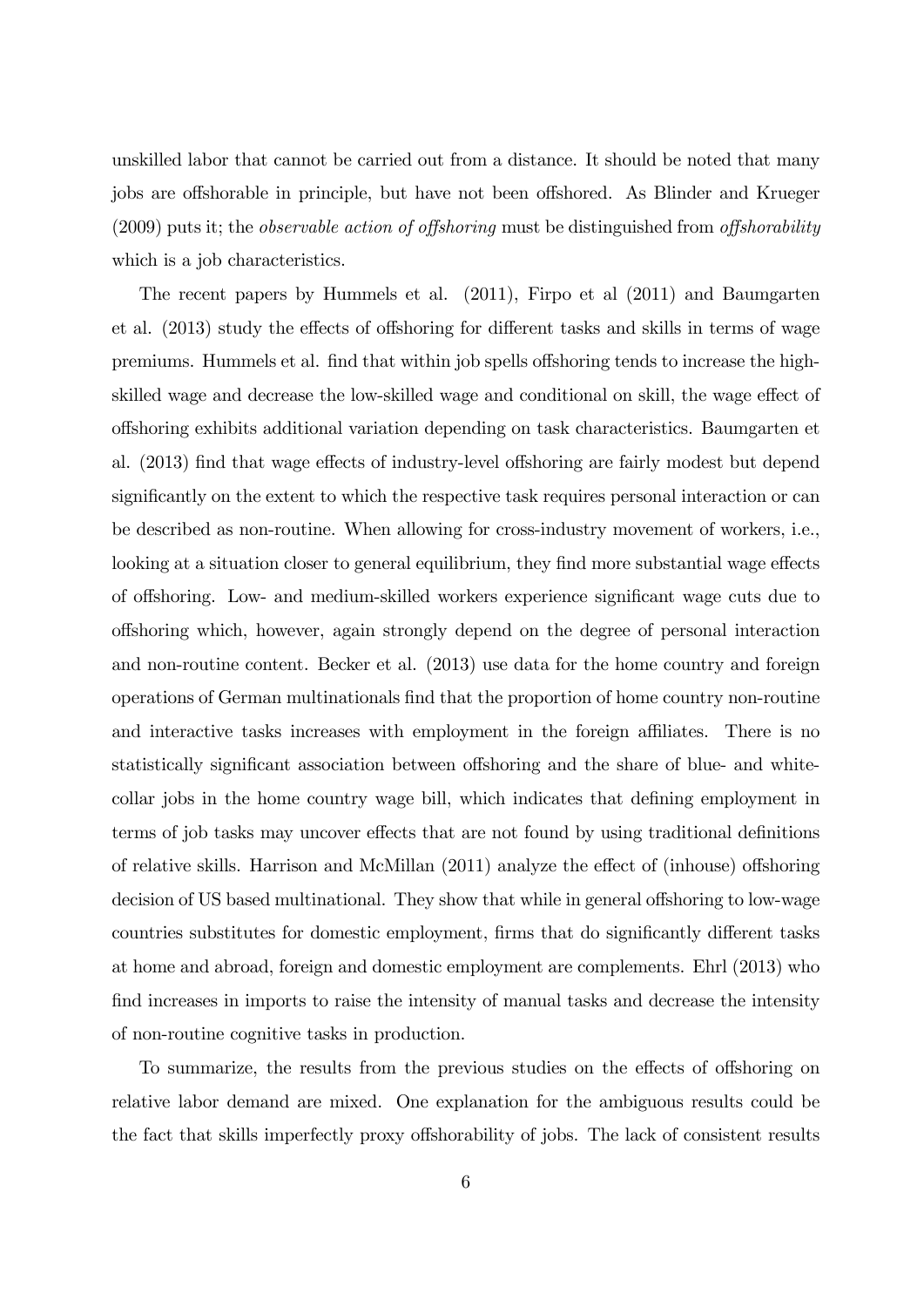may also be due to differences in the used methods and data as well as the studied time period. With a few exceptions there has not been a serious attempt to instrument firmlevel offshoring variable. Also, the firm-level analysis can give a incomplete picture of the offshoring effects if firms that begin to offshore initially bought the inputs from local suppliers.

# 3 Data and Recent Trends

# 3.1 Finnish Data

We use register-based matched employer-employee data set from Statistics Finland for the period 1999-2008. Data on firm-level imports that we use to construct measures of o§shoring is collected by Finnish Customs. The data is available at product level by country of origin. Stemming from compulsory registration in Finnish Customs, data on imports from outside the EU consist of all trade transactions. Trade data for EU countries are available for all firms with a yearly import above 100 000 euro. According to figures from Finnish Customs, the data incorporates about 96.5 percent of total imports from other EU countries. To construct instruments for our offshoring variables, we use also data for commodity exports from UN COMTRADE database.

We restrict our analysis to manufacturing firms with at least 20 employees. The financial statement panel contains detailed Örm-level information on all Finnish Örms. Variables such as value added, capital stock (book value), number of employees, wages, sales, and industry are included. The employee statistics contain detailed information on individual characteristics including, education, occupation, wages, gender, family status and previous work history. All employees at the studied Örms are included in the statistics. All data sets are linked together with unique identification numbers. In total we have about 15 000 Örm-level observations and more than 2 million individual level observations (See tables A1, A2 and A3 in the appendix for descriptives statistics).

The occupational codes in our data come from two different sources. The FLEED statistics has a three digit ISCO-88 occupational code information for all employed indi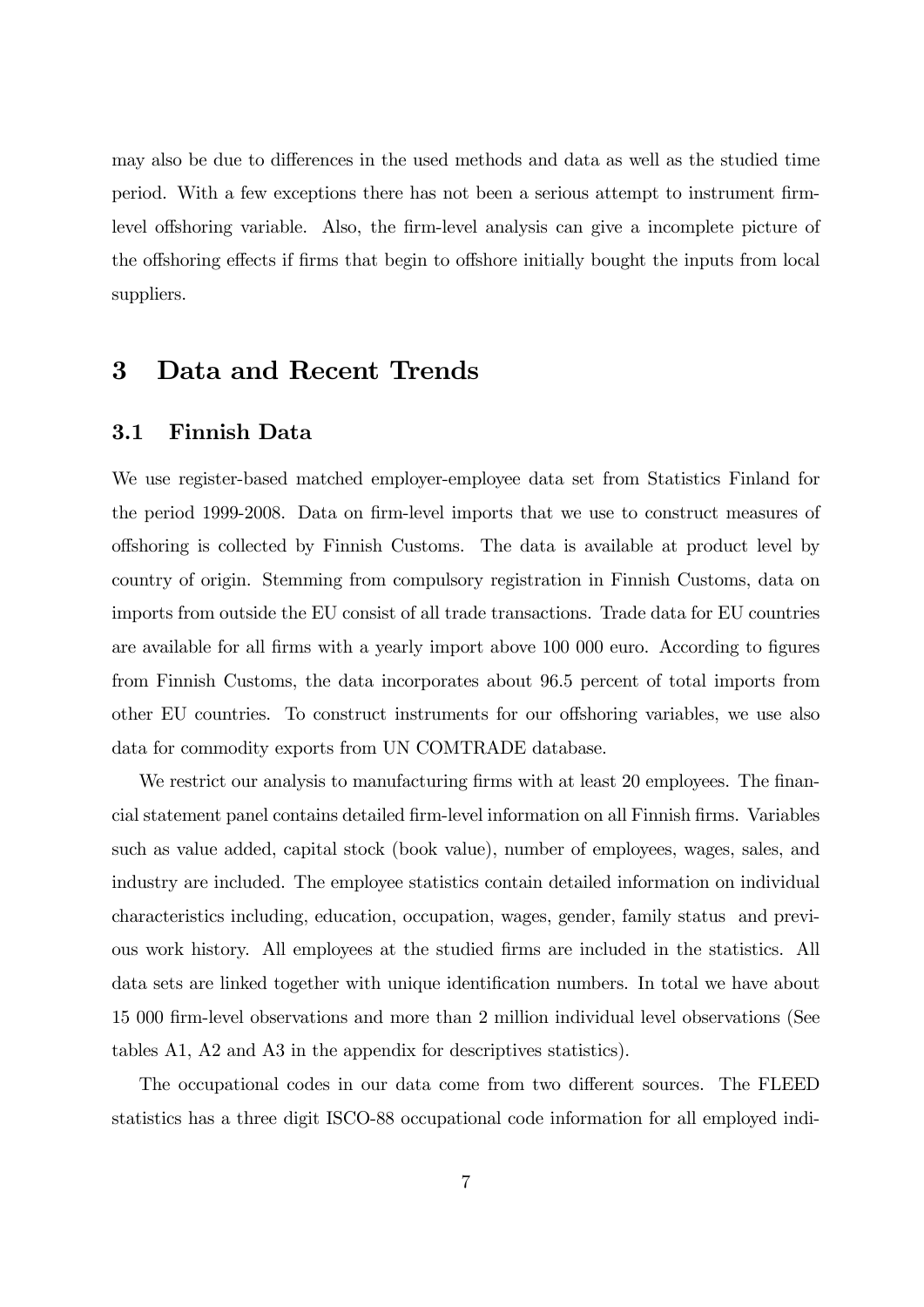viduals in years 2000, and 2004-2008. The payroll statistics has two digit ISCO codes for the entire time period, 1999-2008. However, the payroll statistics does not cover all the individuals in the sample.

## 3.2 Task Measures

In this paper, we use both occupational categories and classification of Autor et al  $(2003)$ and Acemoglu and Autor  $(2011)$  for studying the effect of offshoring on job structure. Using occupational categories provide transparency, while using task categories may better capture the offshorability. In their pioneering work, Autor et al. have classified job tasks according to their characteristics for the purpose of studying how computers have a§ected relative demand for job tasks. Acemoglu and Autor (2011) base their measures on Autor et al (2003) and define job tasks into the seven categories; non-routine cognitive personal, non-routine manual physical, non-routine cognitive analytical, non-routine manual personal, routine cognitive, routine manual and offshorable. Although the purpose is not to study the effects of offshoring, the definitions of different type of job tasks overlap with the descriptions of offshorable job tasks. For instance, routine tasks are described by Autor et al. such that they can be expressed as rules, making them easy to program and thus suitable for execution by computers or robots. Many such routine job tasks can also be carried out by workers located far from headquarters. Non-routine tasks, on the other hand, are described such that they cannot easily be codified and performed by computers. For the same reasons they most likely require some geographical proximity to the other operations and cannot easily be offshored.

To define the task content of jobs we classify occupations according to the intensity of routine, interactive or offshorable tasks using the mapping between US occupations and their task intensity measures used in Acemoglu and Autor (2011), which is in line with definitions used by Autor and Acemoglu  $(2010)$ . The occupations are classified into according to the intensity of tasks that require interaction between individuals and by their routine-intensity. We use four of the categories defined by Acemoglu and Autor  $(2011): 1$ Routine manual, 2) Routine cognitive, 3) Non-routine manual physical and 4) Non-routine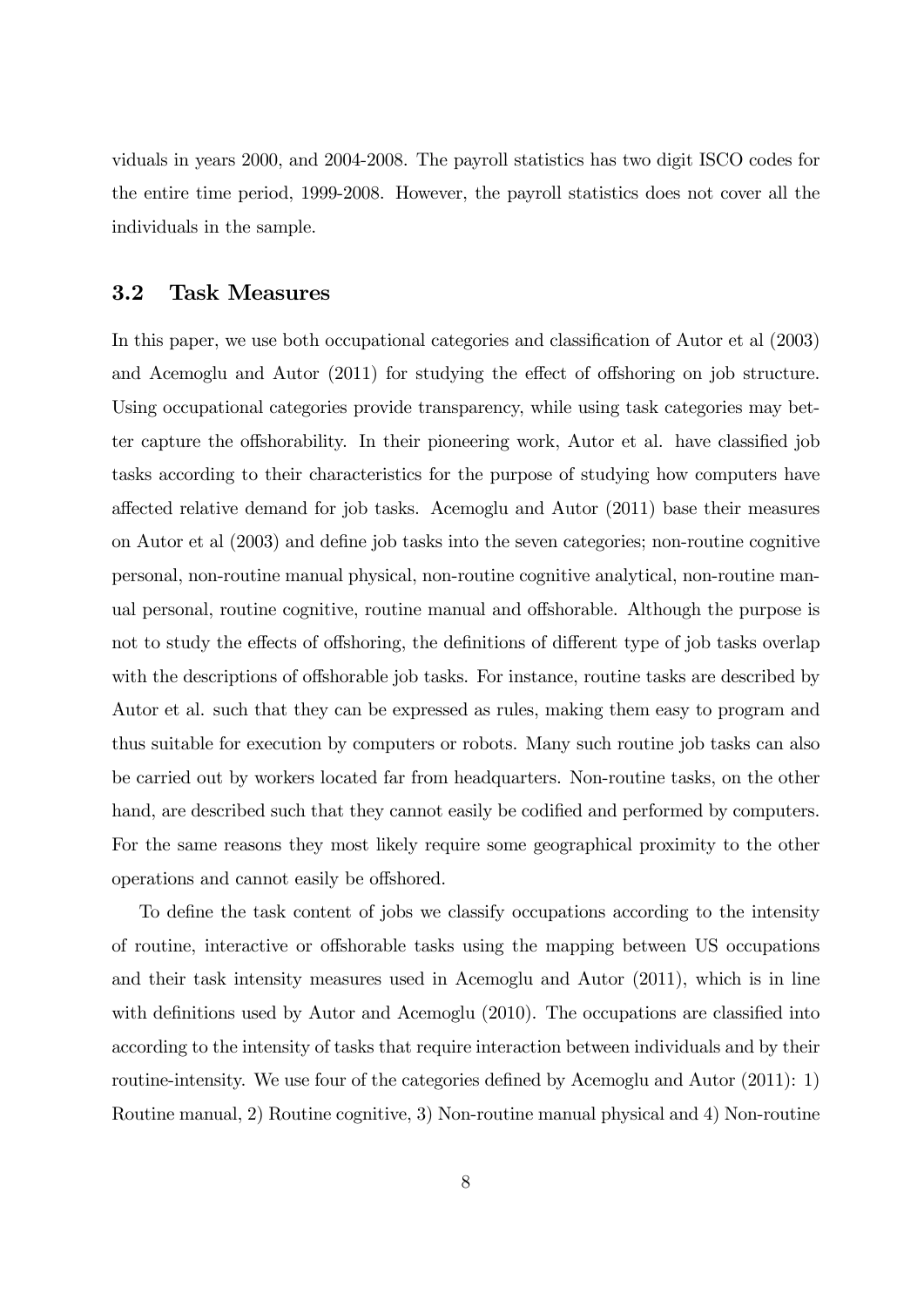cognitive personal.<sup>2</sup> These are composite measures constructed from the U.S. Department of Labor's The occupational Information Network  $(O^*NET)$  data, which assigns numerical values to occupations by how much certain tasks are needed in them. These measures are matched to the European International Standard Occupational Classification (ISCO-88) by using Crosswalk center's ready made mapping as used in Hummels et al.  $(2011)$ . The indices are normalized to have a mean of zero and a standard deviation of one. So, a negative number scores lower than the mean and a positive number scores higher than the mean. Finally, we construct employment shares by summing all employees in occupations with a normalized index value of a certain index in the highest tertiary of the two-digit occupational categories and relating them to the total number of employees of the Örm. It should be noted that the four task categories may be overlapping and the shares of employees belonging to the different categories do not sum to one, as for the shares of employees in occupational and educational categories.

# 3.3 Descriptives

We begin by analyzing recent trends in Finland during the period. Figure 1 presents the growth of value of imports by narrow definition (imports of goods by firms with the same 2-digit industry code) 2000-2008. During the years 2000-2008 there has been a rapid increase in the imports to Finnish firms. The figure confirms that Finland has had a similar growth in imports as many other developed countries during the time period. It may be noted that the largest share of imports by narrow definition comes from other high-income countries. However, the interesting part of the imports is the one coming from low-income countries as these imports are believed to replace domestic production using low-skilled labor.

#### Figure 1 here

A closer look at imports from some most important low income countries in Figure 2,

<sup>&</sup>lt;sup>2</sup>The other three categories are Non-routine cognitive analytical, Non-routine manual personal and Offshorable, but choose not to use these for the clearness of analysis.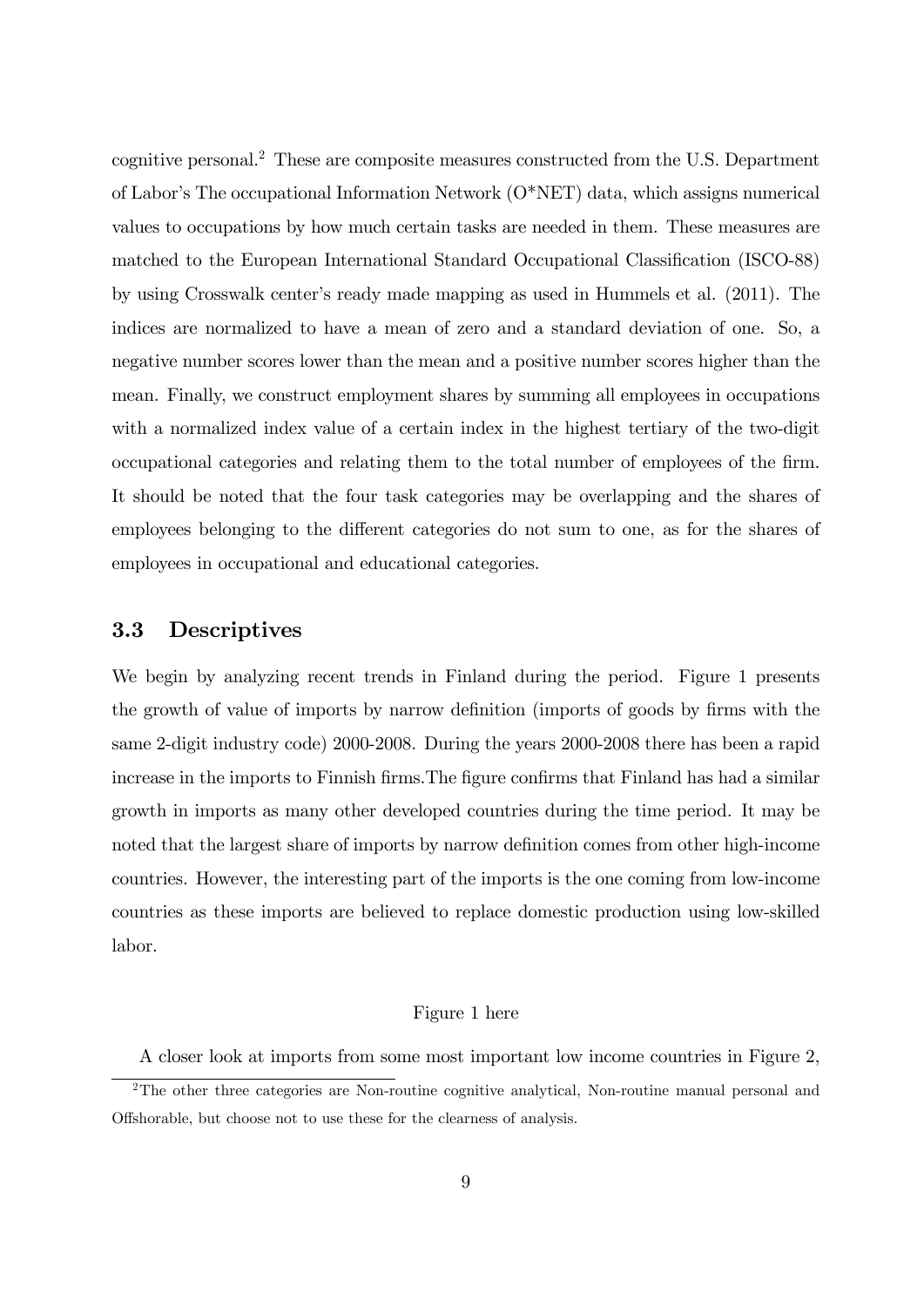reveals that imports from Russia and other low-income countries has steadily grown and that imports from China make a strong growth spurt since 2004. In other words, this may indicate that offshoring of production from Finland to low-income countries has increased 2000-2008. In figure 3, we show mean value of imports by narrow definition related to sales (our main offshoring measure) at firm level for the manufacturing firms included in our estimations. Since both imports and sales have increased during the period, the offshoring measure has not grown as fast as the real value of imports.

#### Figure 2 here

We next analyze whether there has been a significant polarization in employment during the time period. Figure 3 plots the change in employment of different occupational groups, that are ranked by their mean wage in the beginning of the period. The figure provides clear evidence that labor market has polarized in Finland. The medium wage occupations have decreased employment during these years while both low-and high educational groups have gained. Parallel to technological changes, offshoring of jobs that are intensive in routine tasks may have contributed to the polarization of employment by reducing job opportunities in middle-skilled production and operative occupations. On other hand, many jobs of low-skilled, carrying out routine tasks are less likely to be replaced by machines and computers, and also much less susceptible to offshoring due their geographical attachment to other operations and customers. Similarly many jobs of high-skilled that are intensive in either abstract or non-routine manual tasks demand for problem-solving, judgment and creativity in the former case, and flexibility and physical adaptability in the latter are less likely to be offshored. In the next sections, we aim to analyze further whether and how these two phenomena: increased low-income imports and hollowing out the middle wage/skill occupations are related with each other.

### Figure 3 here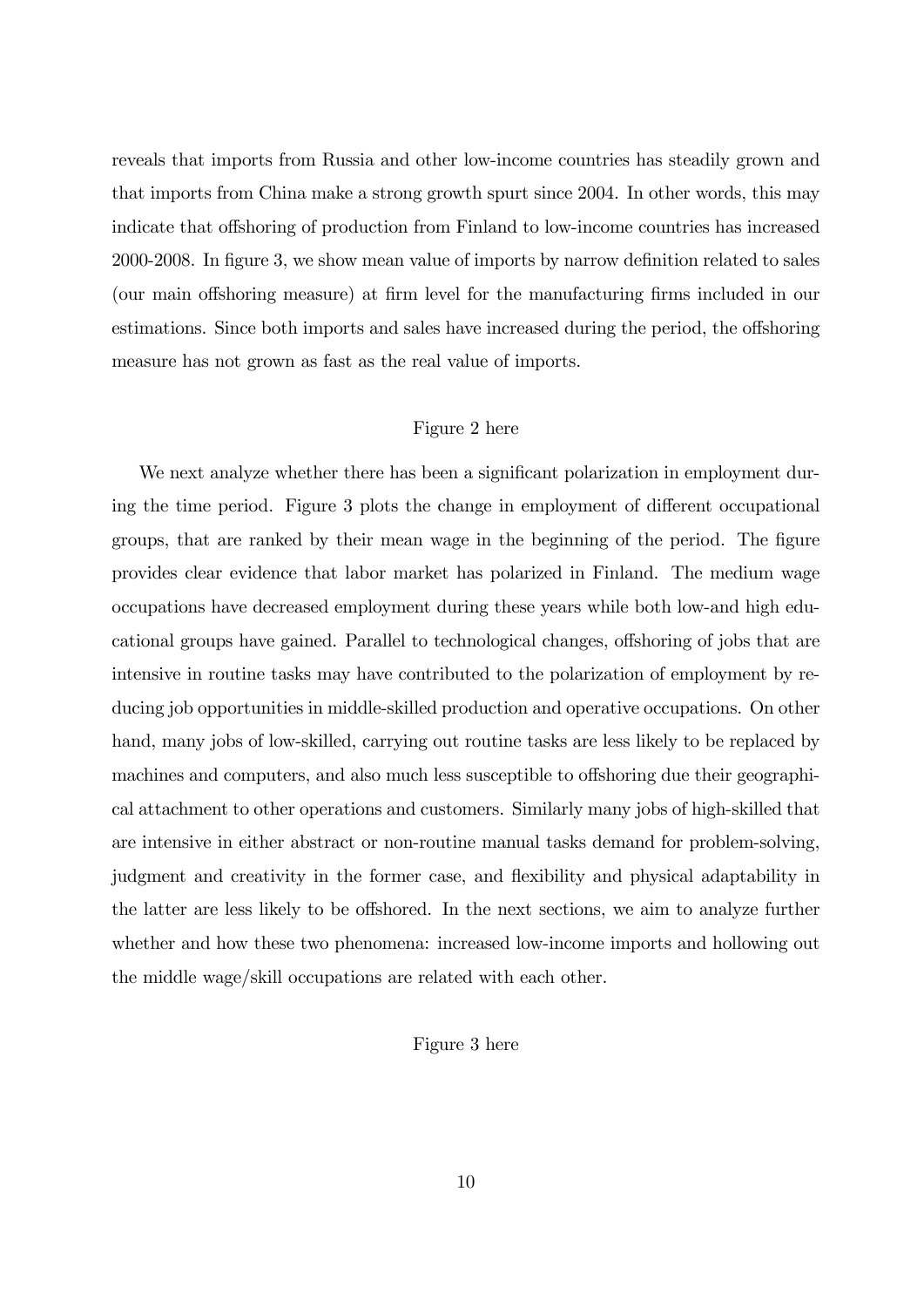# 4 Firm-level Analysis

## 4.1 Specifications

In the first part of the econometric analysis, we study the impact of offshoring on firm-level composition of tasks and educational skills. In order to take into account the endogeneity of the offshoring variable, we use instrumental-variable approach and instrument offshoring with variable that measures changes in world export supply. We follow the traditional approach and model the effect of offshoring on labor demand in a similar way as has previously been done for factor-biased technological change (FBTC). Similarly to FBTC, cost-reducing offshoring is assumed to increase the overall productivity but not necessarily in a uniform way across all factor inputs within the firm. For instance, when routine tasks using low-skilled labor, such as assembly activities, are being offshored, the productivity of workers involved in the remaining headquarters activities and intermediate input production is likely to increase through an increasing net revenue per unit of factor input. As with the introduction of new technologies, this might lead to changes in the relative demand for labor unevenly across skills and occupations.

We estimate a model where the dependent variable is defined either as a labor share or log employment for a educational skill group or task category.<sup>3</sup> If offshoring is associated with productivity and employment growth of a given firm, it may cause opposite changes in the employment share of certain task categories and the number of employees performing these tasks. In order to understand what drives the changes in the shares, we examine the effect of firm-level offshoring on employment levels by task/skill categories. We assume that firm  $i, i = 1, \ldots I$ , uses different types of labor, capital and intermediate inputs to produce an output. Firm  $i$ 's share of labor belonging to skill or occupational group  $s$  is

 $3$ Our approach is similar to the translog cost function approach that was first introduced in the context of trade and demand for skills by Berman  $et \ al.$  (1994) and is used in a number of studies of offshoring and the relative demand for skills (e.g. Feenstra and Hanson 1996, Geishecker 2006, Strauss-Kahn, 2004, and Hijzen et al. 2005). We use employment shares rather than wage cost shares to avoid mixing wage and employment effects.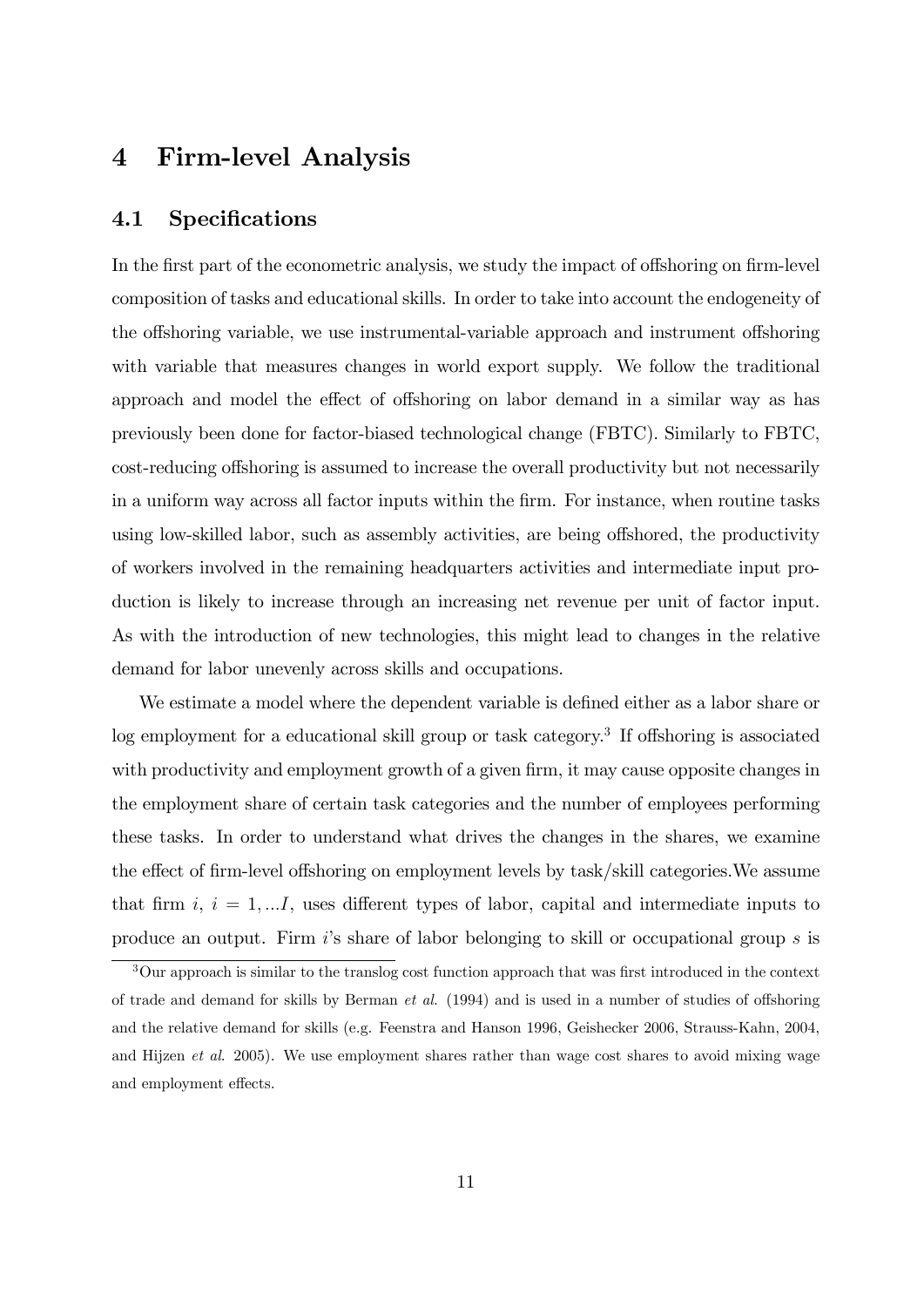given by

$$
E_{sit} = \lambda OFF_{it} + \mathbf{X}'_{it}\beta + \alpha_i + \alpha_t + \alpha_j + \varepsilon_{ijt}
$$

where  $E_{sit}$  is the employment share  $L_{sit}/\sum_{i=1}^{S}$  $s=1$  $L_{sit}$  or log employment  $log(L_{sit})$  of workers in skill or task category s in firm i at time t.  $OFF_{it}$  denotes the time and firm-specific offshoring variable and  $X_{it}$  is a vector of firm-specific variables including average wages per skill or task group, the capital to output and output.<sup>4</sup>  $\alpha_i$ ,  $\alpha_t$ , and  $\alpha_j$ , are firm-, time and industry-specific dummy variables.<sup>5</sup> The model includes firm-fixed effects in order to take firm-specific time-invariant effects into account.  $6$ 

Our main firm-level offshoring variable is defined as

$$
OFF_{it} = \frac{m_{ijt}}{y_{it}}\tag{1}
$$

where  $m_{ijt}$  is firm is use of imported goods from industry j in period t and  $Y_{it}$  is production.  $\frac{7}{1}$  An increase in the offshoring variable may caused both by *outsource offshoring* to external foreign suppliers and *in-house offshoring* to foreign affiliates to the extent that these phenomena involve imports back to home country for further processing or resales.<sup>8</sup> The values of parameter  $\lambda$  depend on whether technical change is biased towards or away

<sup>&</sup>lt;sup>4</sup>The underlying cost function is for short-run and assumes capital to be a quasi-fixed factor.

 $5$ We include industry dummies in the OLS specification but not in the specification with firm-fixed effects.

 $6$ The labor share equations may be regarded as a system of several equation which is estimated as a seemingly unrelated regression (SUREG) model to take a possible correlation between the residuals of the equations. We do not estimate it as a system because it is shown that results from OLS and SUREG are identical if the explanatory variables are identical for each equation (Zellner, 1962 and Dwivedi and Srivastava (1978), see more in Greenaway (1997).

<sup>&</sup>lt;sup>7</sup>Feenstra and Hanson (1999) distinguish between *narrow* and *broad* offshoring. Narrow offshoring only includes imported intermediate inputs from the importing industry, i.e. an industryís purchases of imported intermediate inputs produced in the same industry. Broad offshoring also includes imported non-energy intermediate inputs from all other industries. They prefer the narrow to the broad measure, since it is closer to the phenomenon of fragmentation and vertical specialization that takes place within industries.

<sup>&</sup>lt;sup>8</sup>The measure does not capture offshoring of the final stages of production or other production that is not shipped back to home country for further processing.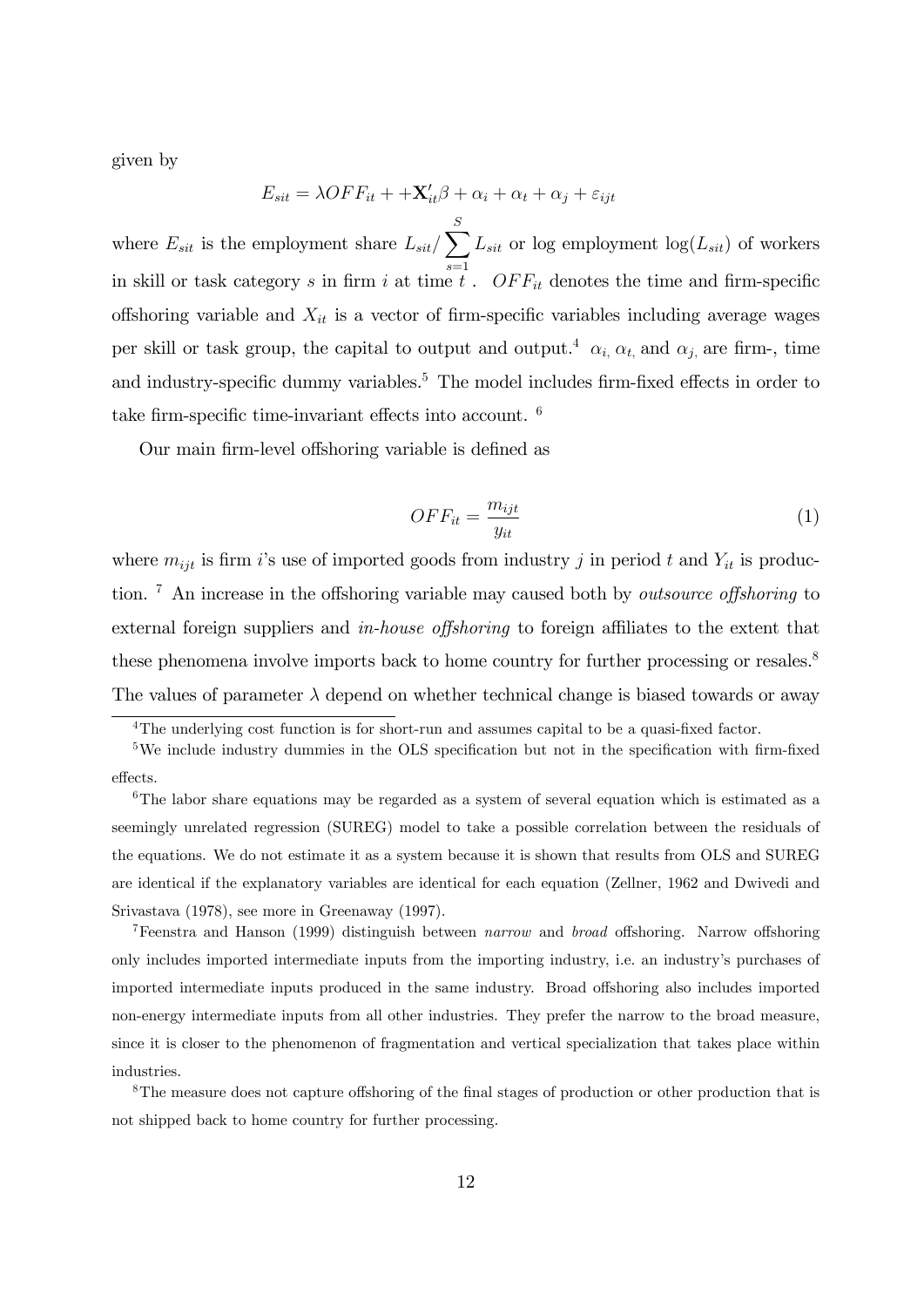from the usage of labor belonging to task/skill group s. In order to estimate the causal effect of offshoring on firm's task structure we employ instrumental-variable approach. Our instruments for offshoring are described in next section.

## 4.2 Firm-level Instruments

A firm's offshoring decisions are jointly determined with it's employment decisions. In order to investigate the causal effect of firm's offshoring decision on it's employment (task structure) we instrument firm's offshoring variable with a measure constructed of firmlevel exposure to import competition. The instrument needs to be correlated with firm's offshoring decision (changes in offshoring), but it should not be correlated with factors that influence its productivity or demand for final products through any other way. Following Hummels et al. (2011) and Autor et al. (2013) we construct the instrument using differences in exposure to import competition.

More specifically, we use the changes in the world's relative export supply (WRES) at product-level in order to create some exogenous variation in firm's offshoring decision. The  $WRES_{\text{ckt}}$  is country c's total supply of product k to the world market in year t, excluding the supply to Finland, divided by the aggregate supply of product k to the world market in year t, excluding the supply to Finland. As for the offshoring measure, we use the narrow concept of offshoring and include imports of products  $k$  from same industry as where the firm produces its output. Our measure is closest to the world export supply measure of Hummels et al. (2011), but by relating their  $WES_{ckt}$  to the aggregate supply of product k to the world market in year  $t$  we aim to exclude the effect of world demand shocks from the country-speciÖc variation in export supply. For instance, an increase in the export supply of product  $k$  from country  $c$  to the world market in year  $t$  may increase due to an overall positive demand shock in the world market, rather than due to the increased efficiency in the production of the product  $k$  that would give an improved comparative advantage for the country  $c$ . It is important to distinguish these two effects since the idea of the instrument is to capture country-specific factors that would affect the firms' aptitude to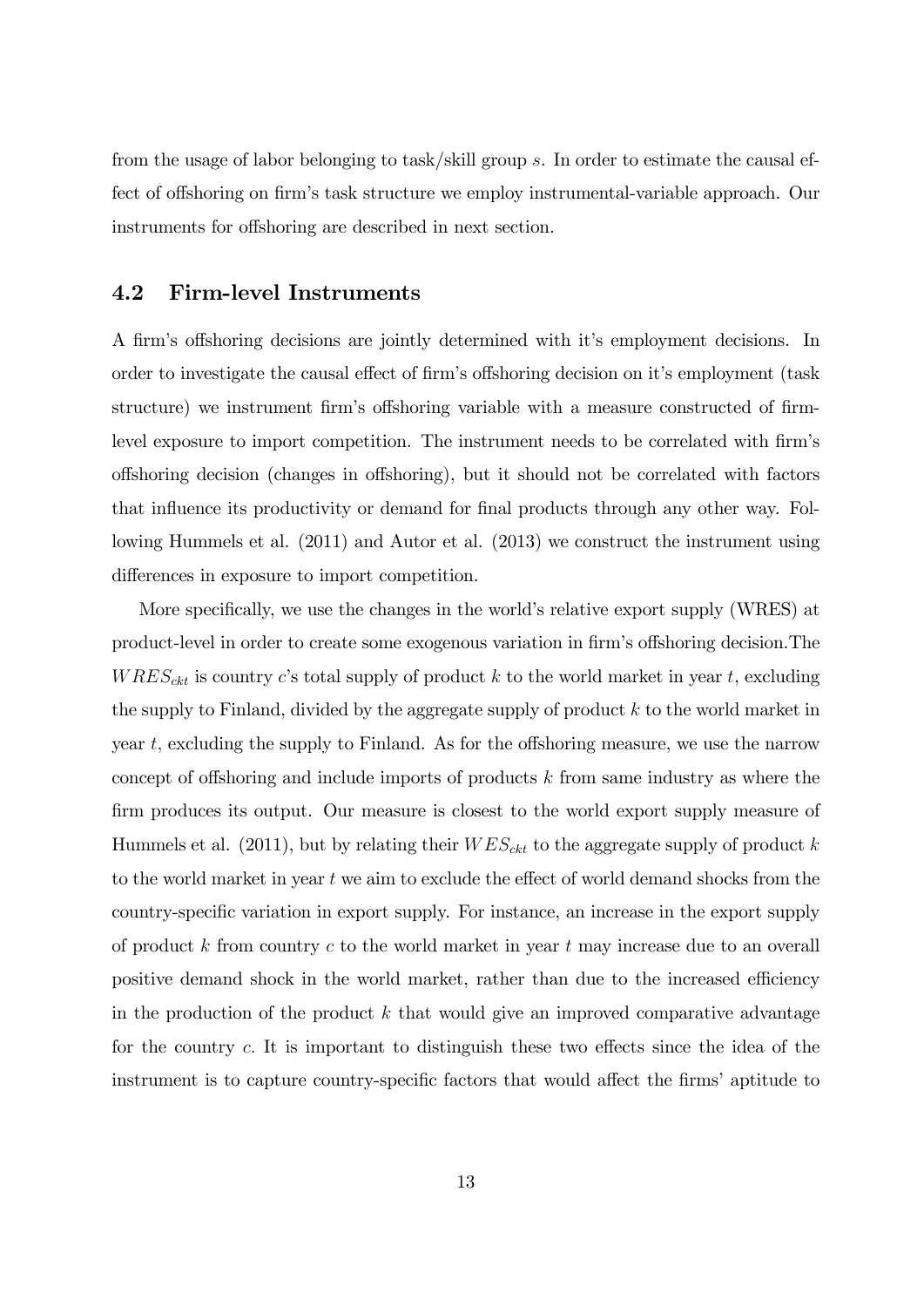import product k from country  $c^{9}$ .

The firm-level instrument variable is constructed from COMTRADE data at CN-6digit level. We weight each firm's i product k from country c at time t with the share of  $c - k$  product in firm's total material imports in the first sample year. We then generate the firm-level measure by aggregating across all products from all countries, and weighting each product c-k with its share in firm's imports in the first period firm is observed in the trade data. The time-varying instrument for each firm  $i$  in year  $t$  is

$$
WRES_{it} = \sum_{c,k} s_{ick} WRES_{ckt} = \sum_{c,k} s_{ick} \frac{ES_{ckt}}{\sum_{c} ES_{ckt}}
$$

where  $s_{ick}$  is the share of product k from country c in firm i's total imports in the first year of positive imports.  $ES_{ckt}$  is the country c's total supply of product k to the world market in year t. We divide this by the aggregate supply of product  $k$  to the world market in year t, excluding the supply to Finland,  $\sum_{c} ES_{ckt}$  in order to get the world's relative export supply  $WRES_{\text{ckt}}$  of each product.

This measure is used to instrument offshoring in the specification described above. Since the model includes firm fixed effects the instruments captures variation in offshoring that is due to the relative growth in supply of the product in a given country (and not differences in initial period import structure). We argue that the *relative* growth in imports of a given product from a given country reflects changes in the relative supply of this product, and should not affect directly the demand for firm's product in a home country (and thus employment). During the sample period, the relative supply of products was driven by a rising competitiveness of manufactures and lowering trade barriers in certain countries (such as China). These changes made the Örms that already had imports from these countries much more likely to be exposed to increased import competition and affected their incentives to offshore production to these countries.

 $9^9$ For robustness, we also use WES measure by Hummels et al.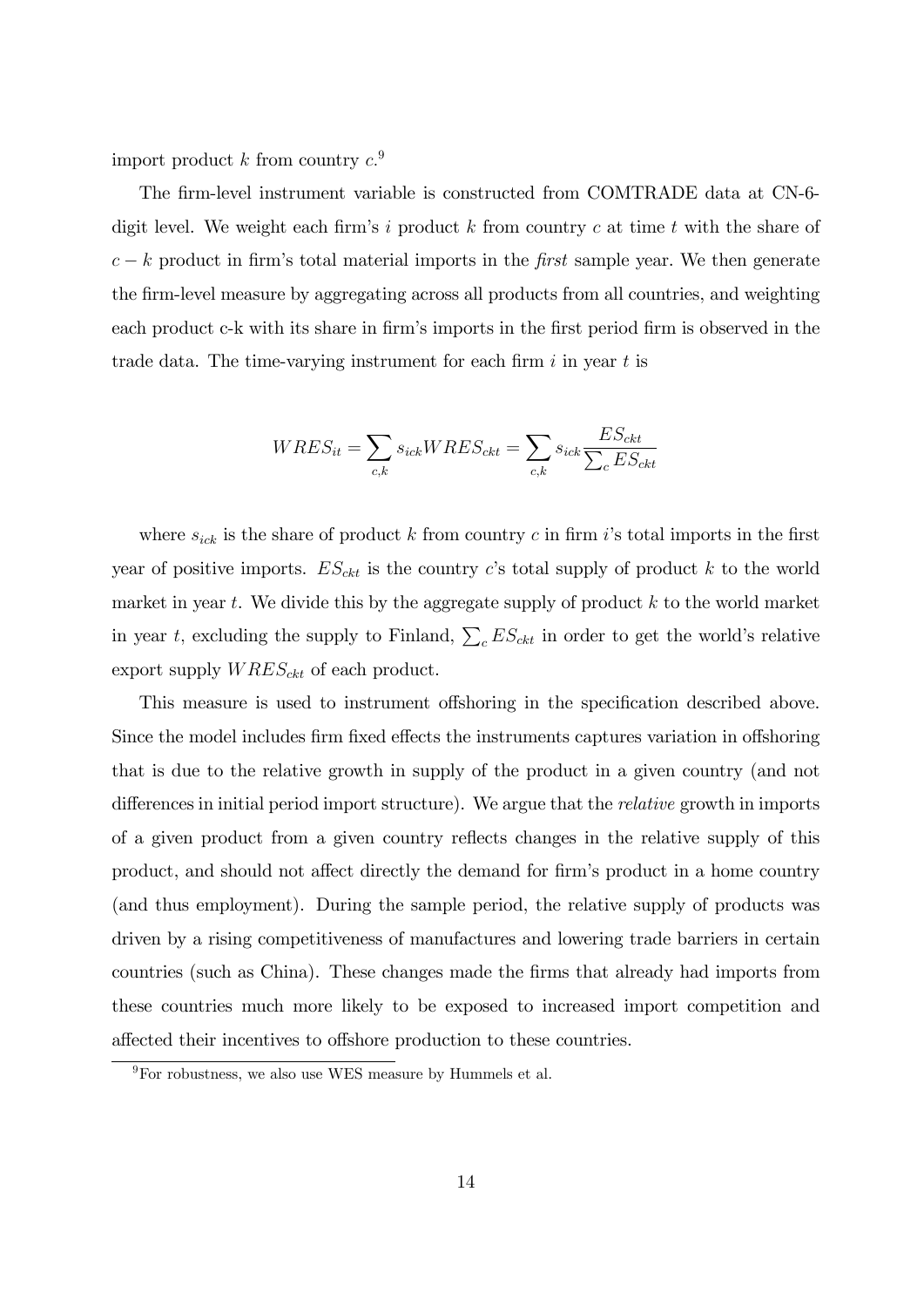### 4.3 Results

Before investigating how offshoring is related to skill and task structure within firms, we estimate the effect of offshoring on some firm-level outcome variables. Table 1 reports the results for seven firm-level variables, log of total employment (Employment), log of total sales (Output), the share of purchased services to output (Services), capital to output ratio (Capital) and log of average wage for three different educational groups, low secondary (low), upper secondary (medium) and tertiary (high). We report the results for three different specifications: ordinary least squares (OLS), firm-fixed effects (FE) and two stage least squares with firm-fixed effects and offshoring instrumented with world relative export supply (FE-IV-WRES). The results in the first column show that offshoring affects firm-level employment positively. The effect is statistically significant and robust to all specifications. In column  $(2)$  the results indicate that offshoring has an positive effect also on output. The effect is statistically significant for OLS and and the specification with instrumented offshoring FE-IV-WRES. Offshoring is not found to have robust significant impact on the use of purchased services, but it has a negative significant impact on capital intensity and the average wage of medium skill group. From these results we may conclude that firm-level offshoring causes firms to expand employment and output, and to reduce capital intensity and the average wage of medium skilled employees.

The results in Table 2 indicate that offshoring affects most of the variables that are commonly included as controls to labor demand equations. Since offshoring is likely to a§ect both control variables and dependent variables, we exclude these control variables in the regression model to avoid selection bias. $^{10}$ 

#### Table 1 here

Next, we analyze how offshoring is related to employment of different skill and occupational groups using the data for the years for which the occupational codes are available  $(2000, 2004-2008)$ . Table 2 reports the coefficient on firm-level offshoring variable on

 $10$ By including controls that are dependent variables we risk having a selection bias and no causal interpretation for offshoring. See more about bad control in Angrist and Pischke (2009).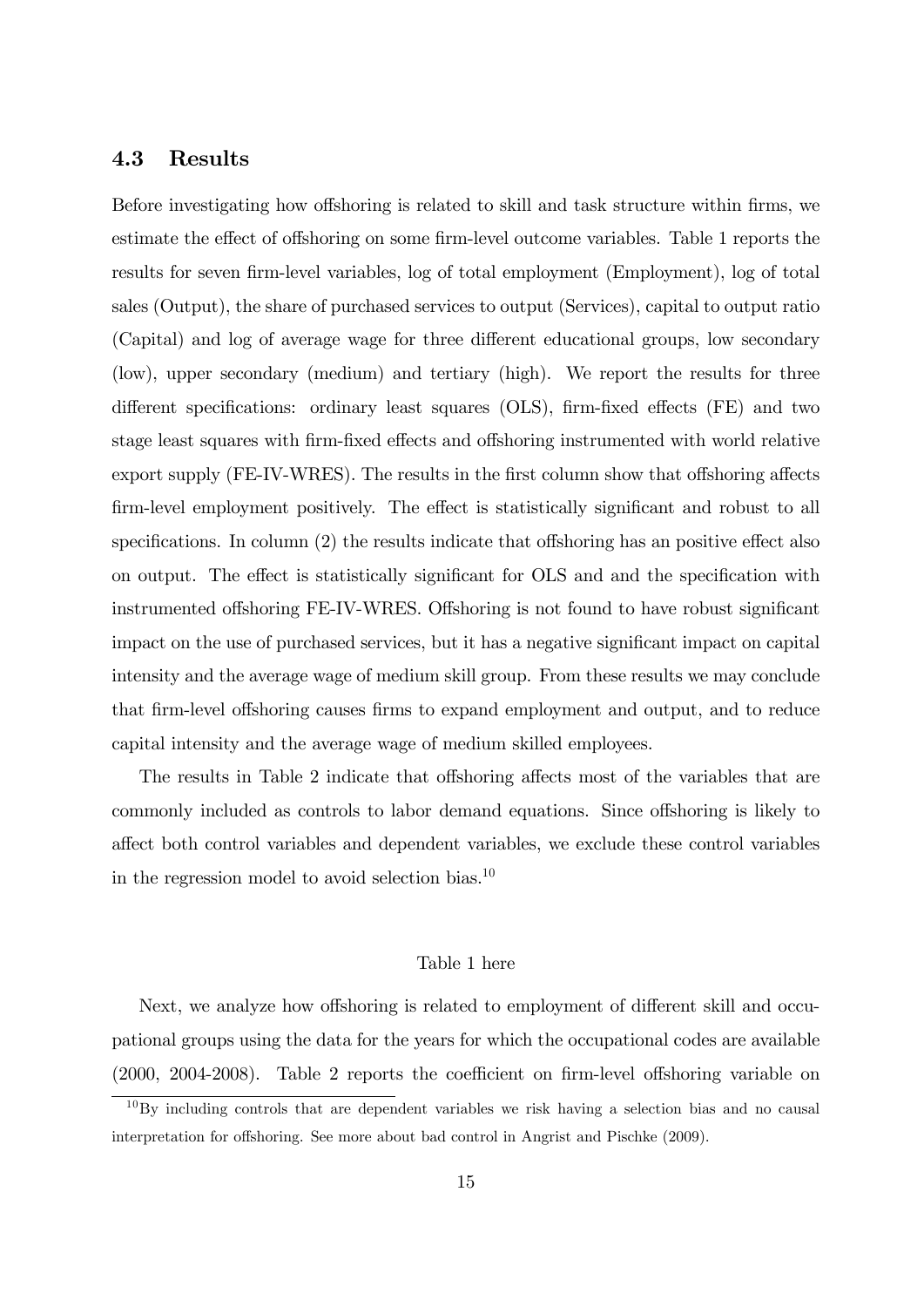log of employment in seven different occupational groups (clerical, service, production, construction, managerial and professional) and three different specifications: Panel A, ordinary least squares (OLS), Panel B, firm-fixed effects (FE) and Panel C, two stage least squares with firm-fixed effects and offshoring instrumented with world relative export supply (FE-IV-WRES). The OLS results in Panel A indicate that offshoring is positively associated to employment in all occupational categories, only suggesting that offshoring firms are larger. In order to control for permanent differences between offshoring and nonoffshoring firms, we include firm-fixed effects into the regression. The FE results in panel B indicate that firm-level offshoring is statistically significantly associated with an increase in employment of professional/technical workers. All other occupational categories have positive, but imprecisely estimated coefficients.

Finally, in panel C of Table 2 we acknowledge that even with firm-fixed effects there may be some unobservable time varying factors that are correlated with both firm's decision to locate production abroad and it's decisions to employ workers in home country. In order to take into account the endogeneity of offshoring variable, we employ instrumental variable approach. As an instrument for offshoring we use the relative export supply-variable  $(WRES)$ , the construction of which is explained in section 4.2. Since we include firm-fixed effects into the regression, we can claim that the variation in the instrument stems entirely from the changes in the relative supply of the products from different locations and not from differences in import structure within firms. The FE-IV results show that firm-level offshoring increases employment of all occupational groups. Firm-level offshoring seems to have a largest impact on Production workers. The effect of offshoring is statistically significant all other occupational groups except managerial occupations.

#### Table 2 here

We found that offshoring is associated with increase in the employment in all occupational groups. However, if offshoring increases employment of some occupations disproportionately, it will result in changes of occupational structure within firms. Table 3 reports the results where we estimate the effect of firm-level offshoring on share of each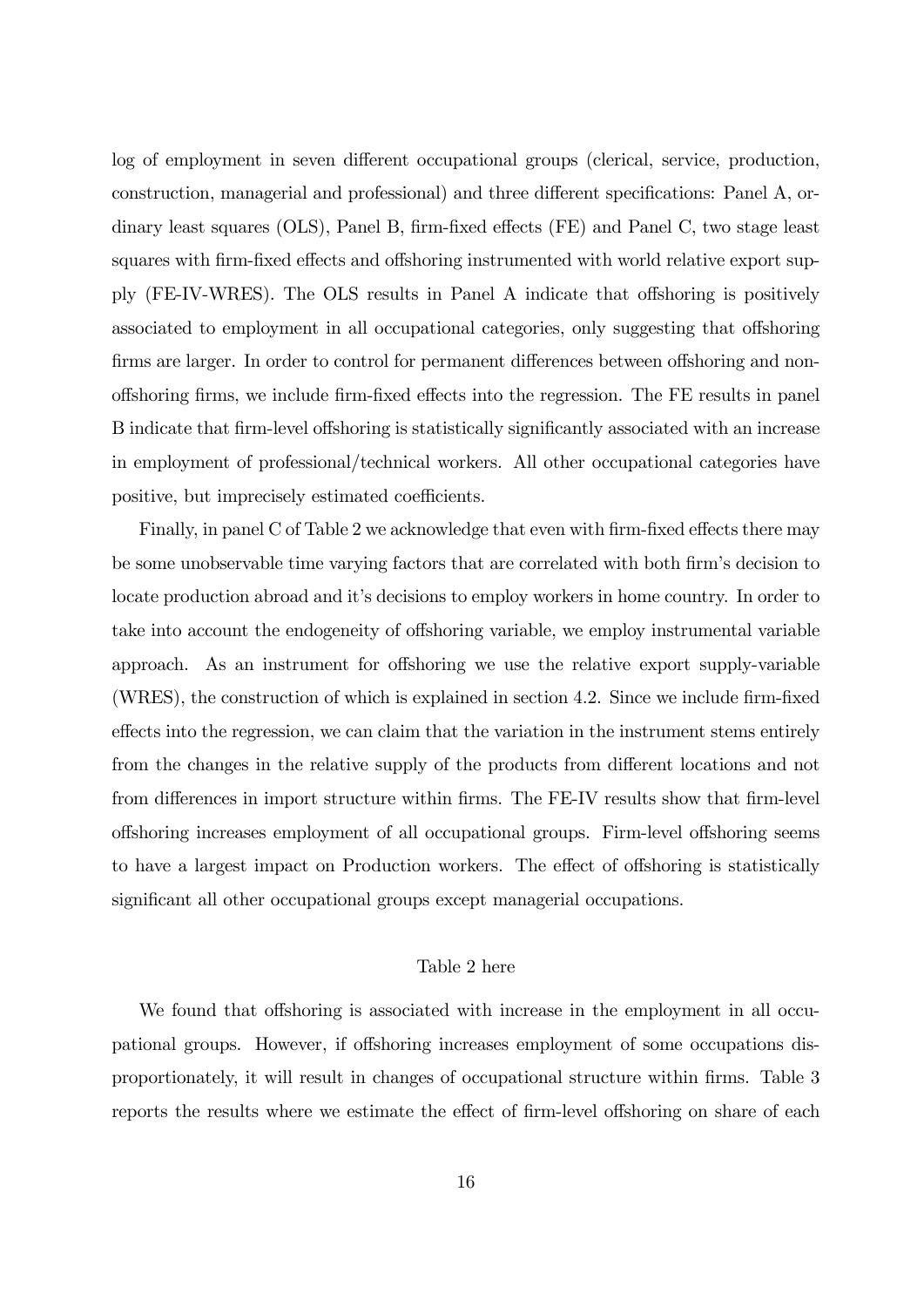occupational category of firm's total employment. The OLS results in panel A show that offshoring is associated with a higher share of Service and Professional/Technical workers and a lower share of Construction/Machinery workers in total firm-level employment. However, when we take into account firm-fixed effects (FE) results in panel B, firm-level offshoring is not associated with any significant changes in occupational composition within Örms.

The instrumental variable results for employment shares in panel C of Table 3 indicate that offshoring significant decreases the share of Managerial and Professional/Technical workers and increases the share of Service and Production/Operators workers. The largest is the positive effect on the share of Production/Operators workers which was also indicated by the results in Table 2 panel C that showed that offshoring increases the employment of production workers more than of the other groups. It should be noted that some of the positive effects on log employment reported in Table 2 turn into negative effects on the shares, this is the case particularly for Professional/Technical and Managerial occupational categories. This means that despite the positive effect of offshoring on employment, the composition of employment is changed as other groups increases relatively more.

#### Table 3 here

In Table 4, we analyze how offshoring affects employment by educational groups.<sup>11</sup> Columns one to three in Table 4 reports the effect of offshoring on log of employment in three different educational groups (low, medium and high). The next three columns  $(4)$ to 6) show the results for employment shares. The OLS results in panel A indicate that o§shoring Örms are larger and that they employ relatively more highly educated workers. The firm fixed effect results in panel B show that change in firm-level offshoring is not associated changes in skill structure within Örms. The instrumental variable estimation results in panel C indicate that firm-level offshoring increases employment of all educational groups, with the largest impact for medium educated workers. However, while the share of

 $11$ In these estimations we use data for the entire 2000-2008 period since educational measures are available every year. We have also checked that the results are robust to using the same sample as for regresssion using occupational data, that is, 2000, 2004-2008.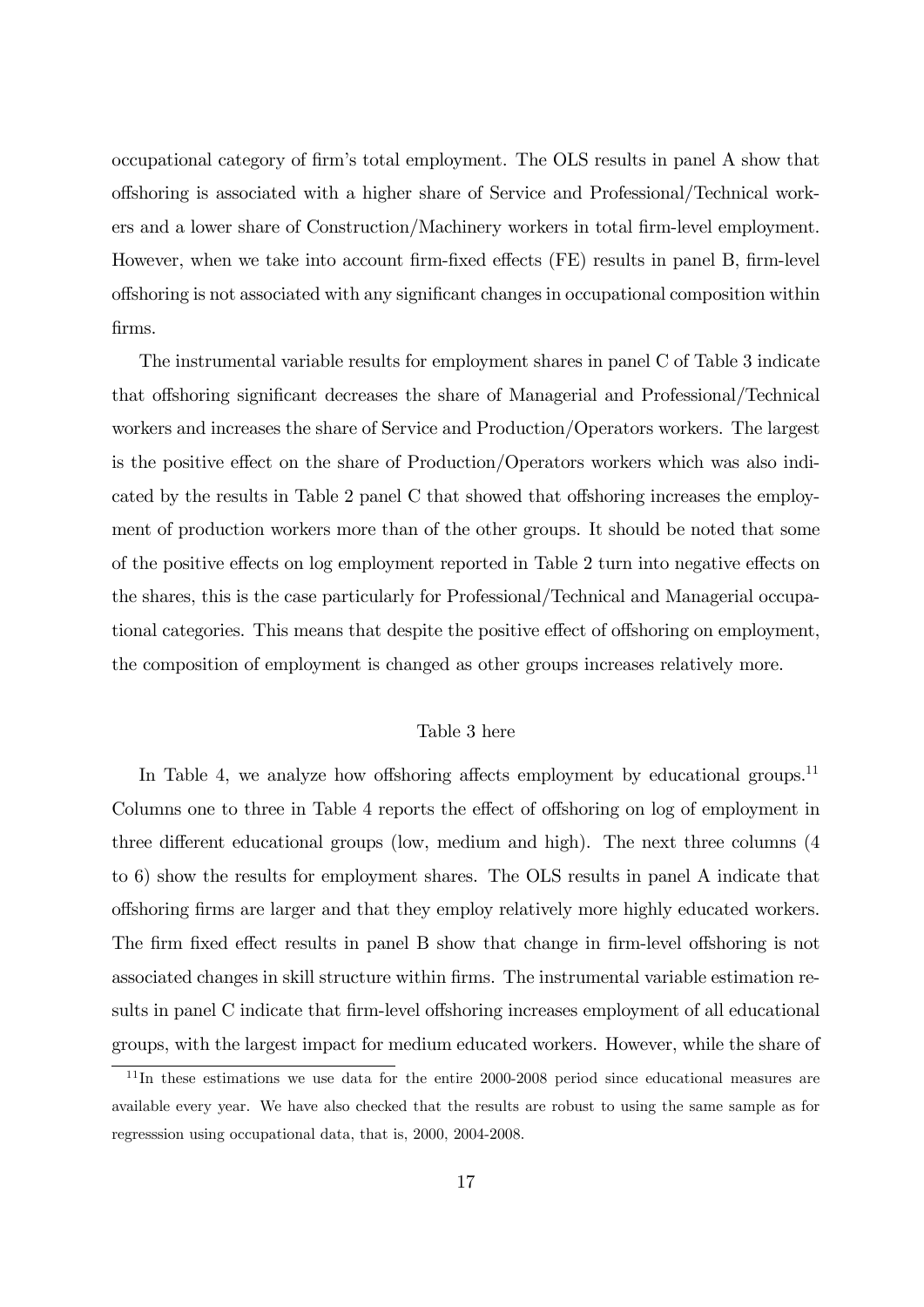low educated is increased by offshoring, the share of highly educated workers is decreased. Overall the results in Tables  $2, 3$  and  $4$  suggest that offshoring increases the firm-level scale of operations positively leading to larger economies of scale at the level using less highly educated managers and professional workers and more low-educated Production workers.

#### Table 4 here

The splitting of workers by rough occupational classes or educational categories may hide some important heterogeneity in the effects of offshoring. In Table 5, we report the results were we define the workforce into four different task categories (routine cognitive, routine manual, non-routine manual physical and non-routine cognitive personal) based on their occupational codes using the mapping by Autor and Acemoglu (2011) as explained in Section 3. Note that the different task groups do not sum to one, that is, there are employees that can be found in different categories. The OLS results in panel A indicate that offshoring firms tend to employ lower shares of workers conducting routine manual and non-routine manual physical job tasks. The FE results in panel B indicate that firmlevel offshoring has no statistically significant associations with any task categories when firm-fixed effects, controlling for some unobservable time varying factors, are included. The instrumental variable results in panel C suggest that offshoring increases the log employment of all type of workers, but changes the composition by increasing only the share of workers performing routine manual tasks. These results are consistent with the ones for occupational and educational categories, where we found a positive impact on Production and Service workers with a lower education.

#### Table 5 here

To sum up, the findings indicate that firm level offshoring increases employment, and that there is no net job losses occurring within Örms even tough some categories decrease their relative share in employment. The result that may strike as unexpected is that o§shoring decreases the share of highly educated in Managerial and Professional occupations performing non-routine cognitive personal tasks and increases the share of low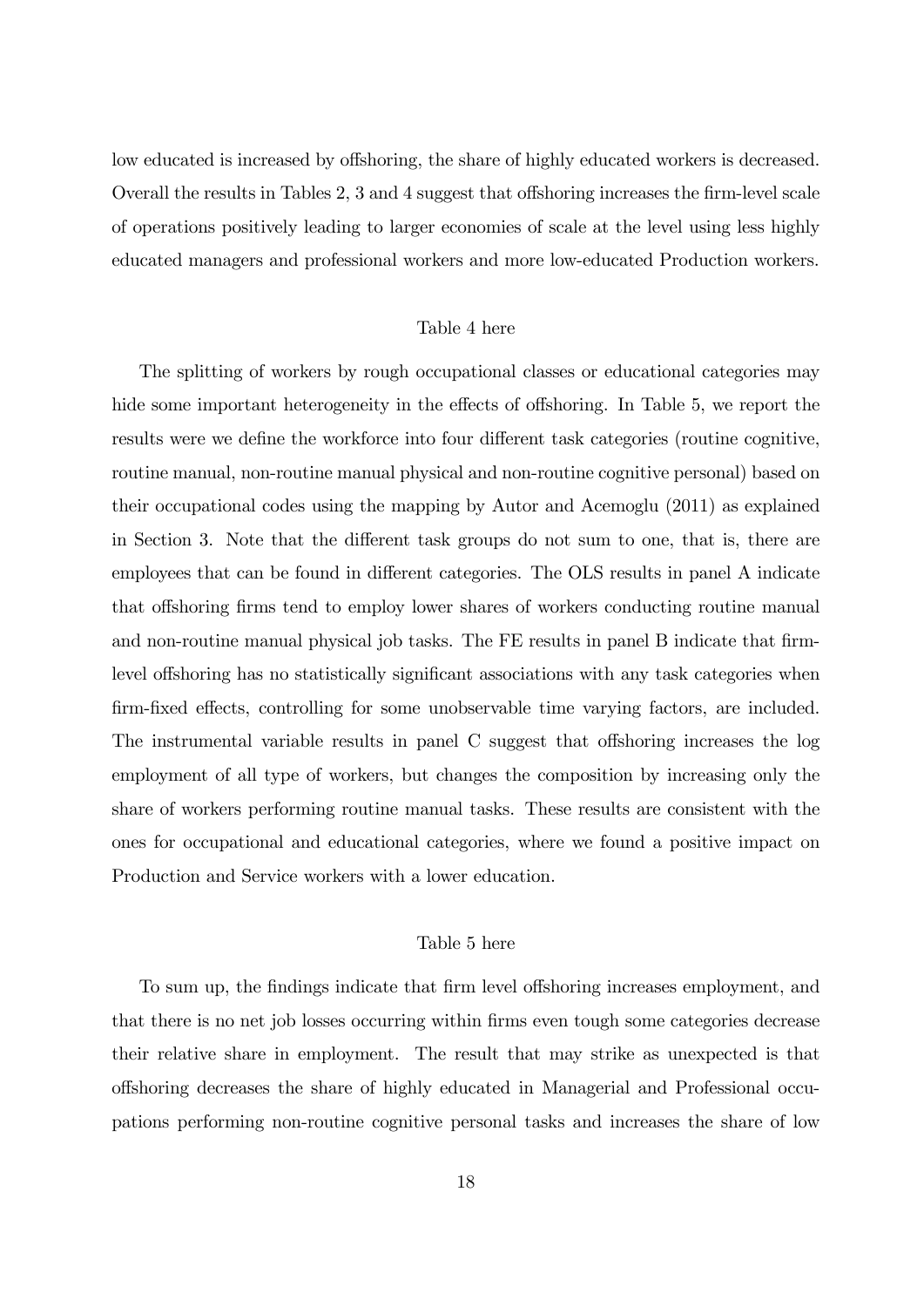educated in Production and Service occupations carrying out routine manual tasks. One plausible explanation, which is consistent with the finding, is that firm-level offshoring is associated with a positive productivity effect, leading to an expansion of production and larger economies of scale at the level of operations using professional workers. Our results certainly contrast the results of Becker et al.  $(2013)$  who found offshoring to increase the share of highly educated in white collar occupations carrying out non-routine tasks in German MNEs. However, the results of Becker et al. are not directly comparable since they analysed in-house offshoring captured as employment changes in the foreign affiliates of German MNEs. Our results are in the line with the findings of Ehrl (2013) who find increases in imports to raise the intensity of manual tasks and decrease the intensity of non-routine cognitive tasks in production.

# 5 Industry-level Analysis

# 5.1 Specification

Next, we analyze the effect of offshoring at industry-level. The argument to analyze the impact at industry level is twofold. Firstly, there may be no change in employment in an o§shoring Örm if the Örm switches buying the inputs from local producer to a producer overseas. Instead the domestic Örms that were specialized in producing intermediate inputs may downsize or even close down after the other firm's offshoring decision. Secondly, employment changes at firm level may not be driven by the offshoring decision of the firm but by the offshoring decisions of the competing firms in the same industry. We model the effect of offshoring on labor demand industry-level in similar way as at firm-level:

$$
E_{sjt} = \delta_1 OFF_{jt} + (\delta_2 IMP_{jt}) + \mathbf{X}'_{jt}\beta + \alpha_j + \alpha_t + \varepsilon_{jt}
$$

where  $E_{sjt}$  is the employment share  $L_{sjt}/\sum_{i=1}^{S}$  $s=1$  $L_{sjt}$  or log employment  $log(L_{sjt})$  of workers in skill or task category s in industry j at time t.  $X_{it}$  is a vector of industry-specific variables,  $OFF_{jt}$  and  $IMP_{jt}$  denote two different the time and industry-specific offshoring/import competition variables.  $\alpha_{t}$ , and  $\alpha_{j}$ , are time and industry-specific dummy variables.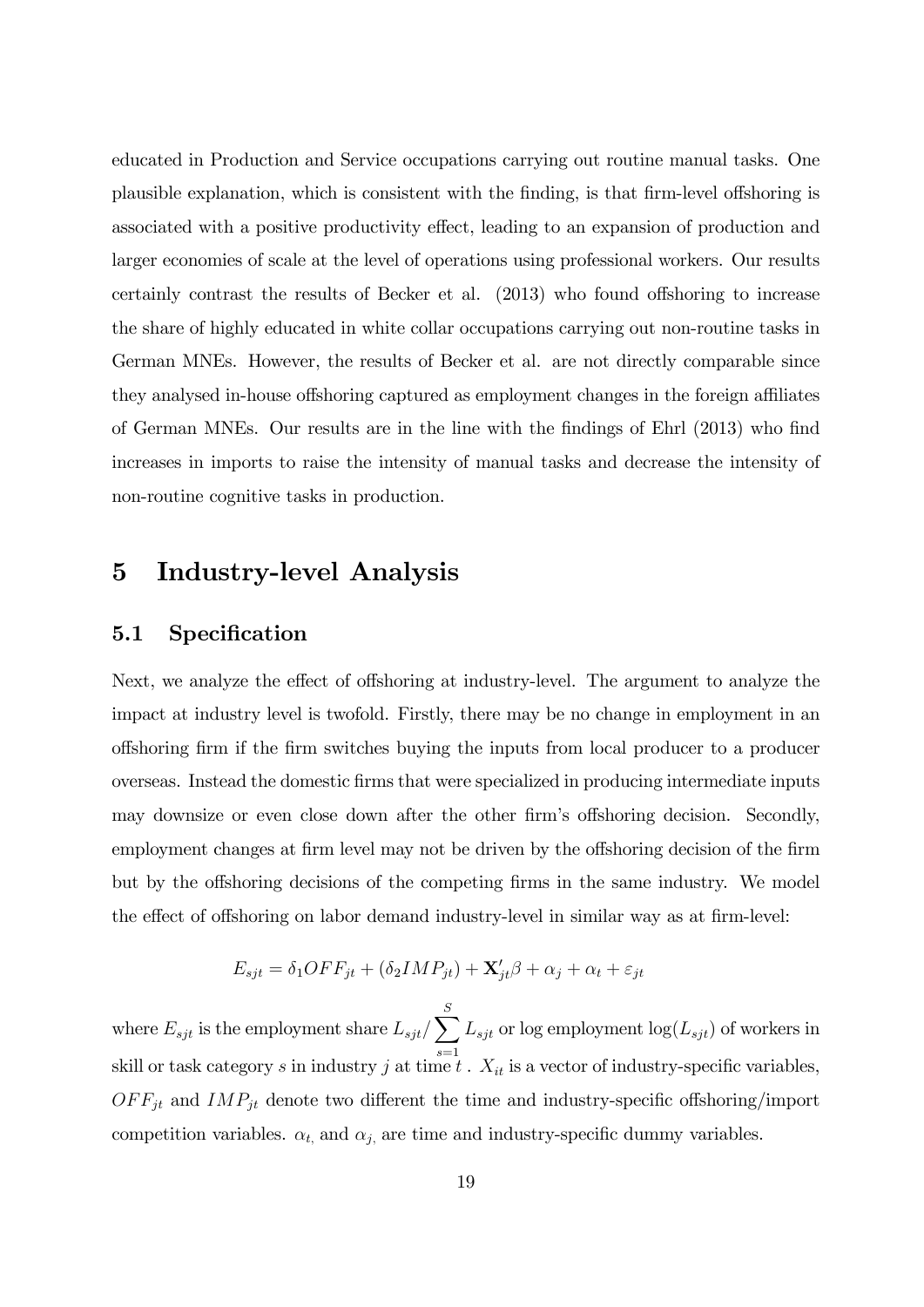At industry-level, we define two import variables. First one, is similar to the firm-level variable and captures the effect of the increased use of intermediates in the industry:

$$
OFF_{jt} = \frac{M_{jjt}}{Y_{jt}}\tag{2}
$$

where where  $M_{jjt}$  is industry j's imported goods by industry j (three-digit NACE rev 1.1) in period t and  $Y_{jt}$  is production. The second measure, we define more broadly to capture the effect of overall import competition:

$$
IMP_{jt} = \frac{M_{jt}}{Y_{jt}}\tag{3}
$$

where  $M_{jt}$  is all imported goods in the economy from industry j in period t and  $Y_{jt}$ is production. By including all imports by industry j to Finland, the measure captures changes in import competition at large, rather than the mere impact of imported intermediates.

We estimate various alternative specifications drawn from basic models above. First, we distinguish between the offshoring to low- and high-income countries. We take into account the endogeneity of the firm- and industry-level offshoring variables by using instrumental variable approach. We explain the construction of the instruments in next section.

### 5.2 Industry-level Instruments

Since changes in industry-level offshoring and import competition may well be associated with demand shocks affecting the demand for products in the industry  $j$ , we want to instrument our industry-evel offshoring variable. We define two industry-level instrument variables. The first one is similar to the firm-level instrument  $WRES_{it}$  constructed from COMTRADE data at CN-6-digit level. In order to generate an industry-level instrument, we weight each industry's j import product  $k$  from country  $c$  at time  $t$  with the share of  $c - k$  product in industry's total material imports in the first sample year. We then generate the industry-level measure by aggregating across all products from all countries, and weighting each product c-k with its share in the industry's imports in the first period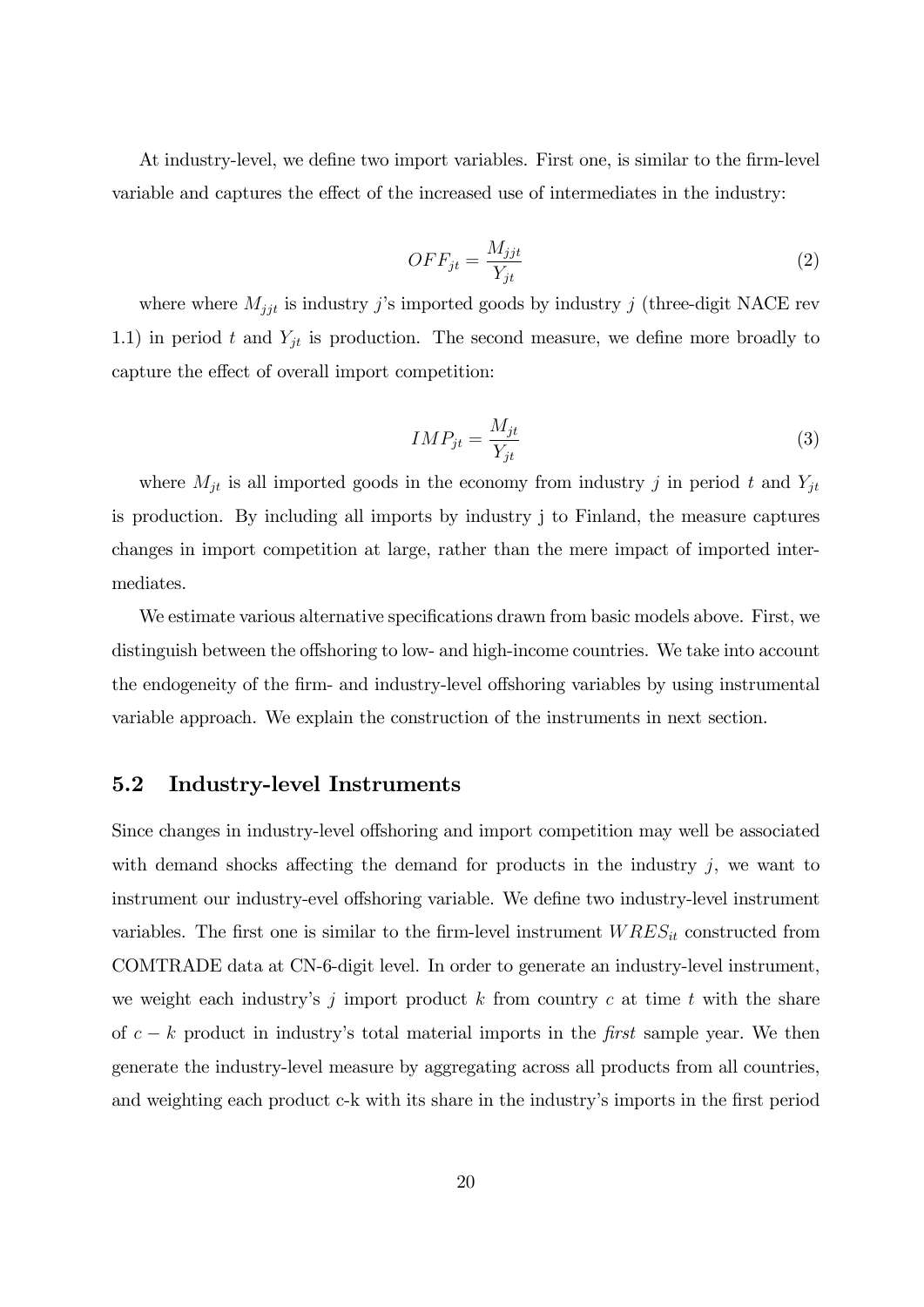industry is observed in the trade data. The time-varying instrument for each industry  $j$ in year  $t$  is

$$
WRES_{jt} = \sum_{c,k} s_{jck}WRES_{ckt} = \sum_{c,k} s_{jck} \frac{ES_{ckt}}{\sum_{c} ES_{ckt}}
$$

where j is a three-digit industry,  $s_{jck}$  is the share of product k from country c in industry j's total imports in the first year of positive imports.  $ES_{ckt}$  is the country c's total supply of product  $k$  to the world market in year  $t$ . We divide this by the aggregate supply of product k to the world market in year t, excluding the supply to Finland,  $\sum_{c} ES_{ckt}$  in order to get the world's relative export supply  $WRES_{\text{ckt}}$  of each product.

To define the second industry-level instrument, we exploit the significant growth of imports from China all over the world during the period. The increase of Chinese imports was driven by a rising competitiveness of manufactures and lowering trade barriers in China rather than due to demand factors (Autor, Dorn and Hanson, 2013). China's accession to WTO in 2001 is also driving the surge of Chinese exports on the world market. Thus, the increase in imports from China can be used as an instrument for industry-level offshoring in Finland, if we can argue that the growth was driven by supply side factors in China and not factors related to demand of the products. The instrument for industry  $j$  in year t is defined as both in relative and absolute terms. The relative measure is defined as:

$$
CRES_{jt} = \sum_{k} s_{jk} \frac{CES_{kt}}{\sum_{c} ES_{kt}}
$$

where j is a three-digit industry,  $s_{jk}$  is the share of product k in industry j's total imports in the first year of positive imports.  $CES_{jt}$ , China's total export supply of products from industry j (three-digit NACE rev 1.1) in year t excluding the supply to Finland and  $\sum_{c} ES_{jt}$  is the sum of world export supply of products from industry j.<sup>12</sup> The absolute measure is  $CES_{jt}$ . In order for the instrument to work, we need to assume that the changes in relative Chinese export supply of the product do not directly affect demand for labor

 $12$ Our identification strategy is related to that used by Autor, Dorn and Hanson (2012) and Bloom, Draca, and Van Reenen (2009).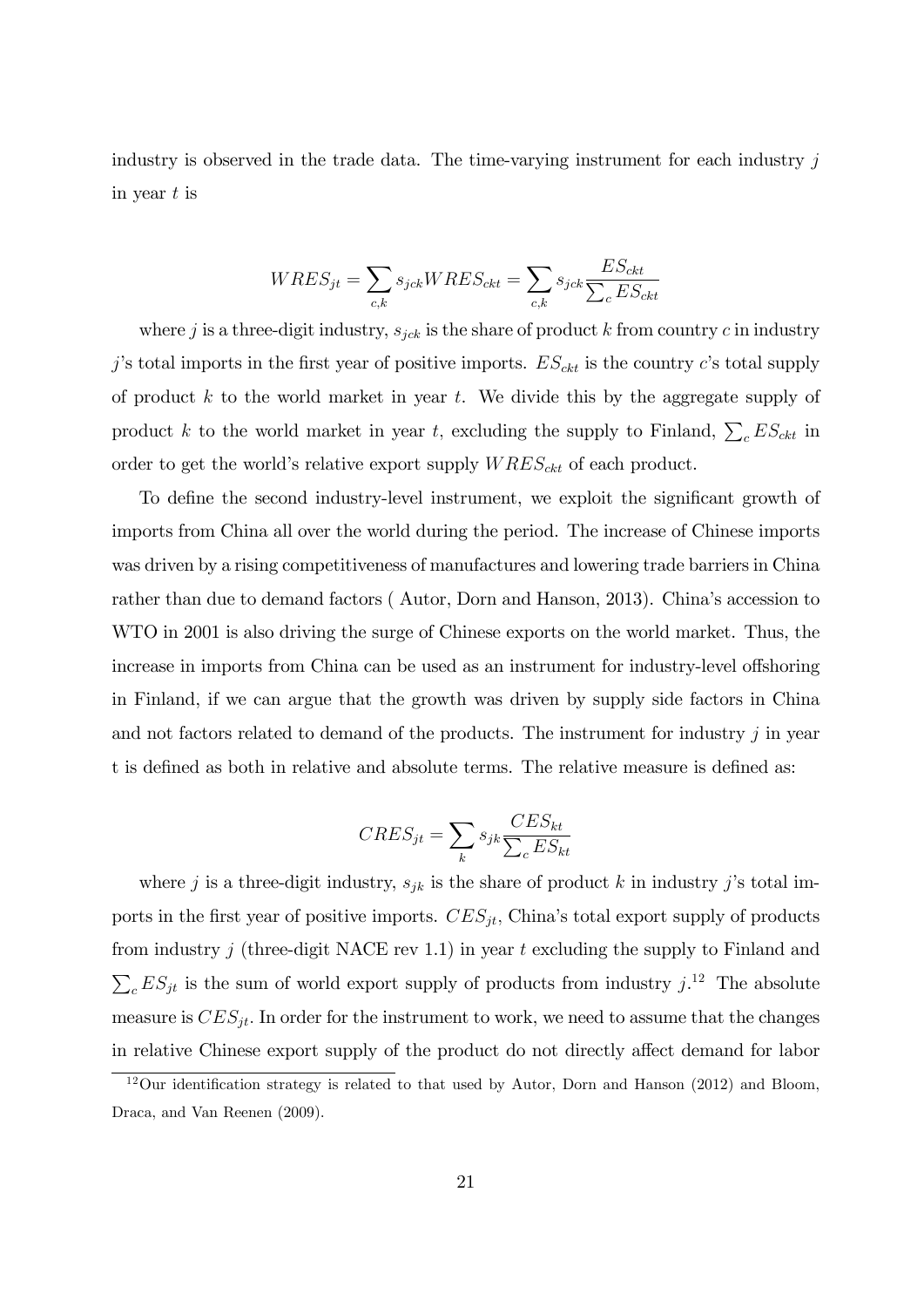at industry level in Finland. Admittedly, Chinese export supply may affect directly the competitiveness and demand for labor in industries which are competing with Chinese exports. Therefore, we should be cautious with the interpretation of the results for log employment. However, we have no cogent reason to believe that Chinese export supply would directly affect the relative demand for labor within industries.

### 5.3 Results

The firm-level analysis suggest that offshoring has a positive effect on overall employment within firms. Firm-level regressions may well hide some industry level restructuring where offshoring firms remain competitive, survive and expand while non-offshoring firms and firms competing with imports in local market contract and close down their operations. In order to further scrutinize this, and the net effects of employment in different occupational/skill/task categories, we first analyze how the use of imported products impact employment and employment composition at industry-level and then proceed to individual-level analysis studying how firm-level versus industry-level offshoring affects the risk of loosing a job. At industry-level we are interested in the effect of import competition at large and therefore, we use a measure which includes all imports by industry j to Finland, rather than the mere impact of imported intermediates.<sup>13</sup>

Table 6 reports the coefficient on industry-level import variable on log of employment and the share of employment in the six different occupational groups and two different specifications; industry-fixed effects (FE) and two stage least squares with industry-fixed effects and offshoring instrumented with China export supply (FE-IV-CES).

The industry-level results confirm the common belief that there is a negative association between offshoring and import competition and losses of production jobs in manufacturing as seen in the column for production workers. The results for two stage least squares with industry-fixed effects and imports instrumented with China export supply (FE-IV-CES) suggests further that there is a causal effect of industry-level offshoring on log employment

 $13\,\text{As}$  comparision, we estimate the regressions also with a narrow measure of offshoring including only the imports of products from the same industry.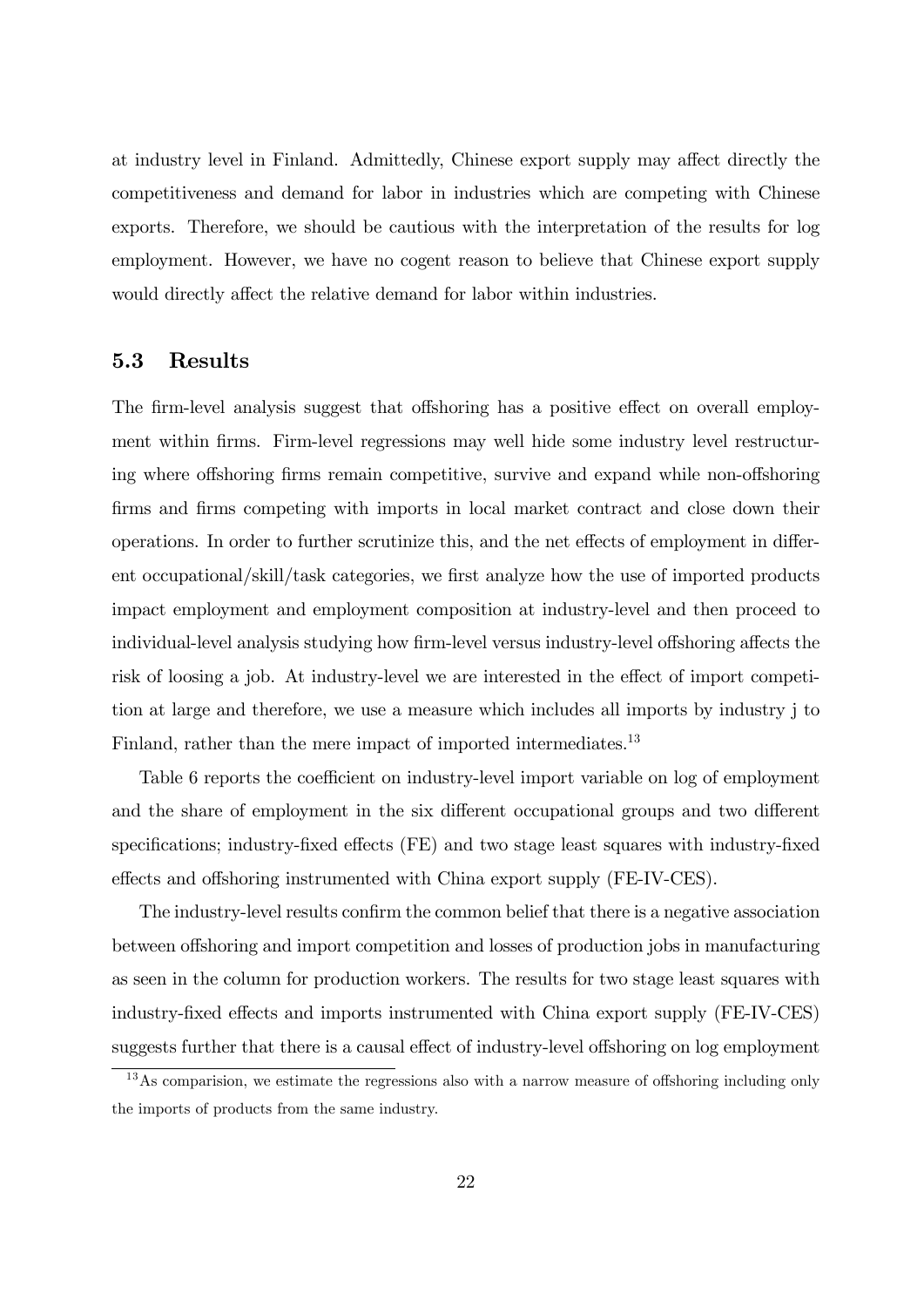of production workers (Panel B) and the share of production workers (Panel D). Overall, the net impact of offshoring is associated with employment reductions at industry level, as indicated by the negative signs on all occupation categories in Panel A. The increased use of imported products shifts the employment composition from production occupations towards professional and managerial occupations. The results for educational shares are in line with the occupational categories, that is, use of imported products at industry level has a negative impact on the share of medium educated and a positive impact on the share of highly educated workers, of which the former are typically production workers and the latter professional workers and managers (Table 7).

#### Table 6 here

#### Table 7 here

Finally, we analyse how industry-level import use impacts the tasks composition within industries in Table 8. The results for industry-fixed effects  $(FE)$  estimations (Panel A) and for instrumented with China export supply (FE-IV-CES) results suggest that offshoring and import penetration reduces the employment in occupations where routine manual, routine cognitive and non-routine manual physical task are intensive. The results of employment shares indicate that offshoring and import penetration impact the composition of job tasks by reducing the share of occupations where non-routine manual physical task are intensive and by increasing the share of occupations where non-routine cognitive personal tasks are intensive.

#### Table 8 here

Taken together, we find opposite effects at the firm and industry level: import use increases employment of most type of workers within firms, even the employment of production workers, but offshoring and import competition decreases the employment level and share of production workers at industry level. A plausible explanation for this seemingly paradoxical result is that if offshoring at firm level is associated with productivity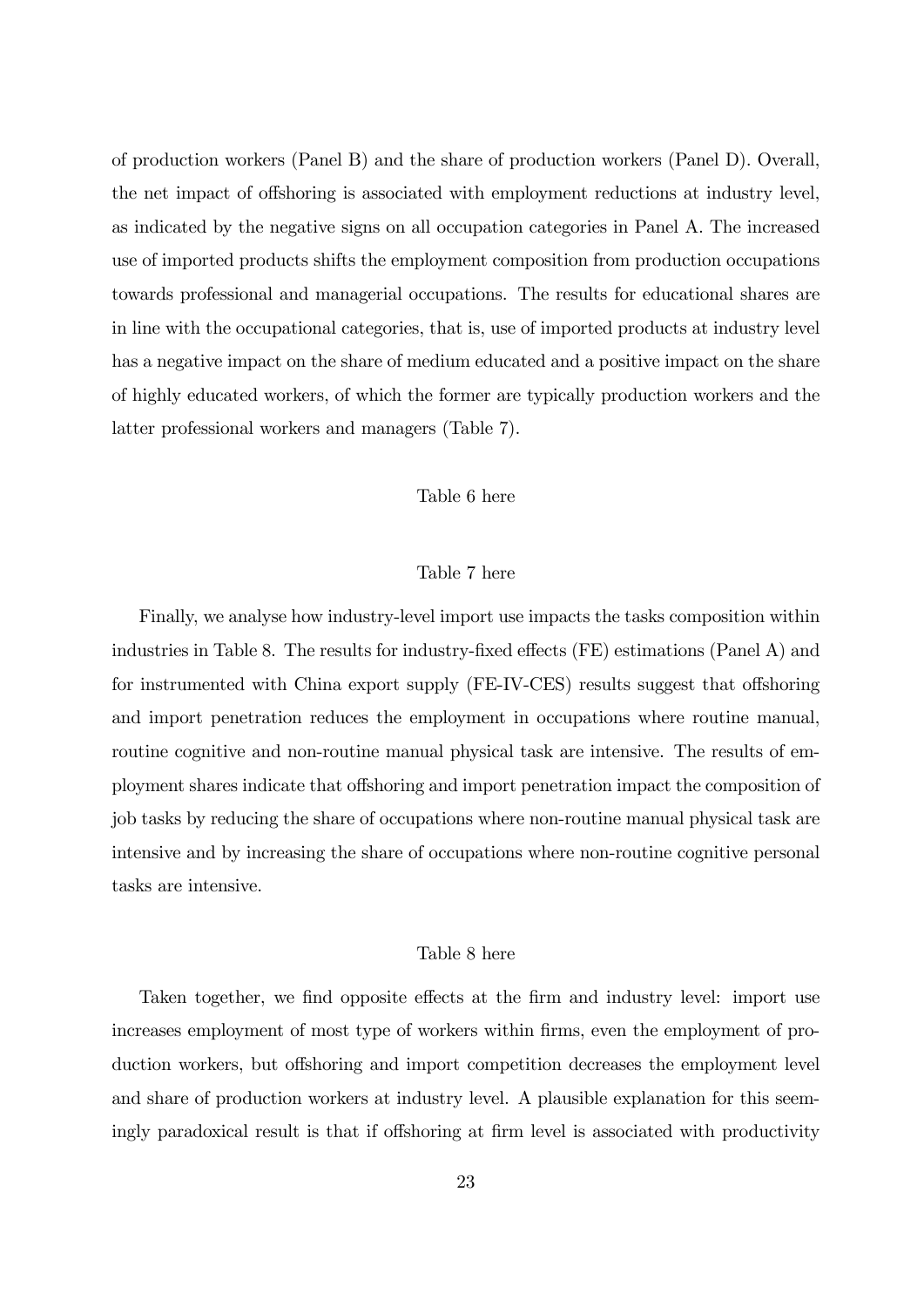increases and expansion, it may be associated with firm survival and turnover at industry level. In other words, firms that are not fully utilizing the offshoring possibilities or firms that face import competition to their intermediate goods, may contract or close down leading to aggregate negative effects on employment in industries with other offshoring Örms.

# 6 Conclusions

This paper analyzes how offshoring, measured by use of imported intermediates, and import penetration at large affect different employment outcomes within firms and industries. By analyzing the effects both at firm- and industry-level, we aim to understand the mechanism how offshoring affects the structure of employment by occupations, tasks and educational skills.

Among few previous studies, our paper contributes to literature by analyzing the causal effect of offshoring by carefully constructed instrumental variables for the use of imported products. We instrument firms' offshoring with a measure of world's relative export supply of the products that the Örm imported during the Örst year of the studied period. At industry-level, we exploit the idea that Chinese manufacturing has experienced supply shocks affecting the use of imported products in Finland and elsewhere, and construct a measure using information of Chinese exports and Finnish imports at product level.

Our findings suggest that firm-level offshoring increases employment within firms in general, and employment of low educated, production workers, workers carrying out routine manual tasks in particular, but it has the opposite effect decreasing the employment of production workers at the industry level. We propose that a mechanism which is consistent with these seemingly paradoxical results is the following: while an increased use of intermediate inputs has a positive impact on the offshoring firms, it affects negatively domestic suppliers and non-offshoring competitors within the same industry. More specifically, offshoring firms may improve productivity and remain competitive by replacing domestically produced intermediates by cheaper imports, leading to an expansion of market shares and employment. At the same time, the aggregate employment, and employment of produc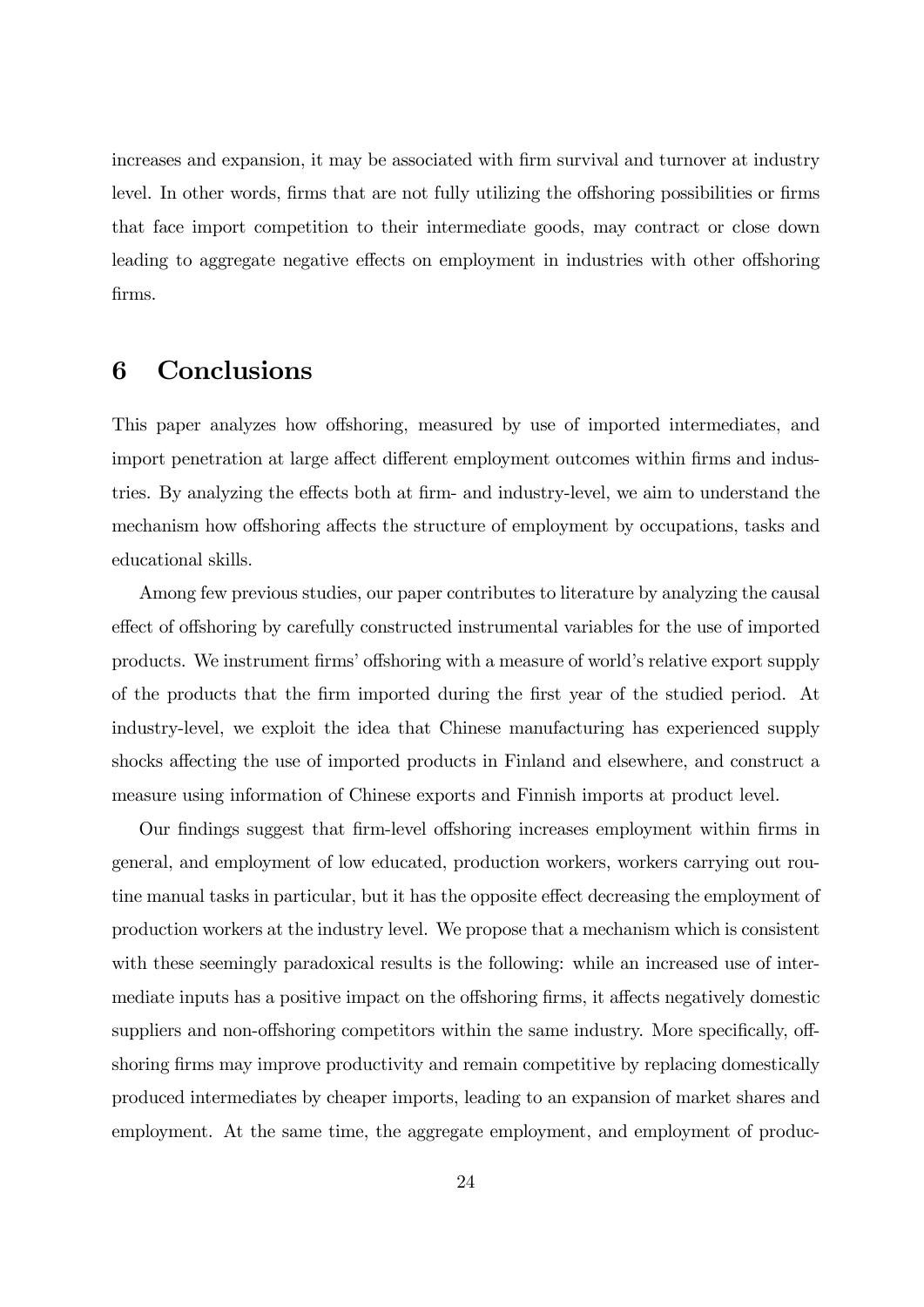tion workers in particular, is affected negatively as domestic suppliers and non-offshoring competitors lose market shares within the same industry. In order to establish the exact mechanism would require a further analysis of the interaction between firms' offshoring choices and industry dynamics. This is, however, beyond the scope of our study.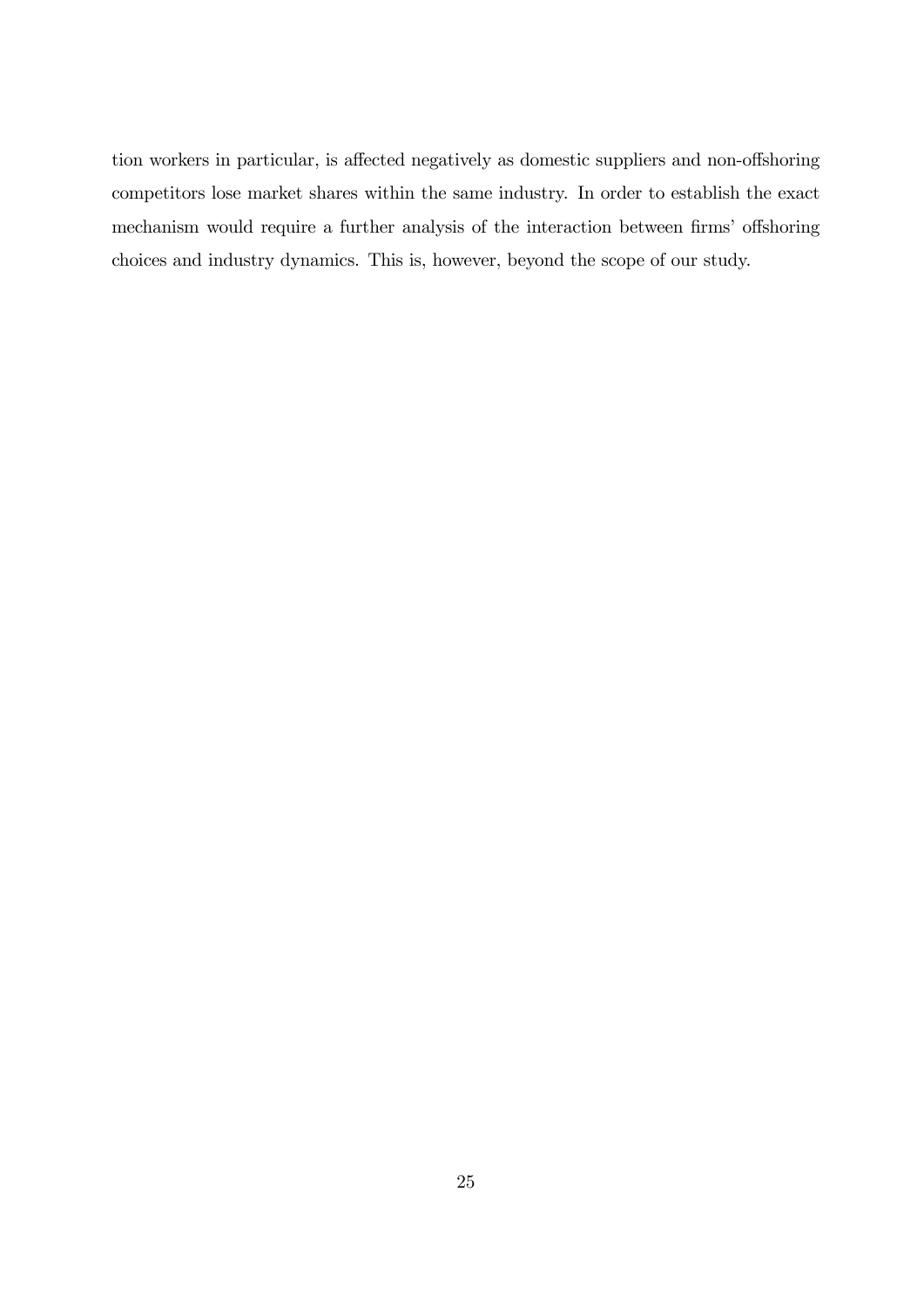# References

- [1] Acemoglu, D. and D.H. Autor (2011) "Skills, Tasks and Technologies: Implications for Employment and Earnings" Handbook of Labor Economics Volume 4, Orley Ashenfelter and David E. Card (eds.), Amsterdam: Elsevier.
- [2] Anderton, B. and P. Brenton (1999), "Outsourcing and Low-Skilled Workers in the UK", Bulletin of Economic Research 51(4), 267-285.
- [3] Autor D.H. , D. Dorn (2013) "The Growth of Low-Skill Service Jobs and the Polarization of the U.S. Labor Market" American Economic Review, vol. 103(5), pages 1553-97, August.
- [4] Autor D.H., D. Dorn and G. Hanson (2013), "The China Syndrome: Local Labor Market Effects of Import Competition in the United States" American Economic Review, vol. 103(6), pages 2121-68, October.
- [5] Autor D.H., F. Levy and R.J. Murmane (2003), "The Skill Content of Recent Technological Change: An Empirical Exploration," Quarterly Journal of Economics  $118(4)$ , 1279-1333.
- [6] Baumgarten, D., I. Geishecker and H. Görg  $(2013)$ . "Offshoring, tasks, and the skillwage pattern," European Economic Review, Elsevier, vol. 61(C), pages 132-152.
- [7] Becker S.O., K. Ekholm and M.-A. Muendler (2013), "Offshoring and the Onshore Composition of Occupations, Tasks and Skills", Journal of International Economics, Elsevier, vol. 90(1), pages 91-106.
- [8] Blinder A.S. (2006), "Offshoring: The Next Industrial Revolution" Foreign Affairs 85  $(2), 113-128.$
- [9] Blinder A.S., A.B. Krueger (2009) "Alternative Measures of Offshorability: A Survey Approach" NBER Working Paper No. 15287.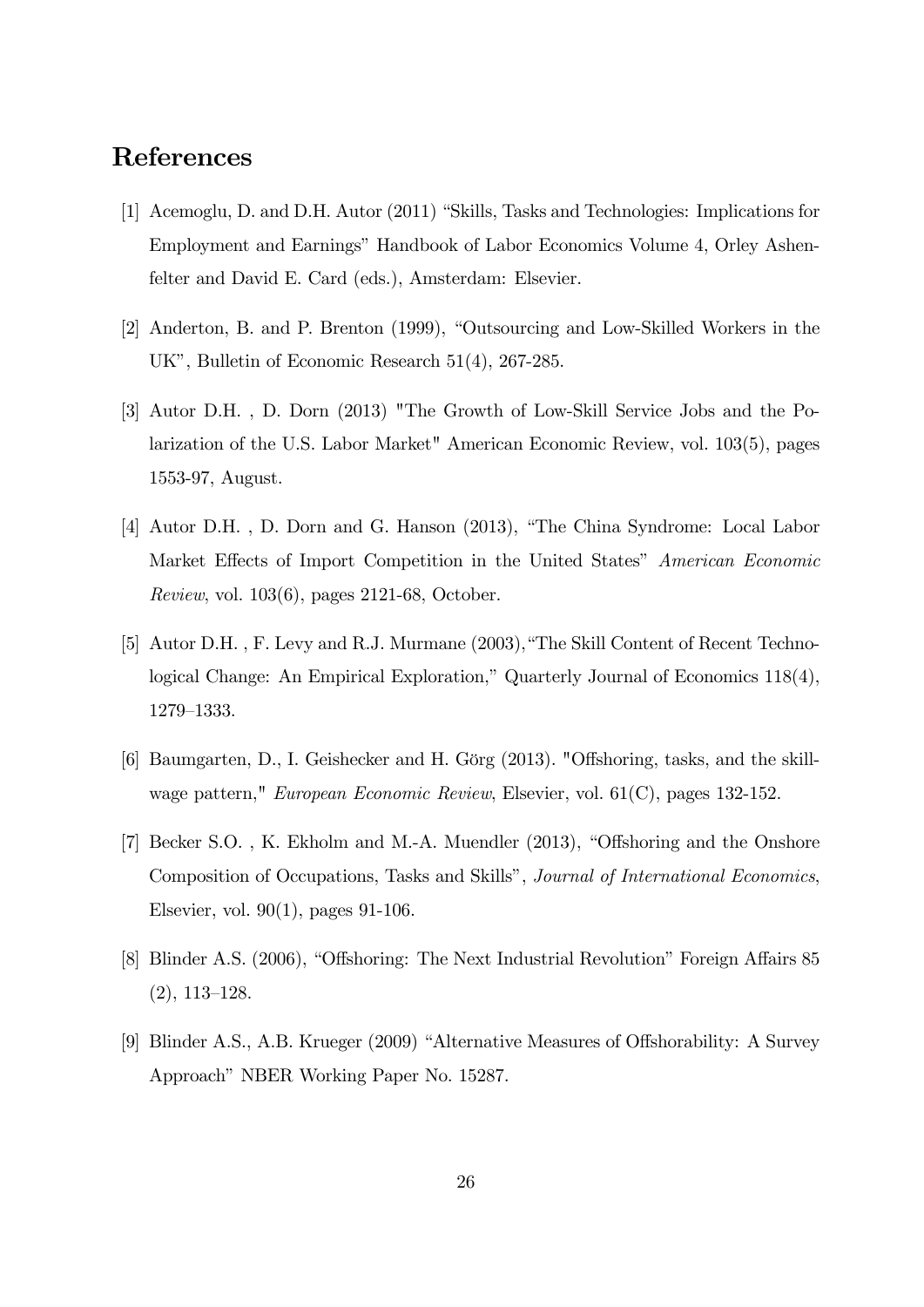- [10] Ebenstein, A., A. Harrison, M. McMillan and S. Phillips "Estimating the Impact of Trade and Offshoring on American Workers Using the Current Population Surveys" NBER Working Paper No. 15107. Forthcoming in the Review of Economics and Statistics
- [11] Falk, M. and B. M. Koebel (2002), "Outsourcing, Imports and Labour Demand", Scandinavian Journal of Economics, 104, 567-586.
- [12] Feenstra, R.C. and G.H. Hanson (1996), "Globalization, Outsourcing, and Wage Inequalityî, American Economic Review, 86, pp. 240-45.
- [13] Feenstra, R.C. and G.H. Hanson (1999), "The Impact of Outsourcing and High-Technology Capital on Wages: Estimates for the United States, 1979-1990î, The Quarterly Journal of Economics,114, pp. 907-41.
- [14] Goos M., A. Manning and A. Salomons, (2009) "Job Polarization in Europe", American Economic Review, American Economic Association, vol. 99(2), pages 58-63.
- [15] Goos M., A. Manning and A. Salomons, (2010) "Explaining Job Polarization: The Roles of Technology, Offshoring and Institutions", CEP Discussion Paper No 1026
- [16] Grossman, G. and E. Rossi-Hansberg (2006) "The Rise of Offshoring: It's Not Wine for Cloth Anymore" The New Economic Geography: Effects and Policy Implications. Ed. Federal Reserve Bank of Kansas City.
- [17] Grossman, G. and E. Rossi-Hansberg (2008), "Trading Tasks: A Simple Theory of Offshoring", American Economic Review 98(5), 1978–1997.
- [18] Harrison, A. and M. McMillan (2011) "Offshoring Jobs? Multinationals and U.S. Manufacturing Employment" The Review of Economics and Statistics, 93(3): 857 875
- [19] Hijzen, A. and Görg, H. and R.C. Hine  $(2005)$  "International Outsourcing and the Skill Structure of Labor Demand in the United Kingdom<sup>n</sup>, *Economic Journal*, 115, 506, pp. 860-78.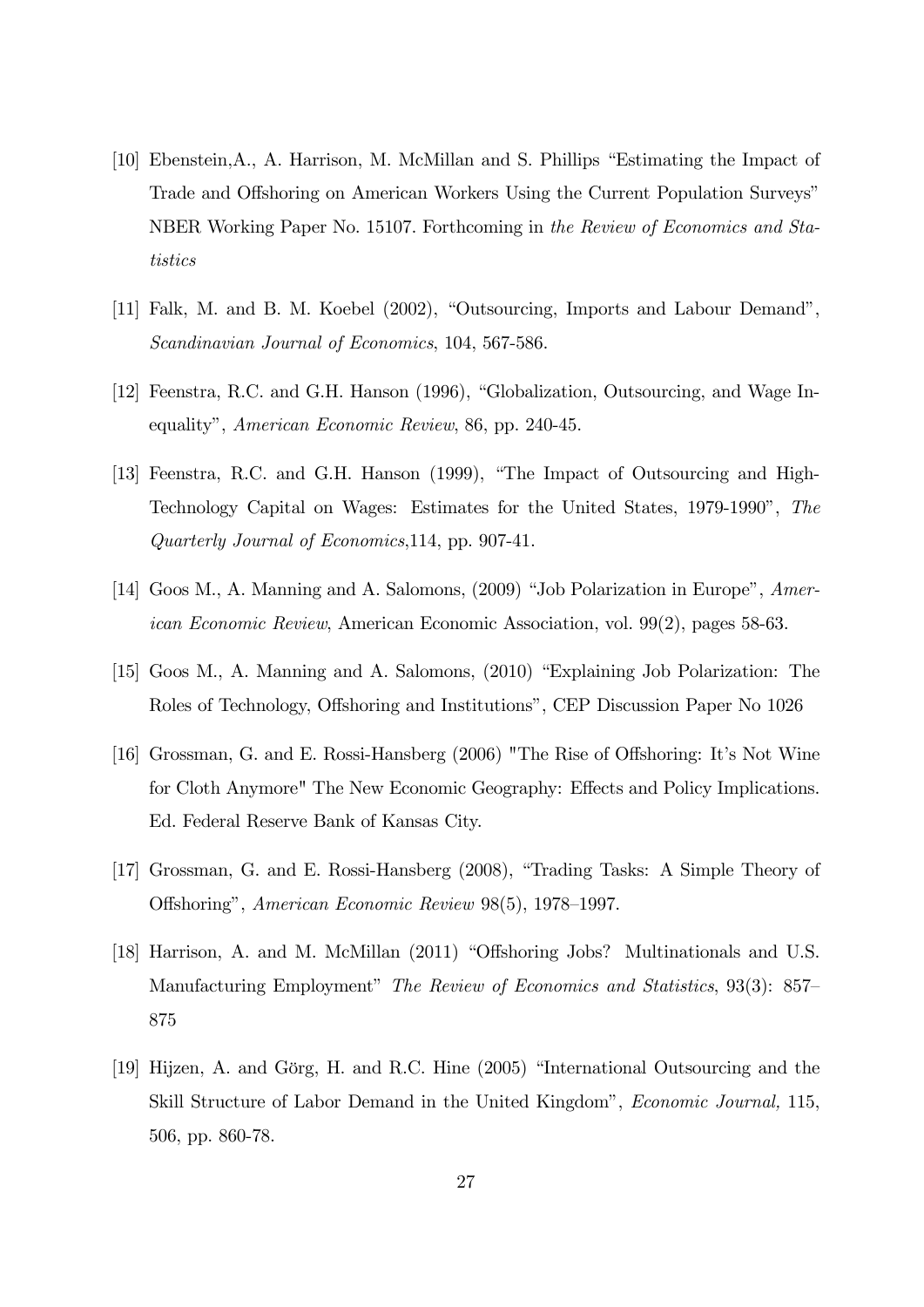- [20] Hummels, D., R. Jørgensen, J. Munch, and C. Xiang (2011) The Wage Effects of International Offshoring: Evidence from Danish Matched Worker-Firm Data (with D. Hummels, R. Jørgensen and C. Xiang), NBER Working Paper No. 17496.American Economic Review, forthcoming
- [21] Leamer, E. and M. Storper  $(2001)$ , "The Economic Geography of the Internet Age", Journal of International Business Studies 32(4), 641-665.
- [22] Levy, F. and R.J. Murmane (2004), The New Division of Labor: How Computers Are Creating the Next Job Market, Princeton and Oxford: Princeton University Press.
- [23] Machin, S. and J. van Reenen (1998), "Technology and Changes in Skill Structure: Evidence form Seven OECD Countries", Quarterly Journal of Economics 113, 1215- 1244.
- [24] Markusen J.R. (2006): 'Modeling the Offshoring of White-Collar Services: From Comparative Advantage to the New Theories of Trade and FDI' in Brainard, S. Lael and Susan Collins (eds.) in "Brookings Trade Forum 2005: Offshoring White-Collar Work," Washington: The Brookings Institution.
- [25] Strauss-Kahn, V. (2004), "The Role of Globalization in the Within-Industry Shift Away from Unskilled Workers in France", Chapter 6 in R. E. Baldwin and L. A. Winters (eds.), Challenges to Globalization: Analyzing the Economics, NBER Conference Report, University of Chicago Press, Chicago.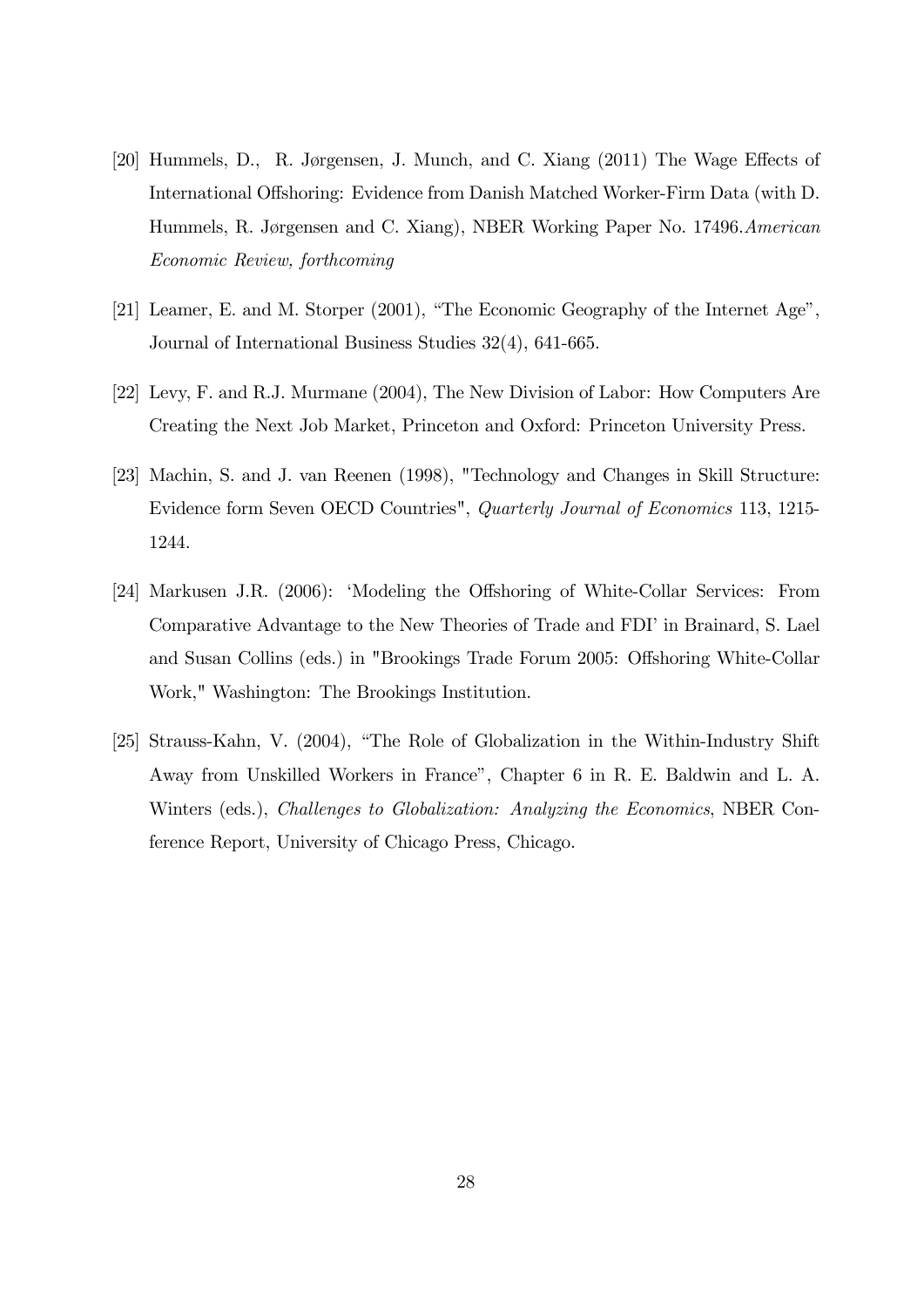Figure 1. Imports of intermediate goods from same 2-digit industry from high- and low-income countries.



Source: Computed from Finnish Custom's statistics.

Figure 2. Imports of intermediate goods from same 2-digit industry by low-income country.



Source: Computed from Finnish Custom's statistics.

Figure 3. Narrow offshoring (imports of intermediate goods from same 2-digit industry to sales).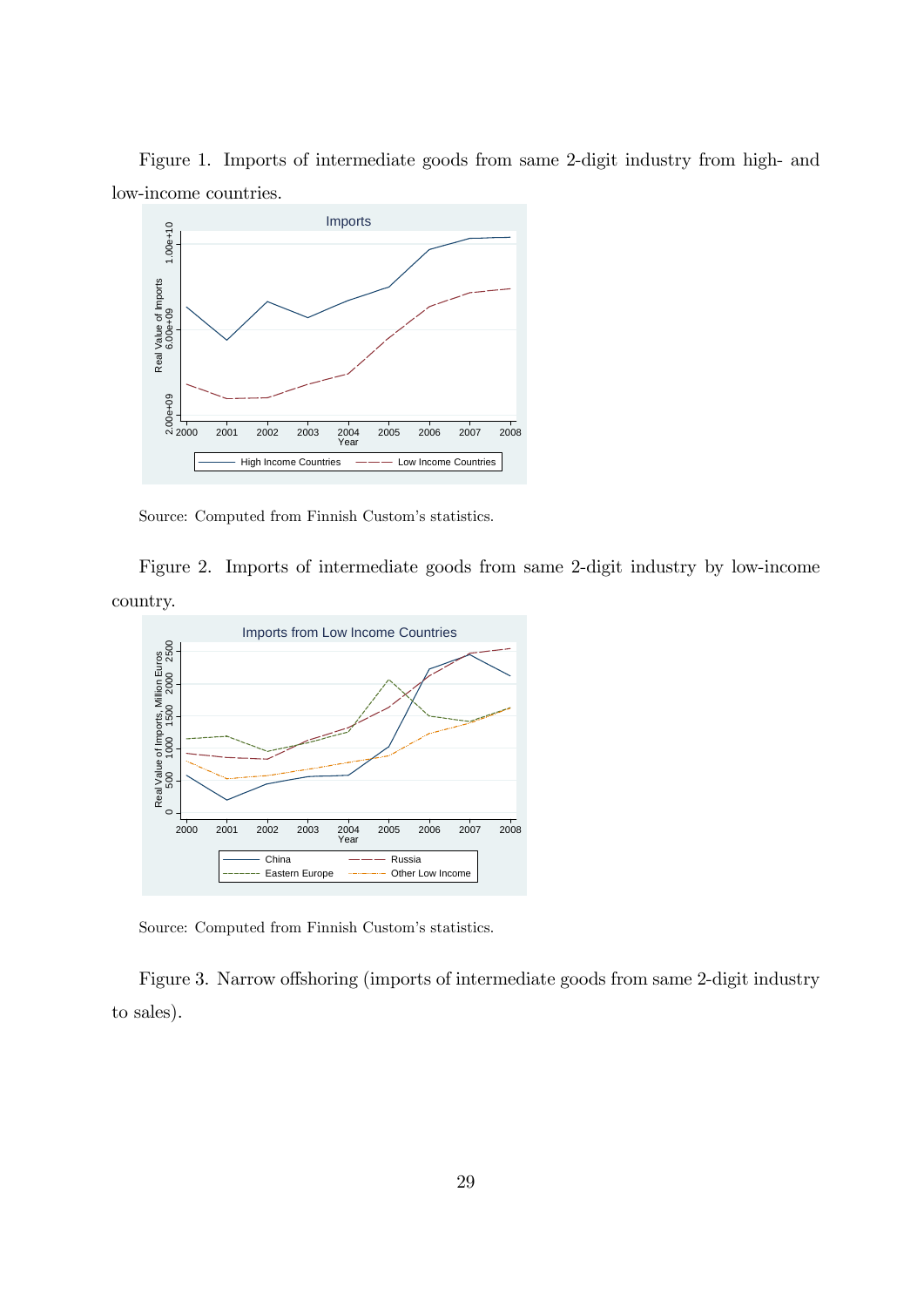

Source: Computed from Finnish Custom's statistics.

Figure 4. Change in occupational (3-digit ISCO) employment 1995-2009 ranked by their mean wage in the beginning of the period.



Source: Computed from Statistics Finland data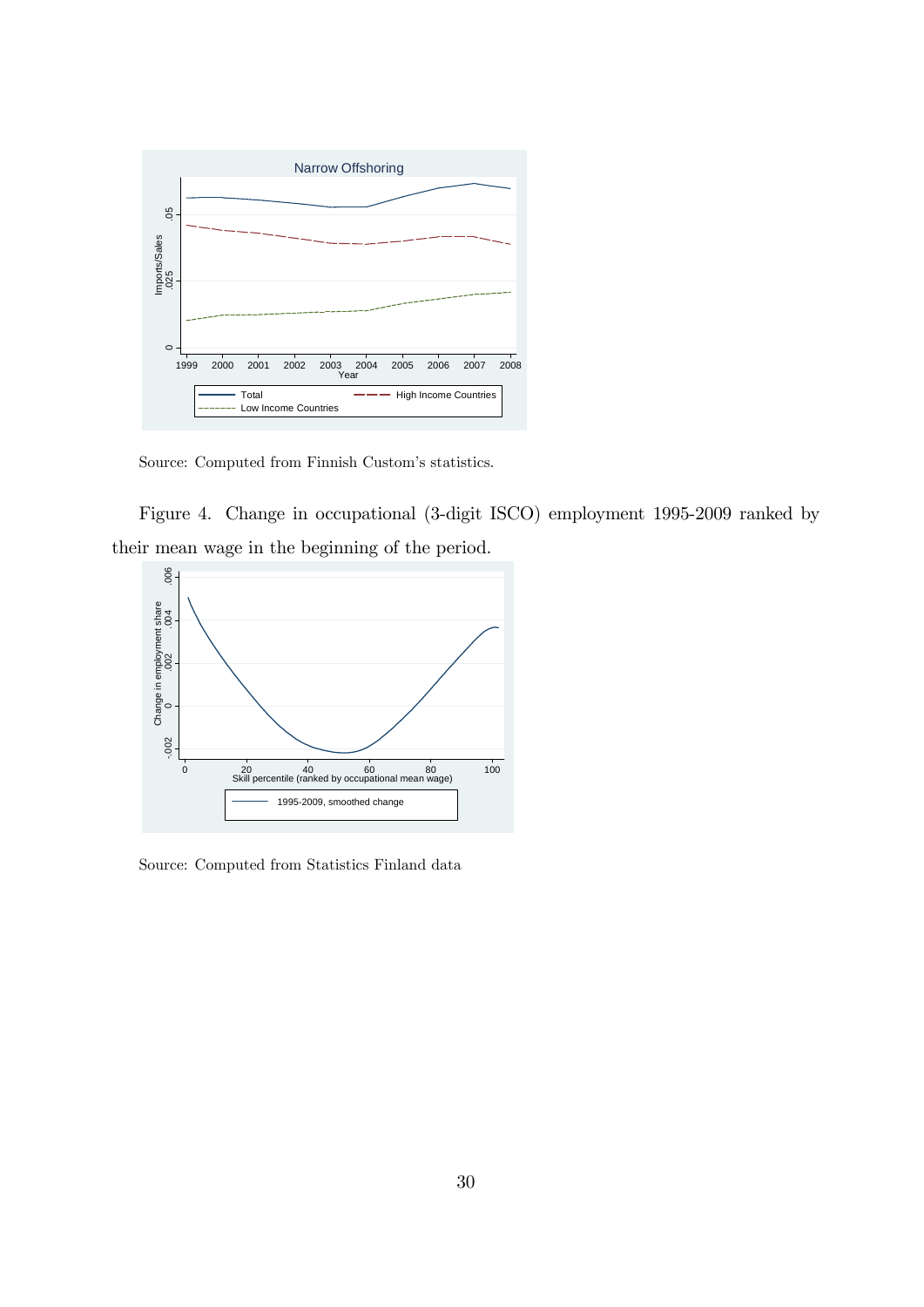# **Appendix tables**

**Table A1.Summary statistics -firm level for years 2000, 2004-2008.**

|                            |      |             | Std.         |                  |              |
|----------------------------|------|-------------|--------------|------------------|--------------|
| <b>Control Variable</b>    | Obs  | <b>Mean</b> | Dev.         | Min              | <b>Max</b>   |
| Offshoring narrow          | 8743 | 0.0576      | 0.1442       | $\boldsymbol{0}$ | 4.0935       |
| Any offshoring             | 8743 | 0.5930      | 0.4923       | $\overline{0}$   | 1            |
| Ever-offshored             | 8743 | 0.7143      | 0.4518       | $\mathbf{0}$     | 1            |
| WRES_narrow                | 8743 | 0.016       | 0.0350       | $\boldsymbol{0}$ | 0.5019       |
| WES_narrow                 | 8743 | $1.31e+08$  | $8.34e + 08$ | $\boldsymbol{0}$ | $2.54e+10$   |
| Size                       | 8743 | 188.384     | 750.9345     | 1                | 24984        |
| Wage                       | 8743 | 29089       | 8394.7       | 860              | 141780       |
| Log. Output                | 8719 | 16.0942     | 1.5959       | 6.9077           | 24.1956      |
| Capital-intensity          | 8719 | 1.555       | 33.5099      | $\boldsymbol{0}$ | 2271         |
| Service/output             | 8719 | 0.0793      | 0.1077       | $\boldsymbol{0}$ | 1.4506       |
| <b>Share variables</b>     |      |             |              |                  |              |
| Education, secondary       | 8743 | 0.2272      | 0.1341       | $\overline{0}$   | $\mathbf{1}$ |
| Education, upper secondary | 8743 | 0.5248      | 0.1523       | $\boldsymbol{0}$ | 1            |
| Education, tertiary        | 8743 | 0.2479      | 0.1691       | $\boldsymbol{0}$ | 1            |
| Clerks                     | 8743 | 0.0395      | 0.0548       | $\overline{0}$   | 1            |
| Service                    | 8743 | 0.0968      | 0.1159       | $\boldsymbol{0}$ | 1            |
| Production                 | 8743 | 0.5849      | 0.2332       | $\mathbf{0}$     | $\mathbf{1}$ |
| Managerial or Professional | 8743 | 0.2788      | 0.2035       | $\overline{0}$   | 1            |
| Log variables              |      |             |              |                  |              |
| Education, secondary       | 8743 | 2.6117      | 1.3193       | $\mathbf{0}$     | $\mathbf{1}$ |
| Education, upper secondary | 8743 | 3.4956      | 1.3022       | $\boldsymbol{0}$ | 1            |
| Education, tertiary        | 8743 | 2.6413      | 1.4675       | $\theta$         | 1            |
| Clerks                     | 8743 | 1.1974      | 1.1326       | $\overline{0}$   | 1            |
| Service                    | 8743 | 1.8441      | 1.3520       | $\overline{0}$   | 1            |
| Production                 | 8743 | 3.5761      | 1.3726       | $\boldsymbol{0}$ | 1            |
| Managerial or Professional | 8743 | 2.7117      | 1.4724       | $\boldsymbol{0}$ | 1            |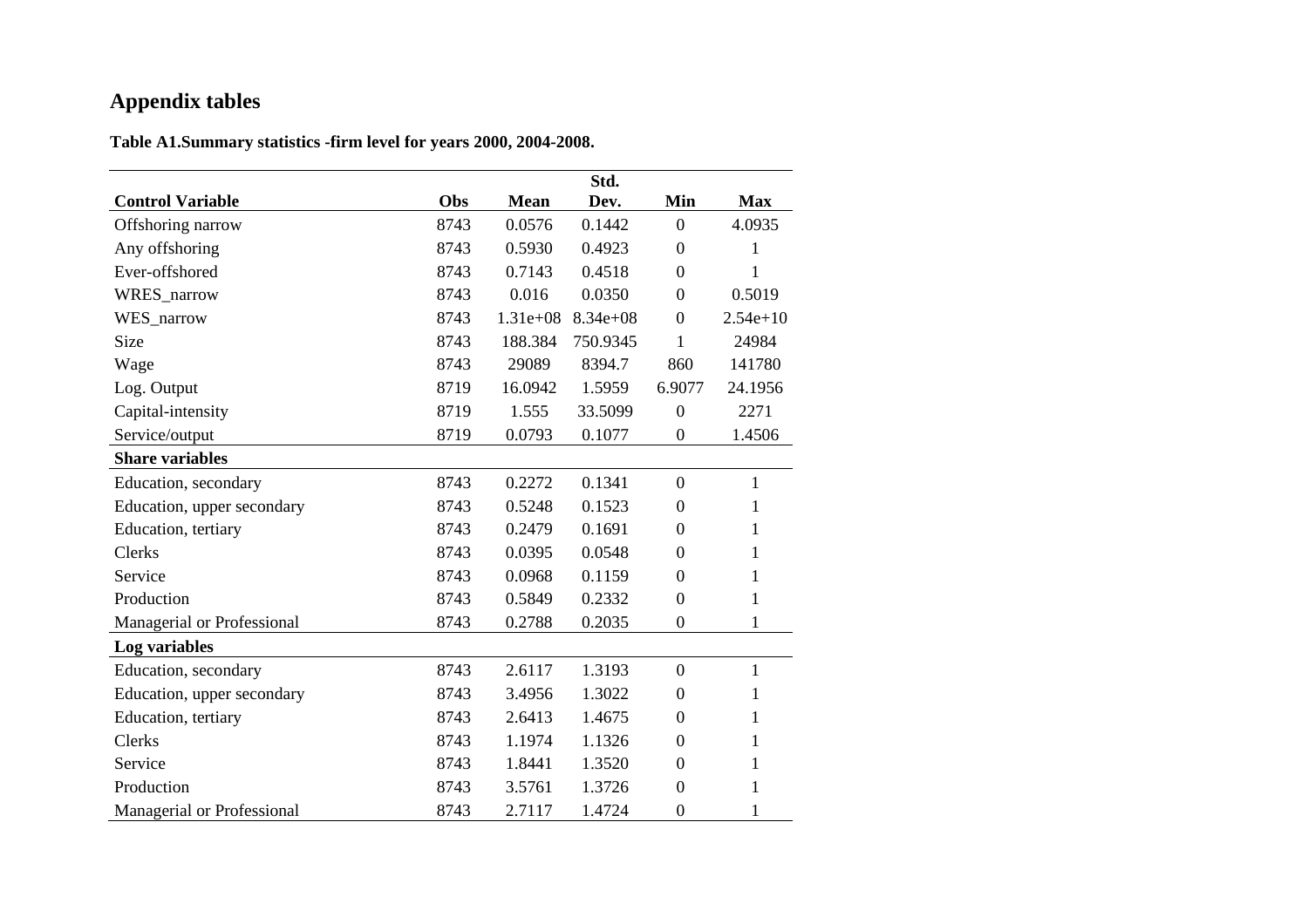|  |  |  | Table A2.Summary statistics firm-level by offshoring status 2000, 2004-2008. |  |
|--|--|--|------------------------------------------------------------------------------|--|
|  |  |  |                                                                              |  |

| <b>Control Variable</b>    | All        | <b>Offshoring</b> | Not-offshoring |
|----------------------------|------------|-------------------|----------------|
| Offshoring narrow          | 0.0576     | 0.0972            | $\overline{0}$ |
| Any offshoring             | 0.5930     | 1                 | $\overline{0}$ |
| Ever-offshored             | 0.7143     | 1                 | 0.2979         |
| WRES_narrow                | 0.016      | 0.0246            | 0.000          |
| WES_narrow                 | $1.31e+08$ | $2.20e + 0.8$     | 206820.9       |
| Size                       | 188.384    | 278.664           | 56.822         |
| Wage                       | 29089      | 30296             | 27332          |
| Log. Output                | 16.0942    | 16.699            | 15.2067        |
| Capital-intensity          | 1.555      | 0.4554            | 3.1685         |
| Service/output             | 0.0793     | 0.0659            | 0.099          |
| <b>Share variables</b>     |            |                   |                |
| Education, secondary       | 0.2272     | 0.2189            | 0.2394         |
| Education, upper secondary | 0.5248     | 0.5105            | 0.5456         |
| Education, tertiary        | 0.2479     | 0.2705            | 0.2149         |
| Clerks                     | 0.0395     | 0.0360            | 0.0446         |
| Service                    | 0.0968     | 0.0962            | 0.0977         |
| Production                 | 0.5849     | 0.5709            | 0.6053         |
| Managerial or Professional | 0.2788     | 0.2969            | 0.2524         |
| Log variables              |            |                   |                |
| Education, secondary       | 2.6117     | 2.9867            | 2.0476         |
| Education, upper secondary | 3.4956     | 3.8942            | 2.9072         |
| Education, tertiary        | 2.6413     | 3.1742            | 1.8327         |
| <b>Clerks</b>              | 1.1974     | 1.3970            | 0.8021         |
| Service                    | 1.8441     | 2.1373            | 1.3281         |
| Production                 | 3.5761     | 3.97088           | 2.9783         |
| Managerial or Professional | 2.7117     | 3.2383            | 1.9203         |
| Observations               | 8743       | 5185              | 3558           |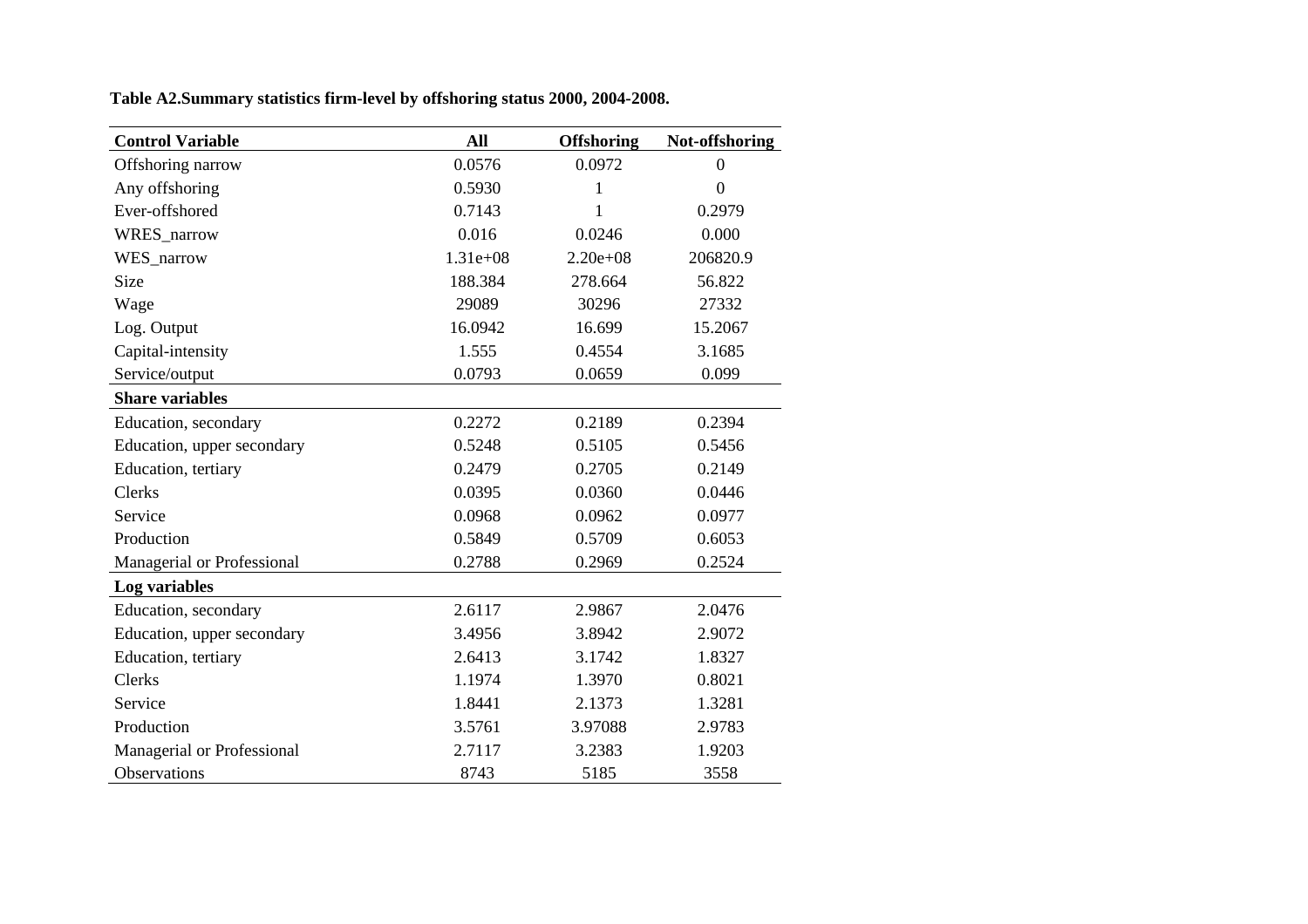### **Table A3. Summary statistics: individual level (updated)**

|                                                      | All     | <b>Workers</b> in | <b>Workers in not-</b> |
|------------------------------------------------------|---------|-------------------|------------------------|
| <b>Control Variable</b>                              | workers | offshoring firms  | offshoring firms       |
| Separation (from firm)                               | 0.174   | 0.172             | 0.190                  |
| Separation (from plant)                              | 0.186   | 0.184             | 0.200                  |
| Displaced (due to closure/mass dismissal from plant) | 0.045   | 0.044             | 0.047                  |
| Offshoring (imports/sales)                           | 0.082   | 0.093             | 0.011                  |
| Any offshoring                                       | 0.88    | $\mathbf{1}$      | $\overline{0}$         |
| Offshoring_industry (imports/sales)*                 | 0.391   | 0.432             | 0.088                  |
| WRES_narrow                                          | 0.025   | 0.029             | 0.000                  |
| Firm size                                            | 3174    | 3573              | 207                    |
| Worker Age                                           | 40.74   | 40.73             | 40.85                  |
| Female                                               | 0.30    | 0.30              | 0.29                   |
| Children und 7                                       | 0.40    | 0.40              | 0.38                   |
| Log.output                                           | 18.988  | 19.338            | 16.396                 |
| Tenure*                                              | 4.83    | 4.84              | 4.83                   |
| Low educated                                         | 0.207   | 0.202             | 0.238                  |
| Med. educated                                        | 0.484   | 0.476             | 0.541                  |
| High. educated                                       | 0.328   | 0.341             | 0.237                  |
| Clerk                                                | 0.037   | 0.035             | 0.050                  |
| Service                                              | 0.079   | 0.079             | 0.083                  |
| Production                                           | 0.338   | 0.336             | 0.350                  |
| Construction                                         | 0.197   | 0.191             | 0.237                  |
| Professional                                         | 0.297   | 0.309             | 0.214                  |
| Managerial                                           | 0.038   | 0.038             | 0.040                  |
| Observations                                         | 2198438 | 9450540           | 262116                 |

Sample: workers in manufacturing firms 2000-2007. tenure\* categories: 1,2,3,4,5 ,6,7,8,10-15,more than 15. \*Calculated as total imports of products of industry j divided by total output of industry j.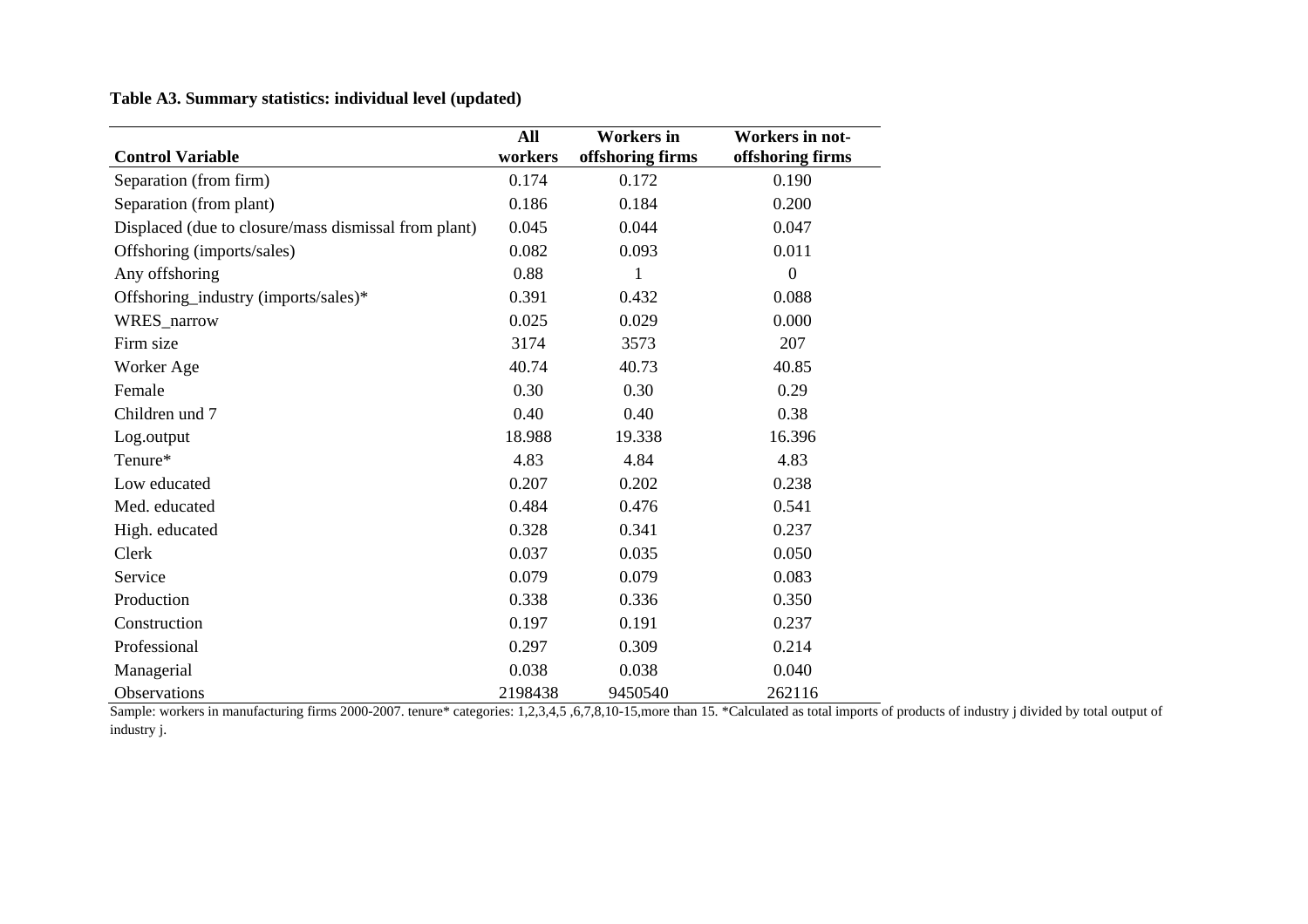| Clerical,<br><b>Sales</b>         |       | Service                                                                       |       | Production                                        |        | Operators                                                                  |       | Professional,<br>Technical                                              |       | Managerial                                                     |       |
|-----------------------------------|-------|-------------------------------------------------------------------------------|-------|---------------------------------------------------|--------|----------------------------------------------------------------------------|-------|-------------------------------------------------------------------------|-------|----------------------------------------------------------------|-------|
| isco-2                            | $\%$  | isco-2                                                                        | $\%$  | isco-2                                            | $\%$   | isco-2                                                                     | $\%$  | isco-2                                                                  | $\%$  | isco-2                                                         | $\%$  |
| 41 General and<br>keyboard clerks | 95.67 | 51 Personal<br>service workers                                                | 6.74  | 73 Handicraft and<br>printing workers             | 3.32   | 71 Building and<br>related trades<br>workers,<br>excluding<br>electricians | 10.81 | 22 Health<br>professionals                                              | 0.44  | 11 Chief<br>executives,<br>senior officials<br>and legislators | 0.08  |
| 42 Customer<br>services clerks    | 4.33  | 52 Sales<br>workers                                                           | 11.01 | 74 Electrical and<br>electronic trades<br>workers | 7.97   | 72 Metal,<br>machinery and<br>related trades<br>workers                    | 81.90 | 23 Teaching<br>professionals                                            | 0.50  | 12<br>Administrative<br>and<br>commercial<br>managers          | 98.94 |
|                                   |       | 91 Cleaners and<br>helpers                                                    | 15.78 | 81 Stationary plant<br>and machine<br>operators   | 35.20  | 83 Drivers and<br>mobile plant<br>operators                                | 7.29  | 24 Business and<br>administration<br>professionals                      | 20.72 | 13 Production<br>and<br>specialised<br>services<br>managers    | 0.99  |
|                                   |       | 92 Agricultural,<br>forestry and<br>fishery<br>labourers                      | 0.13  | 82 Assemblers                                     | 53.51  |                                                                            |       | 31Science and<br>engineering<br>associate<br>professionals              | 47.68 |                                                                |       |
|                                   |       | 93 Labourers in<br>mining,<br>construction,<br>manufacturing<br>and transport | 55.28 |                                                   |        |                                                                            |       | 32 Health<br>associate<br>professionals                                 | 2.87  |                                                                |       |
|                                   |       |                                                                               |       |                                                   |        |                                                                            |       | 33Business and<br>administration<br>associate<br>professionals          | 0.00  |                                                                |       |
|                                   |       |                                                                               |       |                                                   |        |                                                                            |       | 34 Legal, social,<br>cultural and<br>related associate<br>professionals | 27.78 |                                                                |       |
| Obs                               | 11885 |                                                                               | 25994 |                                                   | 108629 |                                                                            | 66355 |                                                                         | 89045 |                                                                | 10098 |

**Table A4. Shares of finer occupational categories, within the main groups in the sample of manufacturing employees (2000)**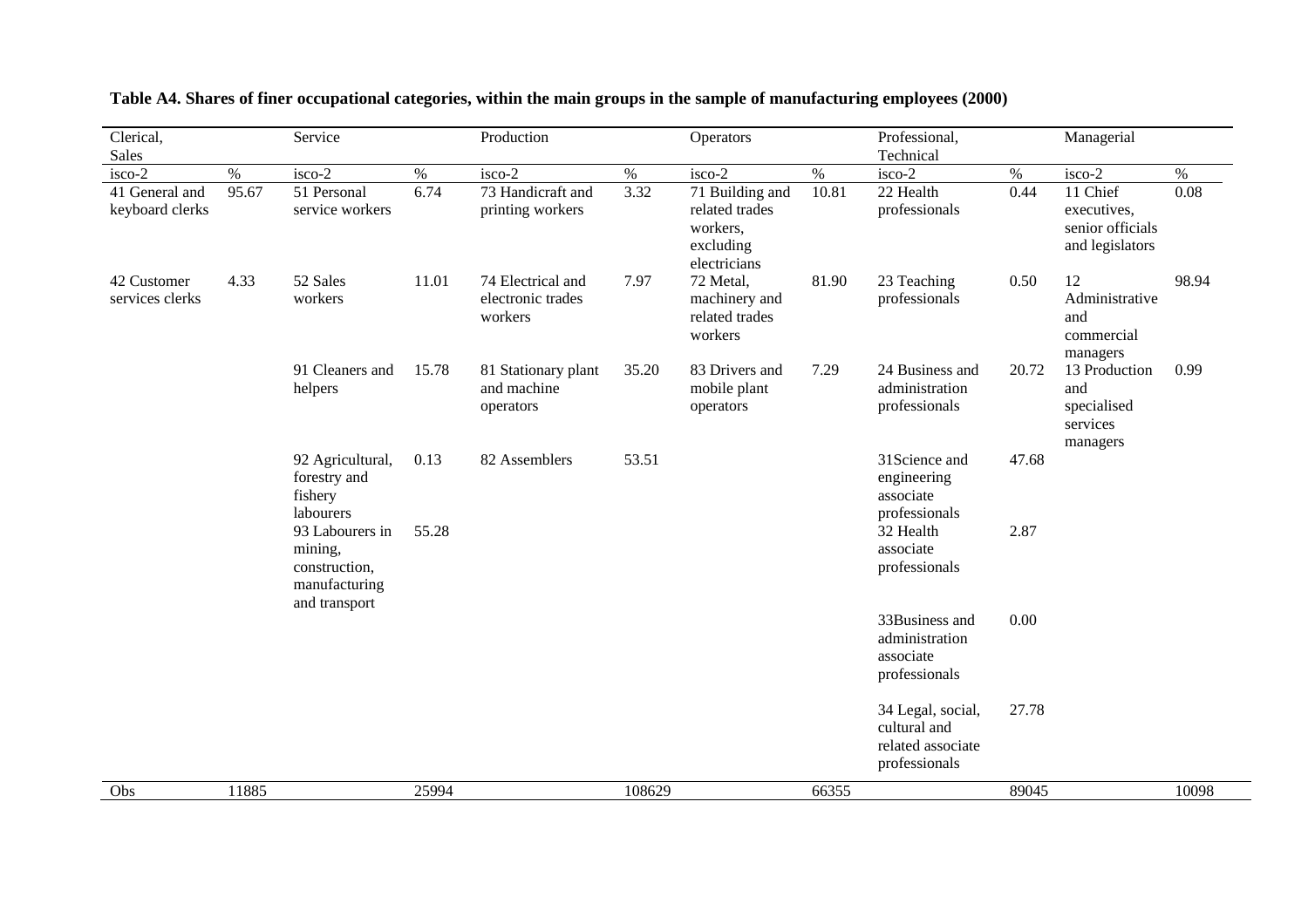**Table 1.The effect of offshoring on firm-level outcomes.** 

| <b>Dependent</b><br>variable: | <b>Employment</b><br>(log) | Output<br>(log)  | <b>Service</b><br>intensity | Capital<br>intensity  | Average<br>wage<br>low<br>education<br>(log) | Average<br>wage<br>medium<br>education<br>(log) | Average<br>wage<br>high<br>education<br>(log) |
|-------------------------------|----------------------------|------------------|-----------------------------|-----------------------|----------------------------------------------|-------------------------------------------------|-----------------------------------------------|
| Panel A: OLS                  |                            |                  |                             |                       |                                              |                                                 |                                               |
|                               | $0.849***$                 | $1.402***$       | $-0.027***$                 | $1.311*$              | $0.099**$                                    | $0.083**$                                       | $0.178**$                                     |
|                               | (0.133)                    | (0.357)          | (0.010)                     | (0.737)               | (0.043)                                      | (0.040)                                         | (0.078)                                       |
| R-squared                     | 0.087                      | 0.143            | 0.145                       | 0.003                 | 0.176                                        | 0.308                                           | 0.232                                         |
| Panel B: FE                   |                            |                  |                             |                       |                                              |                                                 |                                               |
|                               | $0.233*$<br>(0.136)        | 1.193<br>(0.130) | $-0.005$<br>(0.008)         | $-14.125$<br>(11.491) | 0.005<br>(0.034)                             | 0.018<br>(0.022)                                | 0.006<br>(0.020)                              |
| R-squared                     | 0.013                      | 0.100            | 0.011                       | 0.015                 | 0.223                                        | 0.430                                           | 0.290                                         |
| Nr of firm id                 | 1,992                      | 1,992            | 1,992                       | 1,992                 | 1,980                                        | 1,988                                           | 1,973                                         |
| Panel C: FE-IV-WRES           |                            |                  |                             |                       |                                              |                                                 |                                               |
| First stage                   |                            |                  |                             |                       |                                              |                                                 |                                               |
| <b>WRES</b>                   | $0.323***$                 | $0.323***$       | $0.323***$                  | $0.323***$            | $0.319***$                                   | $0.319***$                                      | $0.321***$                                    |
|                               | (0.032)                    | (0.032)          | (0.032)                     | (0.032)               | (0.033)                                      | (0.032)                                         | (0.033)                                       |
| Second stage                  |                            |                  |                             |                       |                                              |                                                 |                                               |
|                               | $4.710***$                 | 4.197***         | 0.027                       | $-64.598*$            | $-0.234$                                     | $-0.409**$                                      | 0.371                                         |
|                               | (0.783)                    | (0.741)          | (0.088)                     | (38.233)              | (0.322)                                      | (0.184)                                         | (0.258)                                       |
| Nr of firm id                 | 1,992                      | 1,992            | 1,992                       | 1,992                 | 1,980                                        | 1,988                                           | 1,973                                         |
| <b>Observations</b>           | 15,051                     | 15,051           | 15,051                      | 15,051                | 14,589                                       | 14,960                                          | 14,654                                        |

Note: Sample includes firms with at least 20 employees for years, 2000, 2004-2008. Industry and year fixed effects are included in all specifications. Standard errors in parentheses (robust clustered by firms). p<0.01 \*\*\* p<0.05 \*\*, p<0.1\*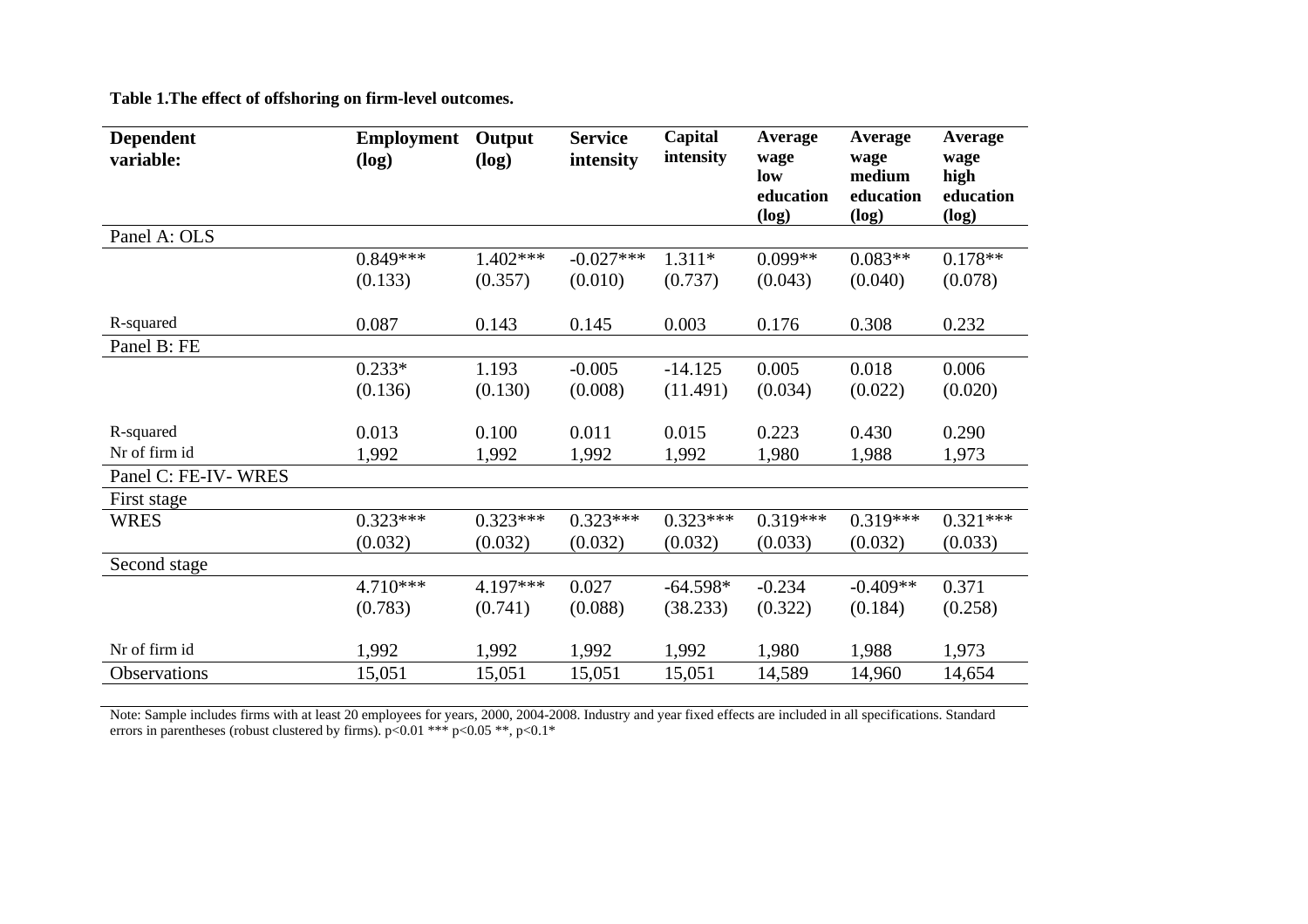| <b>Dependent variable:</b><br>Log employment | Clerical,<br><b>Sales</b> | <b>Service</b> | Production,<br><b>Operators</b> | Construction,<br><b>Machinery</b> | Professional | <b>Managerial</b> |
|----------------------------------------------|---------------------------|----------------|---------------------------------|-----------------------------------|--------------|-------------------|
|                                              | (1)                       | (2)            | (3)                             | (4)                               | (5)          | (6)               |
|                                              |                           |                |                                 |                                   |              |                   |
| Offshoring                                   | $0.618***$                | $0.911***$     | $0.796***$                      | 0.228                             | $1.342***$   | $0.665***$        |
|                                              | (0.117)                   | (0.152)        | (0.167)                         | (0.154)                           | (0.320)      | (0.130)           |
|                                              |                           |                |                                 |                                   |              |                   |
| R-squared                                    | 0.110                     | 0.118          | 0.183                           | 0.260                             | 0.153        | 0.123             |
|                                              |                           |                |                                 |                                   |              |                   |
| Offshoring                                   | 0.204                     | 0.241          | 0.316                           | 0.119                             | $0.622***$   | 0.068             |
|                                              | (0.143)                   | (0.172)        | (0.207)                         | (0.169)                           | (0.190)      | (0.141)           |
|                                              |                           |                |                                 |                                   |              |                   |
| R-squared                                    | 0.070                     | 0.034          | 0.016                           | 0.031                             | 0.016        | 0.090             |
| Nr of firm id                                | 1,722                     | 1,774          | 1,855                           | 1,725                             | 1,867        | 1,808             |
|                                              |                           |                |                                 |                                   |              |                   |
| First                                        | $0.231***$                | $0.171***$     | $0.193***$                      | $0.248***$                        | $0.259***$   | $0.229***$        |
| stage(WRES)                                  |                           |                |                                 |                                   |              |                   |
|                                              | (0.043)                   | (0.038)        | (0.037)                         | (0.041)                           | (0.037)      | (0.038)           |
| Second stage                                 | $3.201*$                  | $6.620**$      | $8.221***$                      | $3.704*$                          | $7.212***$   | 1.529             |
| (Offshoring)                                 | (1.695)                   | (2.995)        | (2.697)                         | (1.918)                           | (1.656)      | (0.591)           |
| Nr of firm id                                | 1,722                     | 1,774          | 1,855                           | 1,725                             | 1,867        | 1,808             |
| Observations                                 | 6,482                     | 6,868          | 7,922                           | 7,203                             | 8,207        | 7,700             |

**Table 2.The effect of offshoring on firm-level employment in occupational categories.** 

Note: Sample includes firms with at least 20 employees for years, 2000, 2004-2008. Industry and year fixed effects included. Standard errors in parentheses (robust clustered by firms in panel A and B).  $p<0.01***$ ,  $p<0.05**$ ,  $p<0.1*$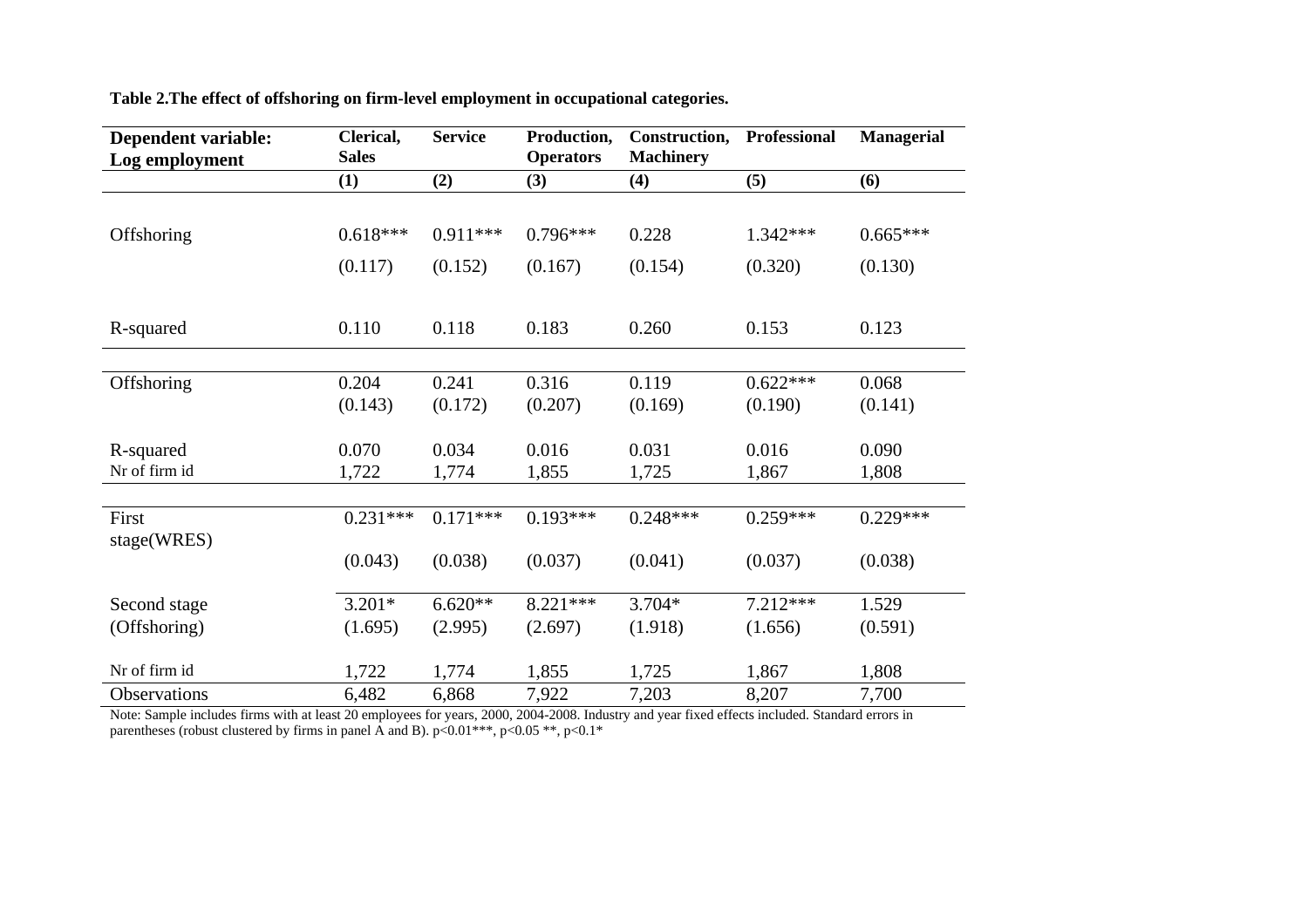| <b>Dependent variable:</b> | Clerical,    | <b>Service</b> | Production,      | <b>Construction</b> | <b>Professional</b> | <b>Managerial</b> |
|----------------------------|--------------|----------------|------------------|---------------------|---------------------|-------------------|
| employment share           | <b>Sales</b> |                | <b>Operators</b> | <b>Machinery</b>    |                     |                   |
|                            | (1)          | (2)            | (3)              | (4)                 | (5)                 | (6)               |
| Mean share                 | 0.040        | 0.082          | 0.360            | 0.234               | 0.214               | 0.070             |
| Std dev                    | (0.054)      | (0.110)        | (0.263)          | (0.253)             | (0.179)             | (0.087)           |
| Panel A: OLS               |              |                |                  |                     |                     |                   |
| Offshoring                 | 0.013        | $0.031**$      | 0.023            | $-0.153***$         | $0.091*$            | $-0.005$          |
|                            | (0.008)      | (0.014)        | (0.035)          | (0.040)             | (0.048)             | (0.009)           |
|                            |              |                |                  |                     |                     |                   |
| R-squared                  | 0.091        | 0.204          | 0.346            | 0.527               | 0.277               | 0.055             |
| Panel B: FE                |              |                |                  |                     |                     |                   |
| Offshoring                 | 0.003        | 0.007          | 0.040            | $-0.016$            | $-0.017$            | $-0.017$          |
|                            | (0.009)      | (0.013)        | (0.026)          | (0.024)             | (0.030)             | (0.024)           |
|                            |              |                |                  |                     |                     |                   |
| R-squared                  | 0.013        | 0.017          | 0.011            | 0.027               | 0.034               | 0.069             |
| Nr of firm id              | 1,908        | 1,908          | 1,908            | 1,908               | 1,908               | 1,908             |
| Panel C: FE-IV-WRES        |              |                |                  |                     |                     |                   |
| First stage                | $0.234***$   |                |                  |                     |                     |                   |
| (WRES)                     | (0.034)      |                |                  |                     |                     |                   |
| Second stage               | $-0.095$     | $0.553***$     | $0.628*$         | $-0.059$            | $-0.575**$          | $-0.452**$        |
| (Offshoring)               | (0.107)      | (0.186)        | (0.327)          | (0.262)             | (0.231)             | (0.185)           |
|                            |              |                |                  |                     |                     |                   |
| Nr of firm id              | 1,908        | 1,908          | 1,908            | 1,908               | 1,908               | 1,908             |
| Observations               | 8,719        | 8,719          | 8,719            | 8,719               | 8,719               | 8,719             |

**Table 3.The effect of offshoring on firm-level employment shares in occupational categories.** 

Note: Sample includes firms with at least 20 employees for years 2000, and 2004-2008. Industry and year fixed effects included. Standard errors in parentheses (robust clustered by firms in panel A and B). p<0.01\*\*\* p<0.05 \*\* p<0.1\*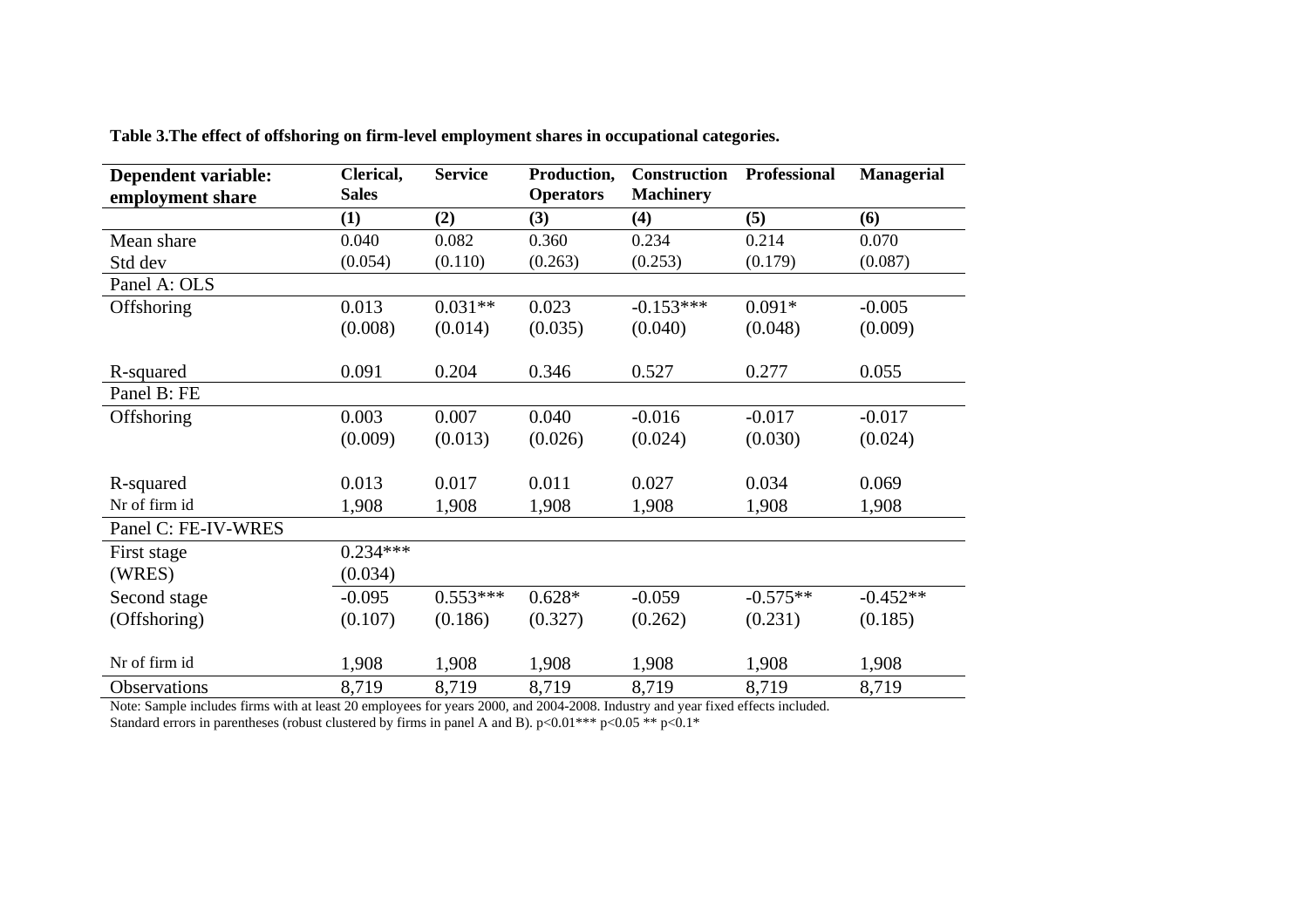| <b>Dependent</b><br>variable: | <b>Log Employment</b> |                           |                  | <b>Employment shares</b> |                           |                         |
|-------------------------------|-----------------------|---------------------------|------------------|--------------------------|---------------------------|-------------------------|
|                               | Low<br>educated       | <b>Medium</b><br>educated | High<br>educated | Low<br>educated          | <b>Medium</b><br>educated | <b>High</b><br>educated |
|                               | (1)                   | (2)                       | (3)              | (4)                      | (5)                       | (6)                     |
| Mean share                    |                       |                           |                  | 0.242                    | 0.520                     | 0.238                   |
| Std dev                       |                       |                           |                  | (0.137)                  | (0.149)                   | (0.161)                 |
| Panel A: OLS                  |                       |                           |                  |                          |                           |                         |
| Offshoring                    | $0.783***$            | $0.686***$                | $1.218***$       | $-0.006$                 | $-0.075**$                | $0.081**$               |
|                               | (0.143)               | (0.143)                   | (0.205)          | (0.143)                  | (0.035)                   | (0.032)                 |
| R-squared                     | 0.109                 | 0.070                     | 0.142            | 0.216                    | 0.131                     | 0.186                   |
| Panel B: FE                   |                       |                           |                  |                          |                           |                         |
| Offshoring                    | 0.143                 | 0.183                     | $0.253*$         | $-0.002$                 | $-0.001$                  | 0.002                   |
|                               | (0.095)               | (0.121)                   | (0.136)          | (0.007)                  | (0.008)                   | (0.010)                 |
| R-squared                     | 0.070                 | 0.010                     | 0.018            | 0.015                    | 0.0002                    | 0.0002                  |
| Nr of firm id                 | 1,980                 | 1,988                     | 1,973            | 1,922                    | 1,922                     | 1,922                   |
| Panel C: FE-IV-WRES           |                       |                           |                  |                          |                           |                         |
| First stage                   | $0.318***$            | $0.318***$                | $0.321***$       | $0.323***$               |                           |                         |
| (WRES)                        | (0.033)               | (0.032)                   | (0.033)          | (0.032)                  |                           |                         |
| Second stage                  | 4.305***              | $4.640***$                | $3.397***$       | $0.299***$               | 0.145                     | $-0.444***$             |
| (Offshoring)                  | (0.811)               | (0.819)                   | (0.648)          | (0.087)                  | (0.100)                   | (0.104)                 |
| Nr of firm id                 | 1,980                 | 1,988                     | 1,973            | 1,922                    | 1,922                     | 1,922                   |
| <b>Observations</b>           | 14,589                | 14,960                    | 14,654           | 15,051                   | 15,051                    | 15,051                  |

**Table 4.The effect of offshoring on firm-level employment and employment shares in educational categories.** 

Note: Sample includes firms with at least 20 employees for years, 2000-2008. Industry and year fixed effects included.

Standard errors in parentheses (robust clustered by firms in panel A and B). p<0.01 \*\*\* p<0.05 \*\* p<0.1\*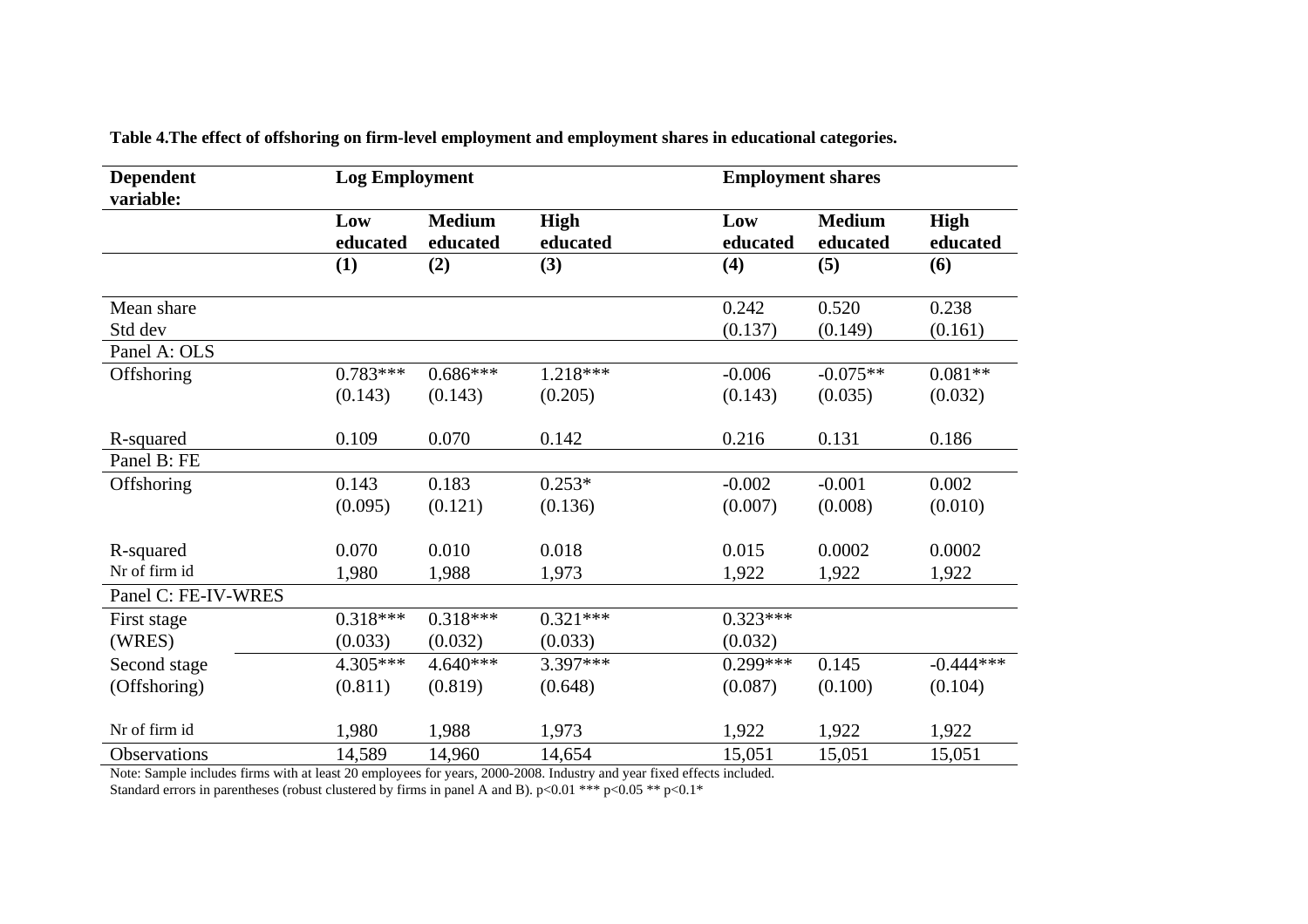| <b>Dependent</b><br>variable: | <b>Log Employment</b>    |                             |                                       |                                          | <b>Employment shares</b> |                             |                                       |                                          |
|-------------------------------|--------------------------|-----------------------------|---------------------------------------|------------------------------------------|--------------------------|-----------------------------|---------------------------------------|------------------------------------------|
|                               | <b>Routine</b><br>manual | <b>Routine</b><br>cognitive | Non-<br>routine<br>manual<br>physical | Non-<br>routine<br>cognitive<br>personal | <b>Routine</b><br>manual | <b>Routine</b><br>cognitive | Non-<br>routine<br>manual<br>physical | Non-<br>routine<br>cognitive<br>personal |
|                               | (1)                      | (2)                         | (3)                                   | (4)                                      | (5)                      | (6)                         | (7)                                   | (8)                                      |
| Mean share                    |                          |                             |                                       |                                          | 0.426                    | 0.467                       | 0.443                                 | 0.123                                    |
| Std dev                       |                          |                             |                                       |                                          | (0.265)                  | (0.242)                     | (0.279)                               | (0.139)                                  |
| Panel A. OLS                  |                          |                             |                                       |                                          |                          |                             |                                       |                                          |
| Offshoring                    | $0.392**$                | $1.322***$                  | $1.074***$                            | $1.146***$                               | $-0.140***$              | $0.156***$                  | $-0.139***$                           | 0.012                                    |
|                               | (0.154)                  | (0.250)                     | (0.307)                               | (0.259)                                  | (0.033)                  | (0.037)                     | (0.040)                               | (0.017)                                  |
| R-squared                     | 0.150                    | 0.107                       | 0.151                                 | 0.172                                    | 0.356                    | 0.176                       | 0.477                                 | 0.237                                    |
| Panel B: FE                   |                          |                             |                                       |                                          |                          |                             |                                       |                                          |
| Offshoring                    | 0.182                    | $0.465**$                   | $0.471***$                            | $0.378**$                                | 0.021                    | 0.022                       | $-0.006$                              | $-0.010$                                 |
|                               | (0.191)                  | (0.196)                     | (0.148)                               | (0.156)                                  | (0.033)                  | (0.036)                     | (0.032)                               | (0.028)                                  |
|                               |                          |                             |                                       |                                          |                          |                             |                                       |                                          |
| R-squared                     | 0.001                    | 0.022                       | 0.000                                 | 0.013                                    | 0.077                    | 0.053                       | 0.237                                 | 0.019                                    |
| Nr of firm id                 | 1,880                    | 1,902                       | 1,890                                 | 1,887                                    | 1,908                    | 1,908                       | 1,908                                 | 1,908                                    |
| Panel C: FE-IV-WRES           |                          |                             |                                       |                                          |                          |                             |                                       |                                          |
| First stage                   | $0.186***$               | $0.230***$                  | $0.213***$                            | $0.266***$                               | $0.234***$               |                             |                                       |                                          |
| (WRES)                        | (0.036)                  | (0.034)                     | (0.036)                               | (0.036)                                  | (0.034)                  |                             |                                       |                                          |
| Second stage                  | $6.348**$                | 7.960***                    | 4.108**                               | 7.508***                                 | $0.632**$                | $-0.041$                    | 0.199                                 | $-0.331$                                 |
| (Offshoring)                  | (2.495)                  | (1.903)                     | (1.661)                               | (1.577)                                  | (0.323)                  | (0.332)                     | (0.293)                               | (0.216)                                  |
| Nr of firm id                 | 1,858                    | 1,857                       | 1,868                                 | 1,887                                    | 1,908                    | 1,908                       | 1,908                                 | 1,908                                    |
| Observations                  |                          | 8,616                       | 8,248                                 | 8,493                                    | 8,719                    | 8,719                       | 8,719                                 | 8,719                                    |
|                               | 8,157                    |                             |                                       |                                          |                          |                             |                                       |                                          |

**Table 5.The effect of offshoring on firm-level employment and employment shares in task categories.** 

Note: Sample includes firms with at least 20 employees for years, 2000, 2004-2008. Industry and year fixed effects included.

Standard errors in parentheses (robust clustered in panel A and B).  $p<0.01***$ ,  $p<0.05**$   $p<0.1*$ .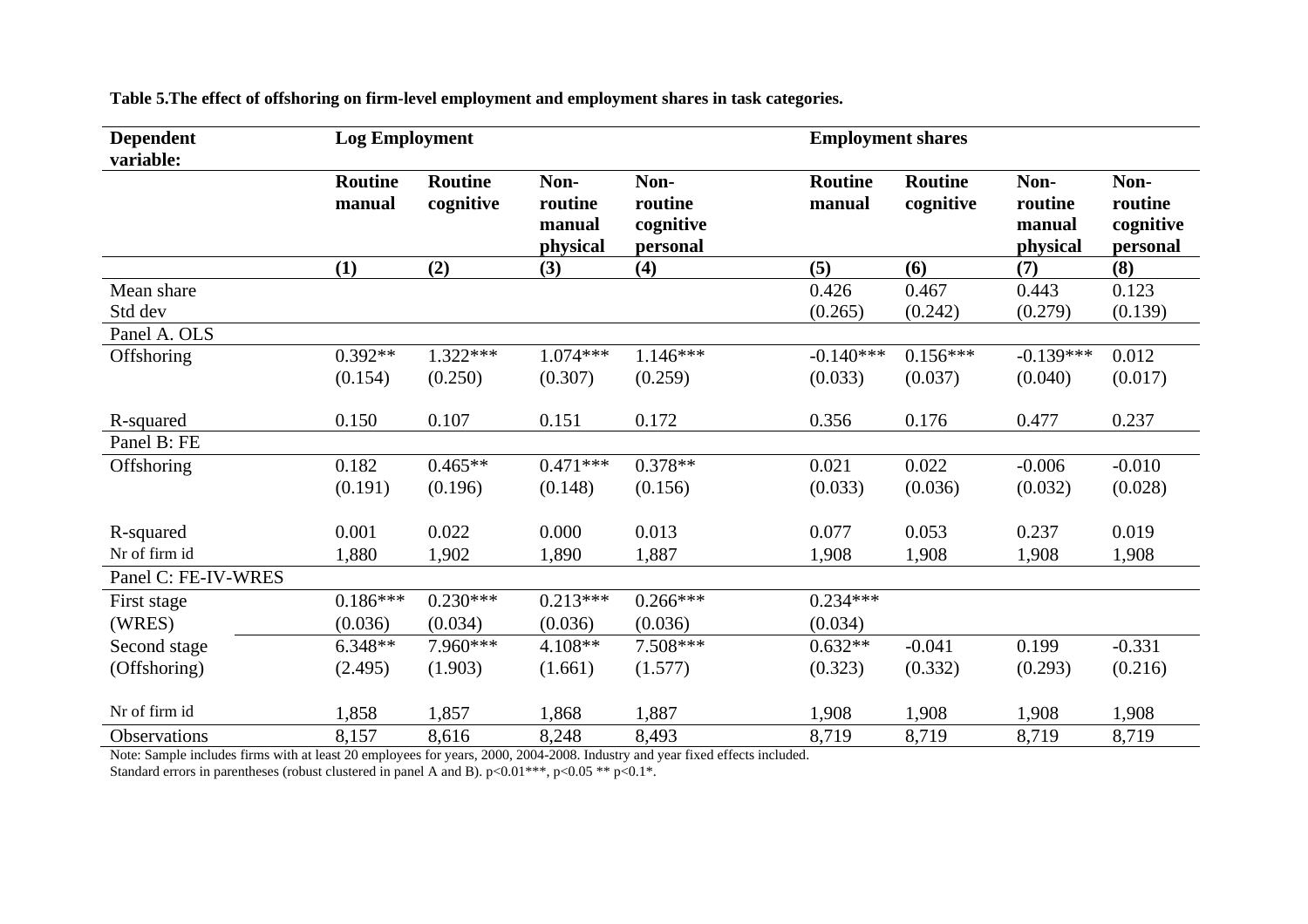| <b>Dependent variable:</b>           | Clerical,    | <b>Service</b> | Production,      | <b>Construction</b> | Professional | <b>Managerial</b> |
|--------------------------------------|--------------|----------------|------------------|---------------------|--------------|-------------------|
| <b>Log Employment</b>                | <b>Sales</b> |                | <b>Operators</b> | <b>Machinery</b>    |              |                   |
|                                      | (1)          | (2)            | (3)              | (4)                 | (5)          | (6)               |
| Panel A:FE                           |              |                |                  |                     |              |                   |
| Offshoring                           | $-0.043***$  | $-0.045**$     | $-0.053***$      | $-0.047***$         | $-0.056*$    | $-0.030***$       |
|                                      | (0.015)      | (0.018)        | (0.016)          | (0.014)             | (0.030)      | (0.008)           |
| R-squared                            | 0.382        | 0.118          | 0.091            | 0.302               | 0.159        | 0.408             |
| Panel B: FE-IV-CES                   |              |                |                  |                     |              |                   |
| First stage                          | 9.79e-11***  | 9.78e-11***    | 9.78e-11***      | 9.78e-11***         | 9.78e-11***  | 9.78e-11***       |
| (CES)                                | $(1.81e-11)$ | $(1.79e-11)$   | $(1.79e-11)$     | $(1.79e-11)$        | $(1.79e-11)$ | $(1.79e-11)$      |
| Second stage                         | $-0.088***$  | $-0.062$       | $-0.127***$      | $-0.050$            | $-0.043$     | 0.005             |
| (Offshoring)                         | (0.033)      | (0.042)        | (0.038)          | (0.036)             | (0.029)      | (0.028)           |
|                                      |              |                |                  |                     |              |                   |
| Nr of industry id.                   | 85           | 85             | 85               | 85                  | 85           | 85                |
| Observations                         | 506          | 510            | 510              | 510                 | 510          | 510               |
| Dependent variable: Employment share |              |                |                  |                     |              |                   |
| Mean share                           | 0.046        | 0.125          | 0.512            | 0.238               | 0.350        | 0.078             |
| Std dev                              | (0.031)      | (0.081)        | (0.214)          | (0.216)             | (0.322)      | (0.054)           |
| Panel C: FE                          |              |                |                  |                     |              |                   |
| Offshoring                           | 0.000        | 0.001          | $-0.003$         | $-0.000$            | 0.002        | $0.002**$         |
|                                      | (0.003)      | (0.001)        | (0.002)          | (0.001)             | (0.004)      | (0.001)           |
| R-squared                            | 0.238        | 0.020          | 0.095            | 0.200               | 0.064        | 0.355             |
| Panel D: FE-IV-CES                   |              |                |                  |                     |              |                   |
| First stage                          | 9.78e-11***  |                |                  |                     |              |                   |
| (CES)                                | $(1.79e-11)$ |                |                  |                     |              |                   |
| Second stage                         | $-0.001$     | $-0.000$       | $-0.017**$       | $-0.001$            | $0.030***$   | $0.019***$        |
| (Offshoring)                         | (0.002)      | (0.004)        | (0.008)          | (0.006)             | (0.011)      | (0.004)           |
|                                      |              |                |                  |                     |              |                   |
| Nr of industry id                    | 85           | 85             | 85               | 85                  | 85           | 85                |
| Observations                         | 510          | 510            | 510              | 510                 | 510          | 510               |

**Table 6. The effect of industry-level offshoring on employment shares in occupational categories at industry level.** 

Note: Industry and year fixed effects included. Standard errors in parentheses (robust clustered by industries in panel A and C).  $p<0.01***$ ,  $p<0.05**$   $p<0.1*$ .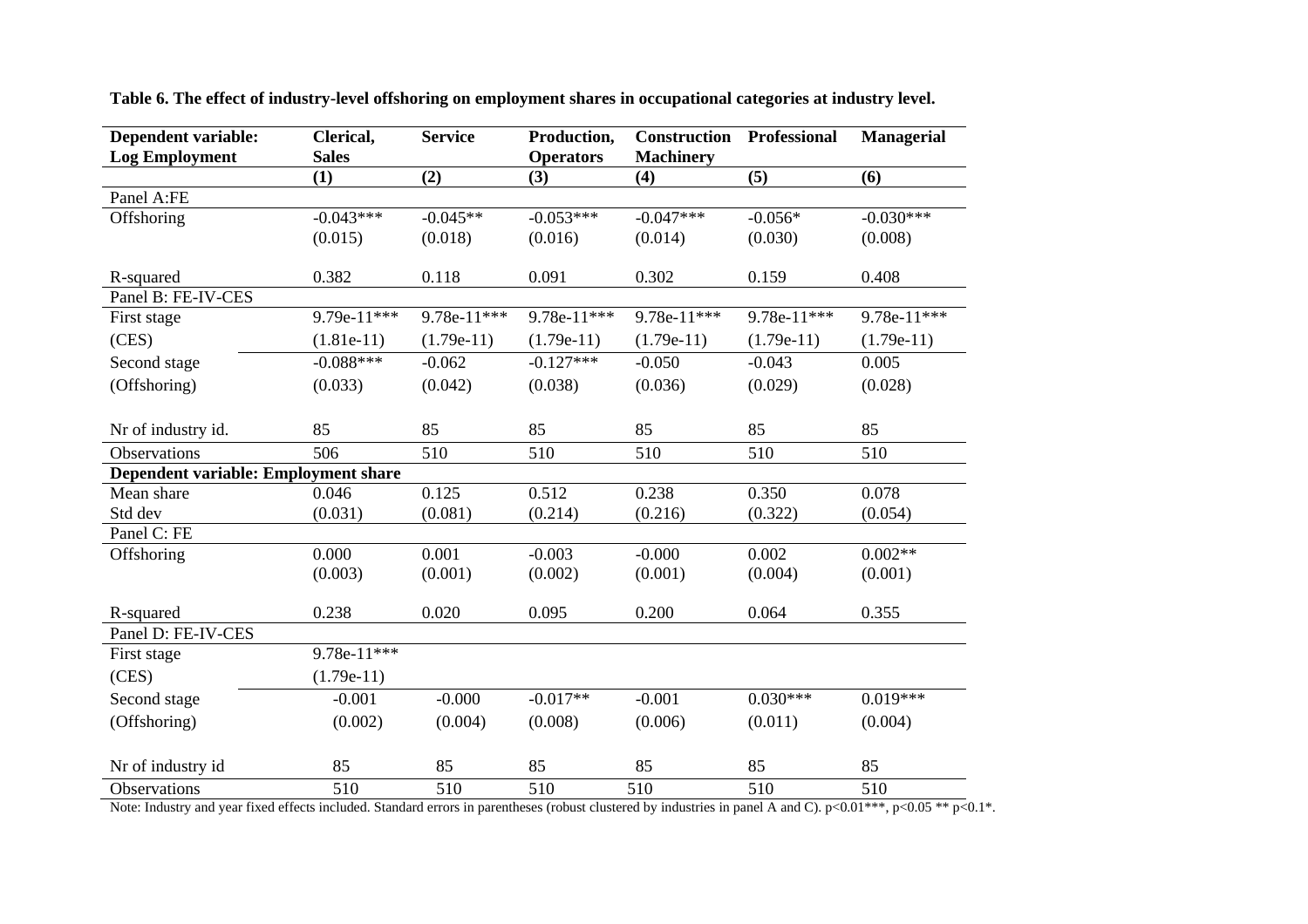| <b>Dependent</b><br>variable: | Log<br><b>Employment</b> |             |             | <b>Employment</b><br>share |             |            |
|-------------------------------|--------------------------|-------------|-------------|----------------------------|-------------|------------|
|                               | $\bf(1)$                 | (2)         | (3)         | (4)                        | (5)         | (6)        |
|                               | Low educated             | Medium      | High        | Low educated               | Medium      | High       |
|                               |                          | educated    | educated    |                            | educated    | educated   |
| Panel A: FE                   |                          |             |             |                            |             |            |
| Offshoring                    | $-0.038**$               | $-0.044***$ | $-0.048***$ | 0.001                      | $-0.000$    | $-0.001$   |
|                               | (0.016)                  | (0.016)     | (0.017)     | (0.001)                    | (0.001)     | (0.001)    |
| Panel B: FE-IV                |                          |             |             |                            |             |            |
| First stage<br>(CES)          | 9.78e-11***              |             |             | 9.78e-11***                |             |            |
|                               | $(1.79e-11)$             |             |             | $(1.79e-11)$               |             |            |
| Second stage                  | $-0.072***$              | $-0.094***$ | $-0.043*$   | $0.004*$                   | $-0.013***$ | $0.009***$ |
| (offshoring)                  | (0.026)                  | (0.026)     | (0.023)     | (0.002)                    | (0.004)     | (0.004)    |
| Nr of<br>observations         | 510                      | 510         | 510         | 510                        | 510         | 510        |

**Table 7.The effect of industry-level offshoring on employment and employment shares in educational categories at industry-level.** 

observations Note: Sample includes firms with at least 20 employees for years, 2000, 2004-2008. Industry and year fixed effects included. Standard errors in parentheses (robust clustered by industries in panel A). p<0.01, \*\*\* p<0.05,\* \* p<0.1.